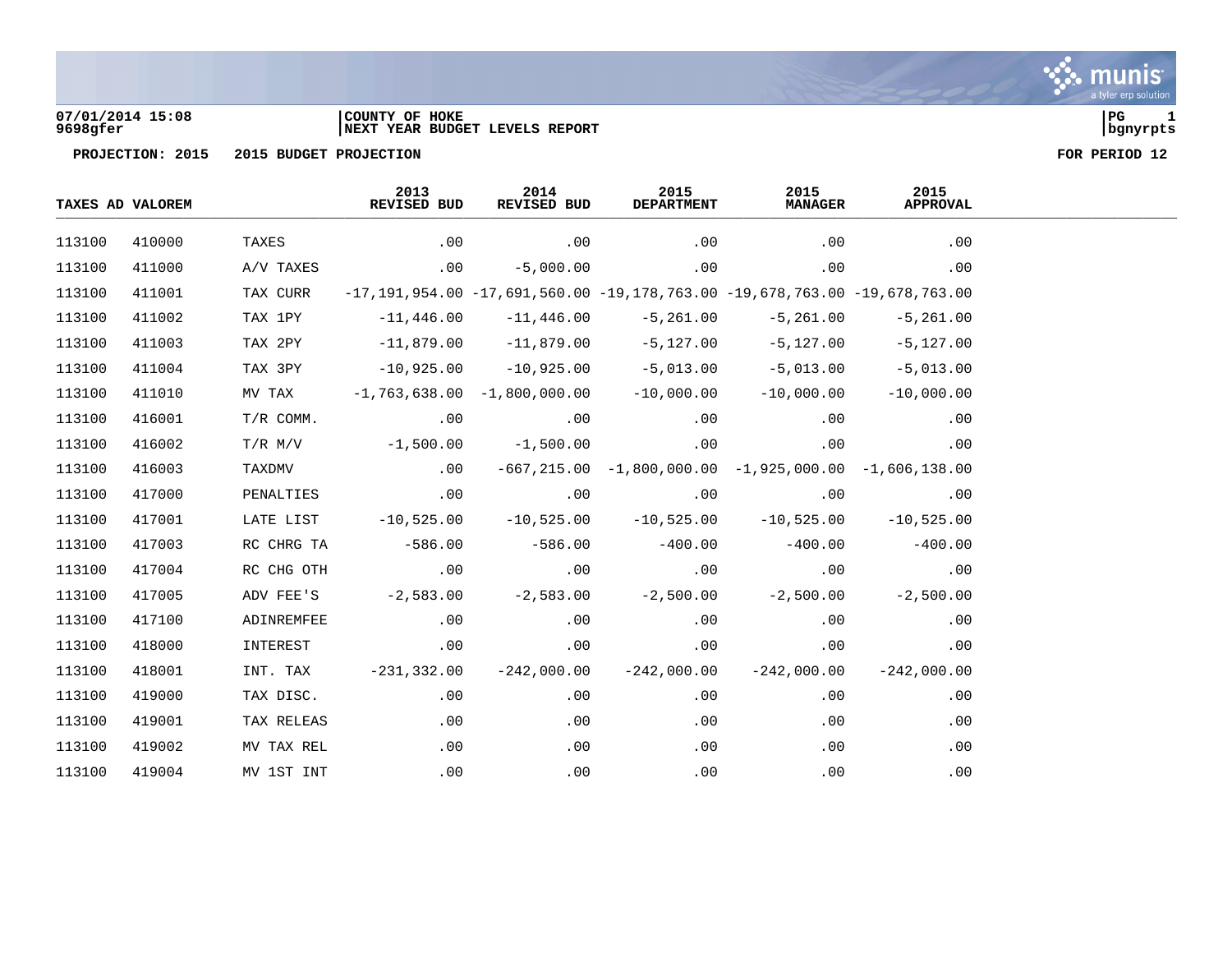

**07/01/2014 15:08 |COUNTY OF HOKE |PG 2 9698gfer |NEXT YEAR BUDGET LEVELS REPORT |bgnyrpts**

**PROJECTION: 2015 2015 BUDGET PROJECTION FOR PERIOD 12**

|        | TAXES AD VALOREM |            | 2013<br><b>REVISED BUD</b> | 2014<br><b>REVISED BUD</b> | 2015<br><b>DEPARTMENT</b> | 2015<br><b>MANAGER</b> | 2015<br><b>APPROVAL</b> |
|--------|------------------|------------|----------------------------|----------------------------|---------------------------|------------------------|-------------------------|
| 113100 | 419100           | OVER/SHORT | .00                        | .00                        | .00                       | .00                    | .00                     |
| 113100 | 419101           | $0/S$ TAX  | .00                        | .00                        | .00                       | .00                    | .00                     |
| 113100 | 419201           | COMM. CITY | .00                        | .00                        | $.00 \,$                  | .00                    | .00                     |
| 113100 | 419300           | TAX ABATE. | .00                        | .00                        | .00                       | .00                    | .00                     |
| 113100 | 440001           | TAX COLL.  | .00                        | .00                        | $-1,000.00$               | $-1,000.00$            | $-1,000.00$             |
| 113100 | 489003           | NOTARY FEE | $-16,500.00$               | $-19,000.00$               | $-19,000.00$              | $-19,000.00$           | $-19,000.00$            |
|        |                  |            |                            |                            |                           |                        |                         |

TOTAL TAXES AD VALOREM -19,252,868.00 -20,474,219.00 -21,279,589.00 -21,904,589.00 -21,585,727.00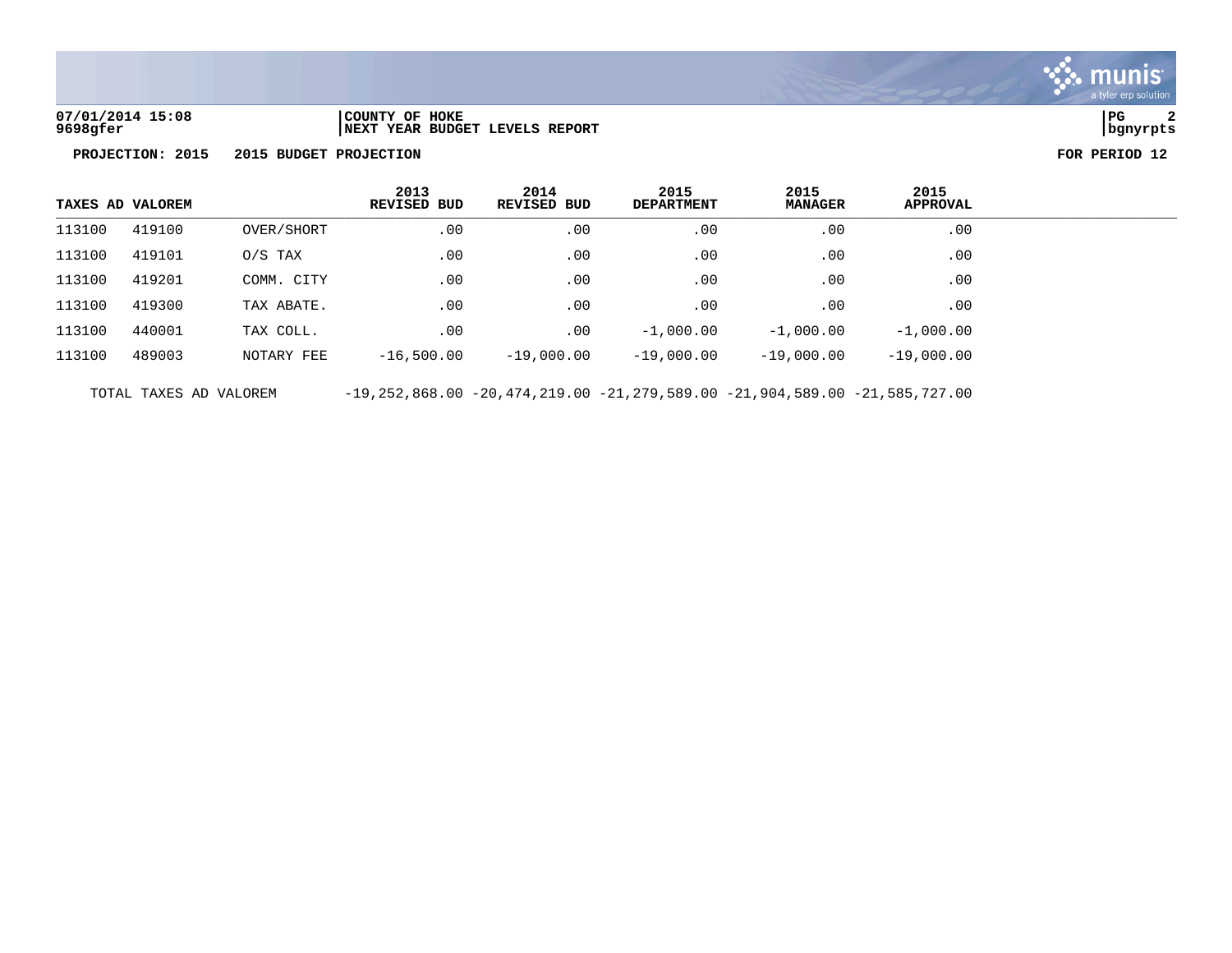

**07/01/2014 15:08 |COUNTY OF HOKE |PG 3 9698gfer |NEXT YEAR BUDGET LEVELS REPORT |bgnyrpts**

| SALES TAX |                 |          | 2013<br><b>REVISED BUD</b> | 2014<br>REVISED BUD | 2015<br><b>DEPARTMENT</b>                                                       | 2015<br><b>MANAGER</b>       | 2015<br>APPROVAL |  |
|-----------|-----------------|----------|----------------------------|---------------------|---------------------------------------------------------------------------------|------------------------------|------------------|--|
| 113210    | 411301          | 1% SALES |                            |                     | $-1,470,000.00$ $-1,375,000.00$ $-1,575,000.00$ $-1,614,375.00$ $-1,614,375.00$ |                              |                  |  |
| 113210    | 411302          | ART. 40  |                            |                     | $-1,605,000.00$ $-1,640,000.00$ $-1,820,000.00$ $-2,238,442.00$                 |                              | -2,238,442.00    |  |
| 113210    | 411303          | ART. 42  | $-370,000.00$              | $-377.000.00$       |                                                                                 | $-460,000.00 - 1,021,879.00$ | -1,021,879.00    |  |
| 113210    | 411304          | ART. 44  | $-1,200.00$                | $-500.00$           | $-500.00$                                                                       | $-500.00$                    | $-500.00$        |  |
| 113210    | 411309          | MED HH   | $-537.892.00$              | $-450.000.00$       | $-450.000.00$                                                                   | $-450.000.00$                | $-250.000.00$    |  |
|           | TOTAL SALES TAX |          |                            |                     | $-3,984,092.00$ $-3,842,500.00$ $-4,305,500.00$ $-5,325,196.00$                 |                              | -5,125,196.00    |  |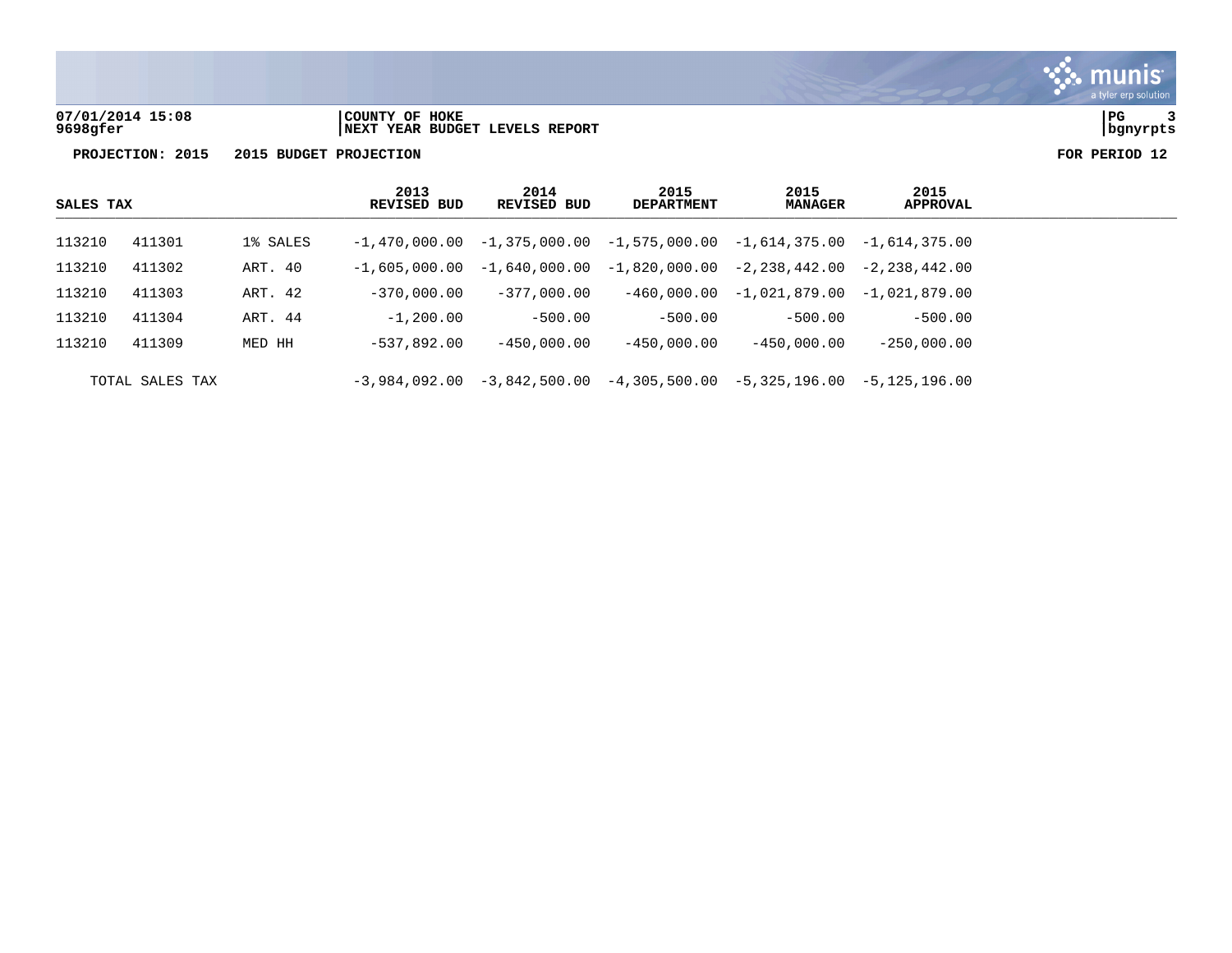|                              |                                                  | a tyler erp solution |
|------------------------------|--------------------------------------------------|----------------------|
| 07/01/2014 15:08<br>9698gfer | COUNTY OF HOKE<br>NEXT YEAR BUDGET LEVELS REPORT | PG<br>  bgnyrpts     |
| PROJECTION: 2015             | 2015 BUDGET PROJECTION                           | FOR PERIOD 12        |

 $\mathcal{L}^{\text{max}}$ 

| PAYMENTS IN LIEU OF TAX      |       | 2013<br><b>REVISED BUD</b> | 2014<br>REVISED BUD | 2015<br><b>DEPARTMENT</b> | 2015<br><b>MANAGER</b> | 2015<br><b>APPROVAL</b> |
|------------------------------|-------|----------------------------|---------------------|---------------------------|------------------------|-------------------------|
| 113211<br>411005             | PILOT | -8,600.00                  | $-10.500.00$        | $-11.300.00$              | $-11.300.00$           | $-11,300.00$            |
| TOTAL PAYMENTS IN LIEU OF TA |       | $-8$ ,600.00               | $-10.500.00$        | $-11,300.00$              | $-11.300.00$           | $-11,300.00$            |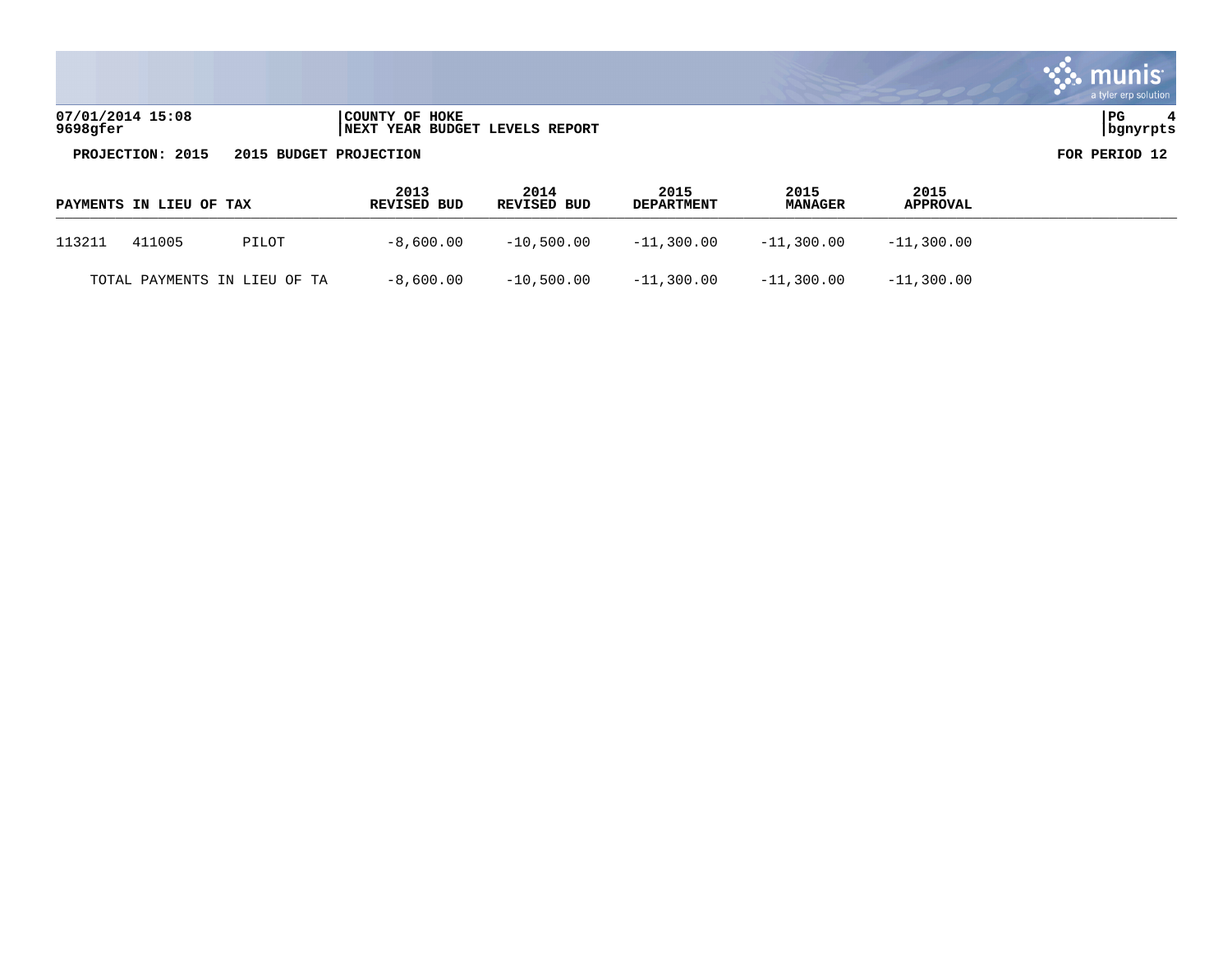

| 07/01/2014 15:08 | COUNTY OF HOKE                  | PG       |
|------------------|---------------------------------|----------|
| 9698gfer         | INEXT YEAR BUDGET LEVELS REPORT | banvrpts |

|        | PRIVILEGE LICENSE TAX |                             | 2013<br>REVISED BUD | 2014<br>REVISED BUD | 2015<br><b>DEPARTMENT</b> | 2015<br><b>MANAGER</b> | 2015<br><b>APPROVAL</b> |  |
|--------|-----------------------|-----------------------------|---------------------|---------------------|---------------------------|------------------------|-------------------------|--|
| 113260 | 410001                | PRIV. TAX                   | $-3,300,00$         | $-3,300,00$         | $-2,880.00$               | $-2,880.00$            | $-2,880.00$             |  |
| 113260 | 417006                | PRIVL LATE                  | .00                 | $-100.00$           | $-100.00$                 | $-100.00$              | $-100.00$               |  |
| 113260 | 431001                | BEER TAX                    | $-180,000.00$       | $-180.000.00$       | $-180.000.00$             | $-180.000.00$          | $-180,000.00$           |  |
|        |                       | TOTAL PRIVILEGE LICENSE TAX | $-183,300.00$       | $-183, 400.00$      | $-182,980.00$             | $-182,980.00$          | $-182,980.00$           |  |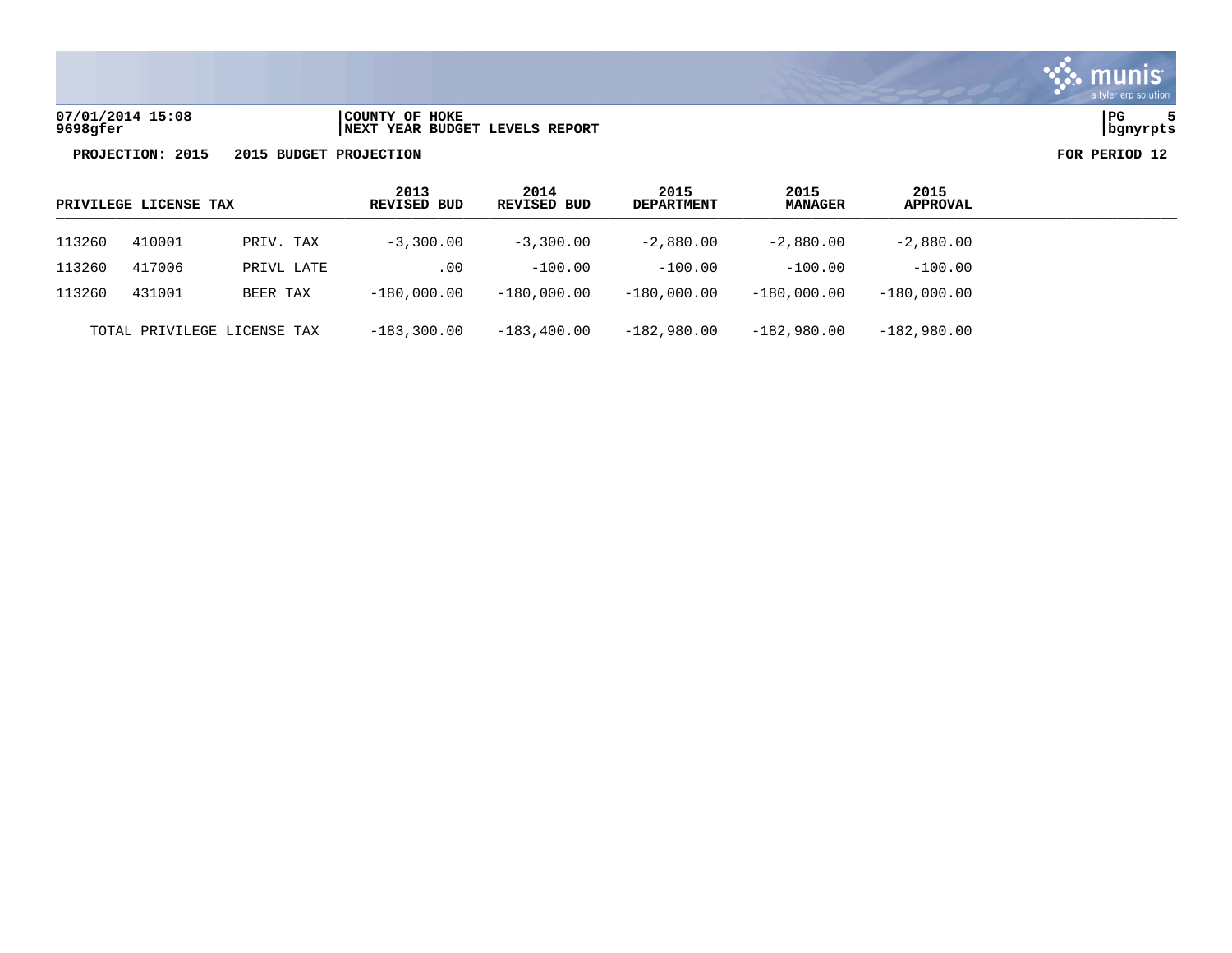|                              |                                                  | a tyler erp solution |
|------------------------------|--------------------------------------------------|----------------------|
| 07/01/2014 15:08<br>9698gfer | COUNTY OF HOKE<br>NEXT YEAR BUDGET LEVELS REPORT | PG<br>  bgnyrpts     |
| PROJECTION: 2015             | 2015 BUDGET PROJECTION                           | FOR PERIOD 12        |

 $\mathcal{L}^{\text{max}}$ 

| <b>FRANCHISE TAX</b> |                     |          | 2013<br>REVISED BUD | 2014<br>REVISED BUD | 2015<br><b>DEPARTMENT</b> | 2015<br><b>MANAGER</b> | 2015<br><b>APPROVAL</b> |  |
|----------------------|---------------------|----------|---------------------|---------------------|---------------------------|------------------------|-------------------------|--|
| 113261               | 411201              | CABLE TV | -47,253.00          | -51,000.00          | -51,000.00                | -47,940.00             | -47.940.00              |  |
|                      | TOTAL FRANCHISE TAX |          | $-47,253.00$        | -51,000.00          | -51,000.00                | -47,940.00             | -47,940.00              |  |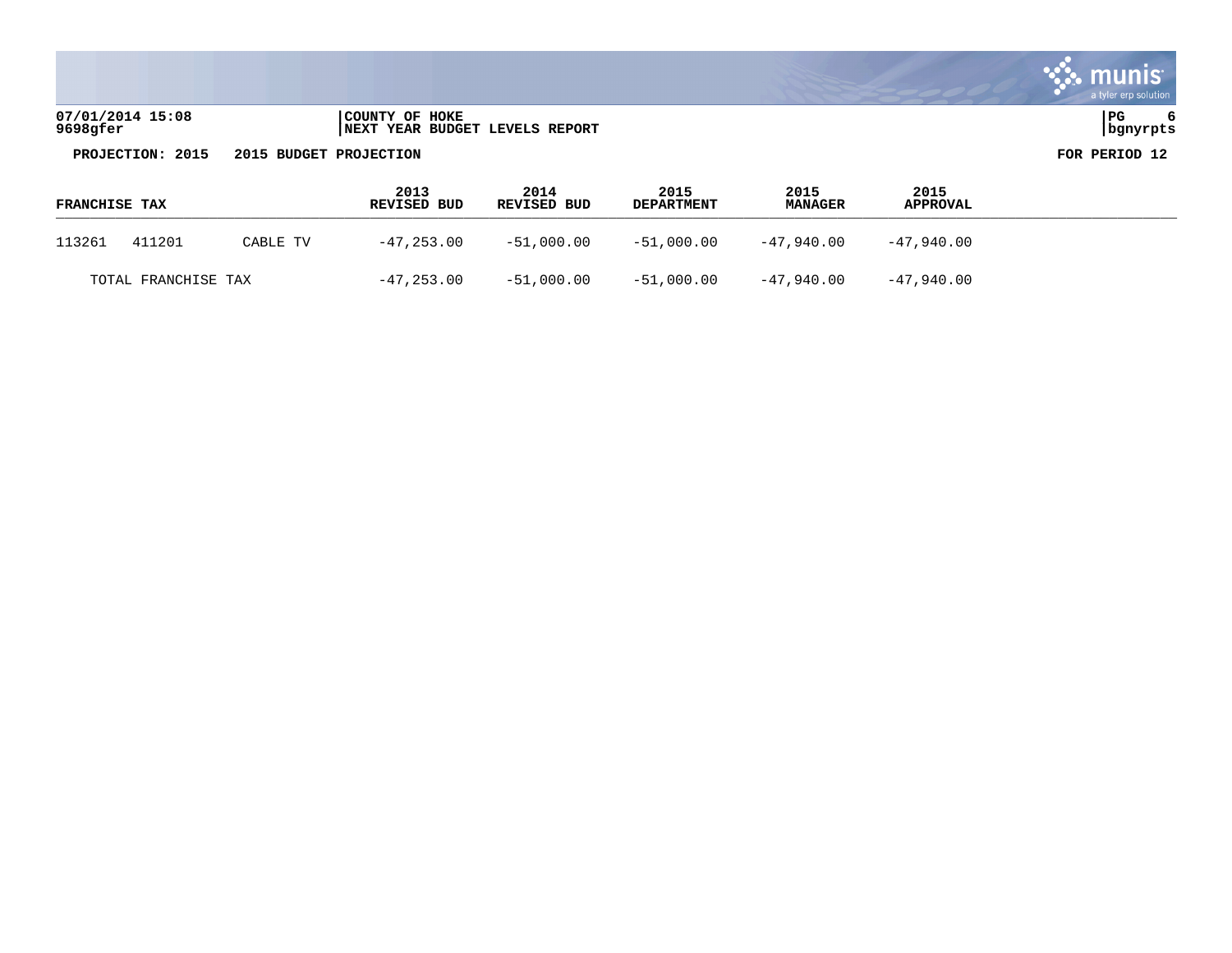| 07/01/2014 15:08 | COUNTY OF HOKE                       | PC       |
|------------------|--------------------------------------|----------|
| 9698gfer         | 'YEAR BUDGET LEVELS REPORT<br>  NEXT | banvrpts |

|        | <b>RISK MANAGEMENT REVENUE</b> |                              | 2013<br><b>REVISED BUD</b> | 2014<br><b>REVISED BUD</b> | 2015<br><b>DEPARTMENT</b> | 2015<br><b>MANAGER</b> | 2015<br><b>APPROVAL</b> |  |
|--------|--------------------------------|------------------------------|----------------------------|----------------------------|---------------------------|------------------------|-------------------------|--|
| 113412 | 485000                         | INS. SETT.                   | .00                        | .00                        | .00                       | .00                    | .00                     |  |
| 113412 | 489000                         | MISC. OTH.                   | .00                        | .00                        | .00                       | .00                    | .00                     |  |
|        |                                | TOTAL RISK MANAGEMENT REVENU | .00                        | .00                        | .00                       | .00                    | .00                     |  |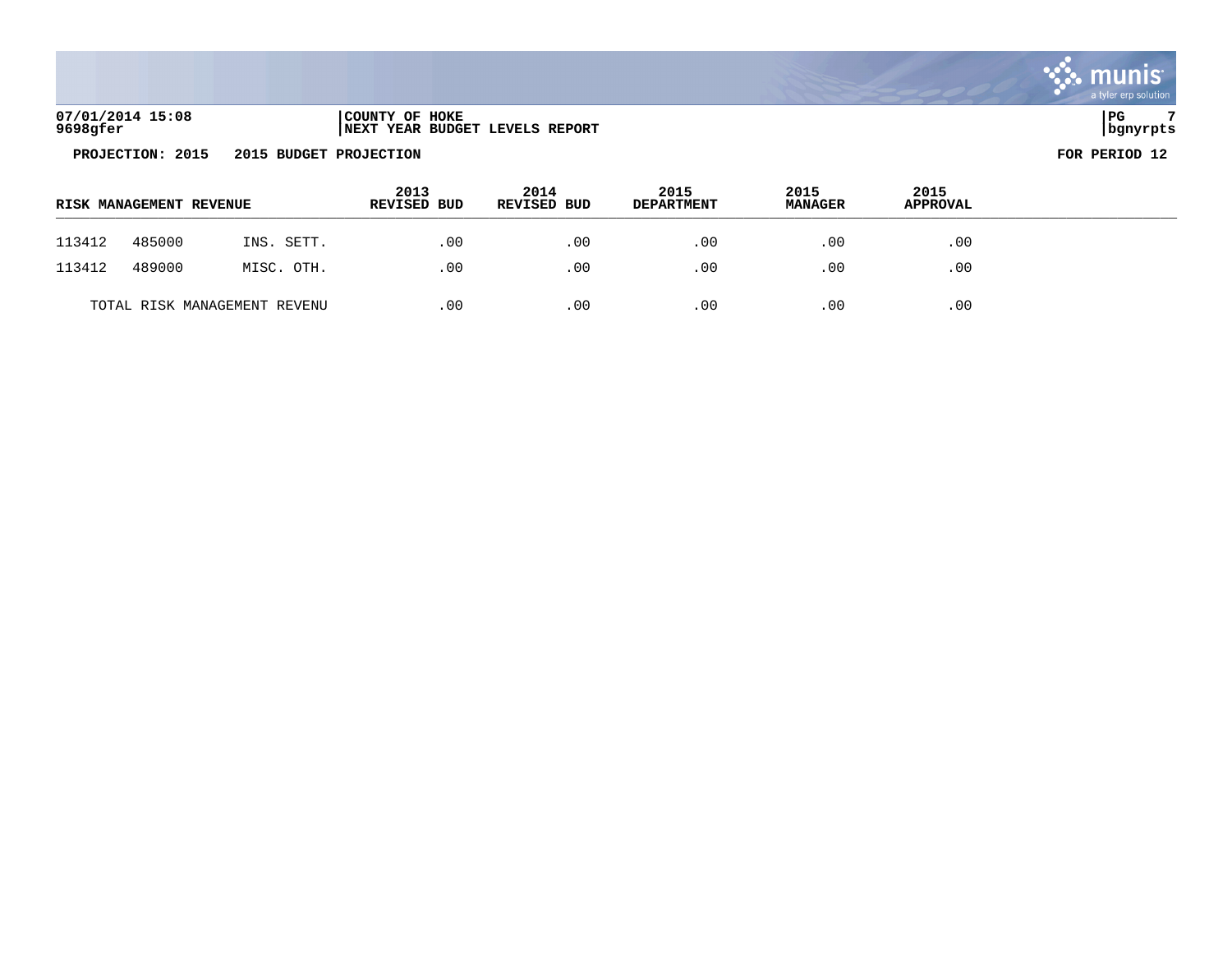

**07/01/2014 15:08 |COUNTY OF HOKE |PG 8 9698gfer |NEXT YEAR BUDGET LEVELS REPORT |bgnyrpts**

| TAX ADMIN REVENUES |                          |      | 2013<br>REVISED BUD | 2014<br>REVISED BUD | 2015<br><b>DEPARTMENT</b> | 2015<br><b>MANAGER</b> | 2015<br>APPROVAL |  |
|--------------------|--------------------------|------|---------------------|---------------------|---------------------------|------------------------|------------------|--|
| 113414             | 411012<br>MV LICENSE     |      | $-62,000.00$        | $-92,000.00$        | $-92,000.00$              | -92,000.00             | $-92,000.00$     |  |
| 113414             | 441001                   | MAPS | $-2,000.00$         | $-2,000.00$         | $-2.000.00$               | $-2,000.00$            | $-2,000.00$      |  |
|                    | TOTAL TAX ADMIN REVENUES |      | $-64,000.00$        | $-94,000.00$        | $-94,000.00$              | $-94,000.00$           | $-94,000.00$     |  |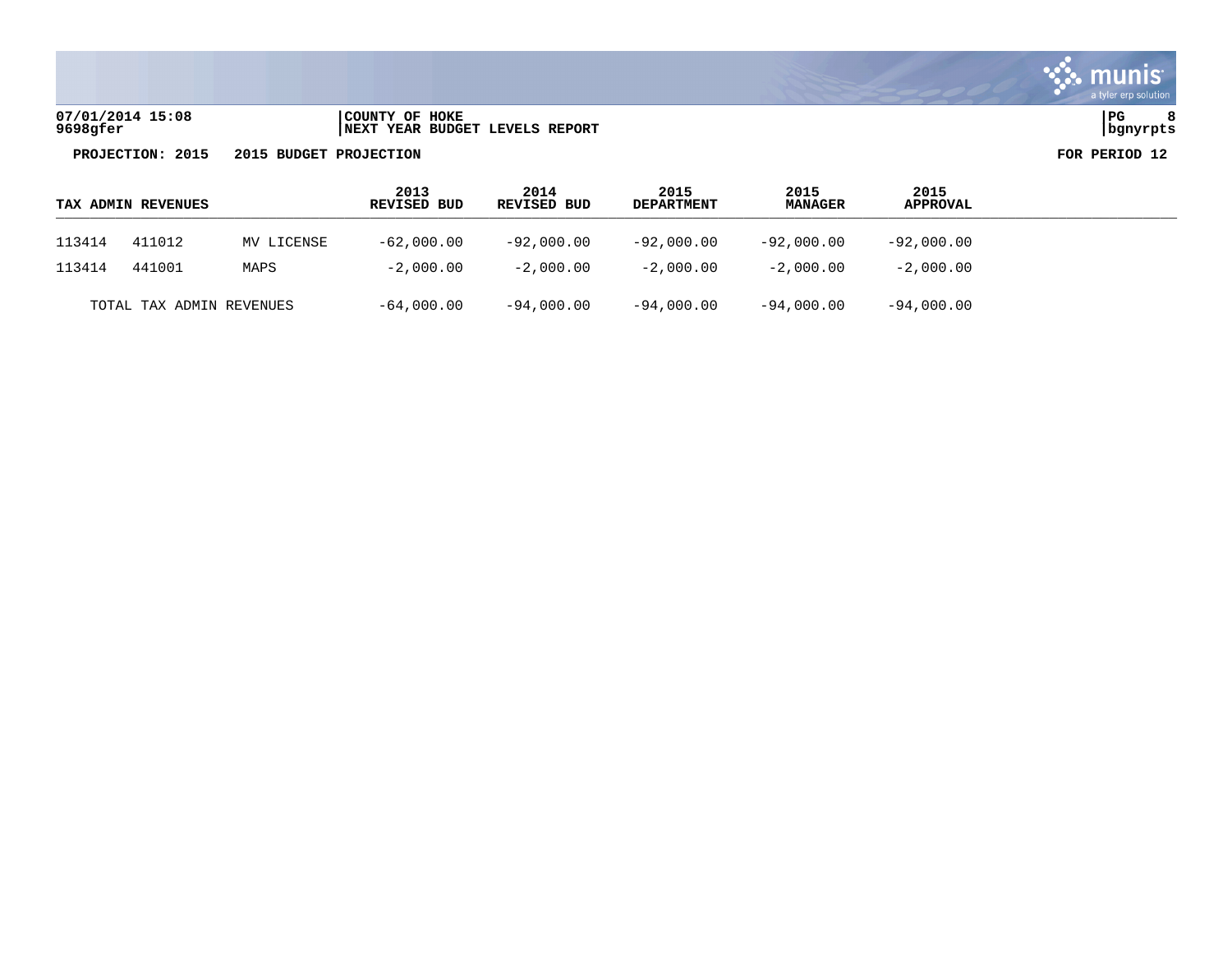|                              |                                                  | a tyler erp solution |
|------------------------------|--------------------------------------------------|----------------------|
| 07/01/2014 15:08<br>9698gfer | COUNTY OF HOKE<br>NEXT YEAR BUDGET LEVELS REPORT | PG<br>bgnyrpts       |
| PROJECTION: 2015             | 2015 BUDGET PROJECTION                           | FOR PERIOD 12        |

**Contract** 

| COURT FACILITIES FEES |        |                             | 2013<br>REVISED BUD | 2014<br>REVISED BUD | 2015<br><b>DEPARTMENT</b> | 2015<br><b>MANAGER</b>    | 2015<br><b>APPROVAL</b> |  |
|-----------------------|--------|-----------------------------|---------------------|---------------------|---------------------------|---------------------------|-------------------------|--|
| 113416                | 442001 | COURT FEES                  | $-51,000.00$        | -51,000.00          |                           | $-51,000.00$ $-51,000.00$ | $-51,000.00$            |  |
|                       |        | TOTAL COURT FACILITIES FEES | $-51,000.00$        | -51,000.00          | -51,000.00 -51,000.00     |                           | $-51,000.00$            |  |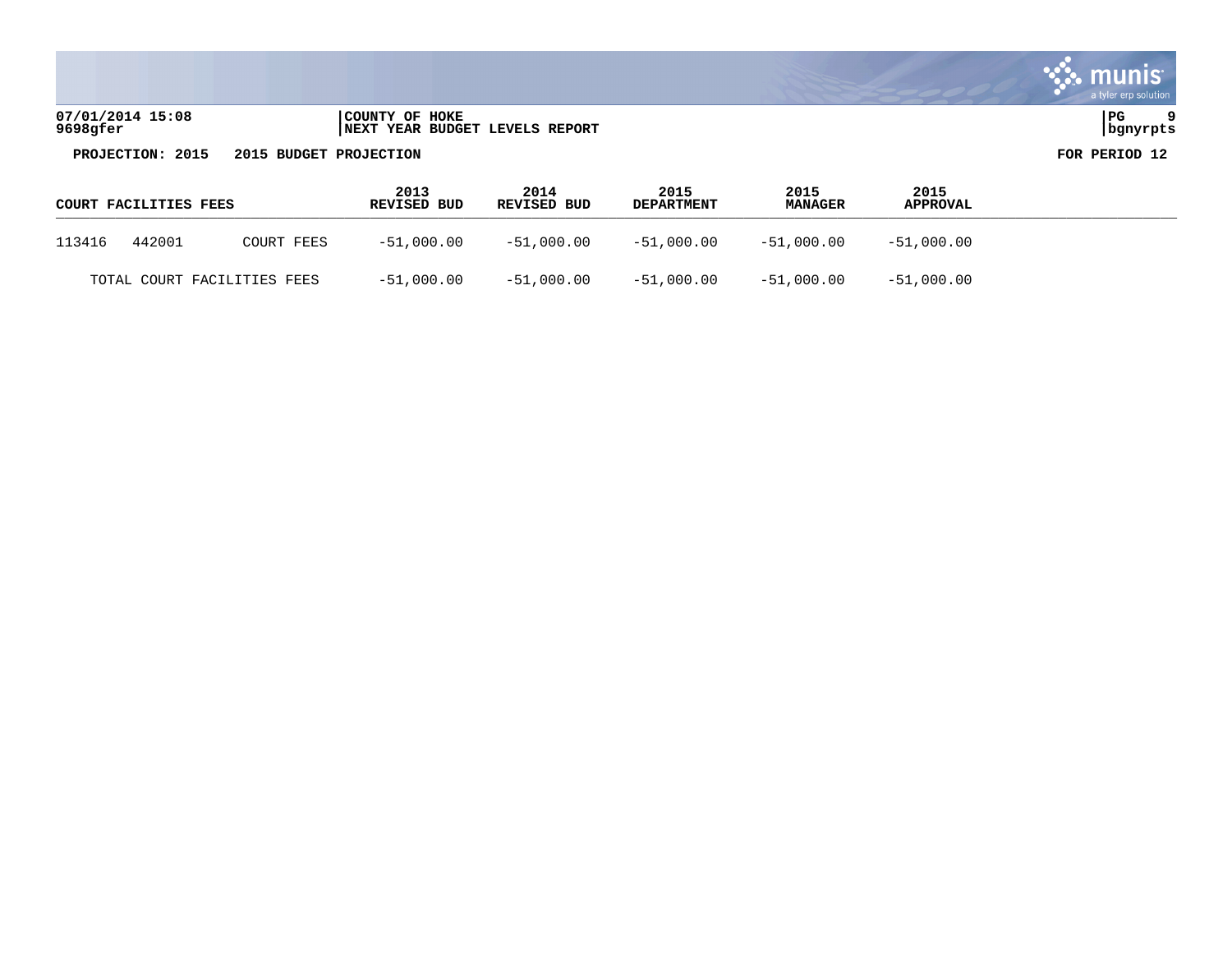

**07/01/2014 15:08 |COUNTY OF HOKE |PG 10 9698gfer |NEXT YEAR BUDGET LEVELS REPORT |bgnyrpts**

| <b>ELECTIONS REVENUES</b> |                          |                | 2013<br><b>REVISED BUD</b> | 2014<br><b>REVISED BUD</b> | 2015<br><b>DEPARTMENT</b> | 2015<br><b>MANAGER</b> | 2015<br><b>APPROVAL</b> |  |
|---------------------------|--------------------------|----------------|----------------------------|----------------------------|---------------------------|------------------------|-------------------------|--|
| 113417                    | 423000                   | $I/G$ $F/REST$ | .00                        | .00                        | .00                       | .00                    | .00                     |  |
| 113417                    | 433000                   | I/G S/REST     | .00                        | .00                        | .00                       | .00                    | .00                     |  |
| 113417                    | 433010                   | ONE/GRTREV     | .00                        | .00                        | .00                       | .00                    | .00                     |  |
| 113417                    | 489000                   | MISC. OTH.     | .00                        | .00                        | .00                       | .00                    | .00                     |  |
| 113417                    | 489001                   | ELECTIONS      | $-4,800.00$                | $-400.00$                  | $-200.00$                 | $-200.00$              | $-200.00$               |  |
| 113417                    | 489002                   | ELECTIONS      | .00                        | .00                        | .00                       | .00                    | .00                     |  |
|                           | TOTAL ELECTIONS REVENUES |                | $-4,800.00$                | $-400.00$                  | $-200.00$                 | $-200.00$              | $-200.00$               |  |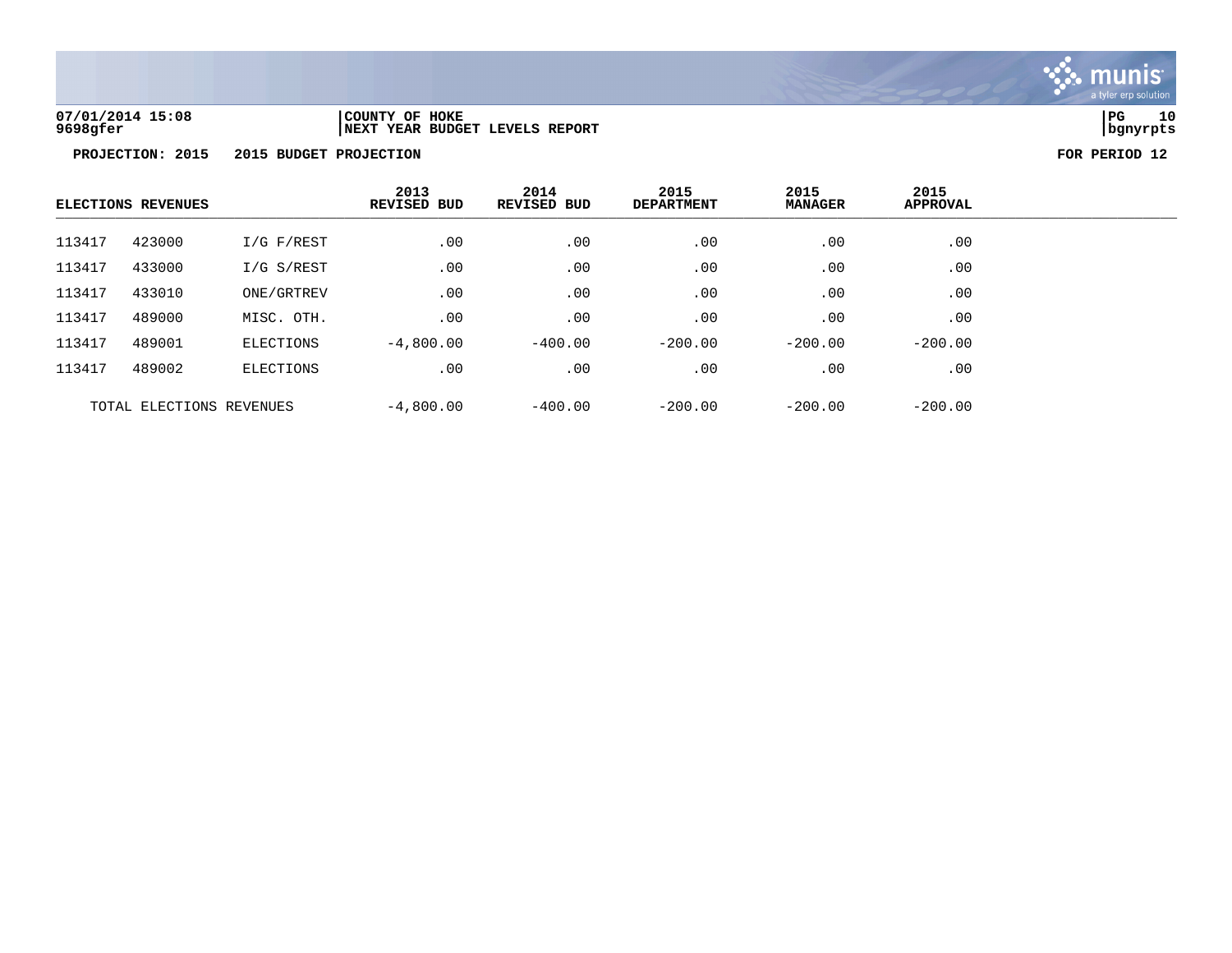

**07/01/2014 15:08 |COUNTY OF HOKE |PG 11 9698gfer |NEXT YEAR BUDGET LEVELS REPORT |bgnyrpts**

| REGISTER OF DEEDS FEES |        | 2013<br><b>REVISED BUD</b>   | 2014<br><b>REVISED BUD</b> | 2015<br><b>DEPARTMENT</b> | 2015<br><b>MANAGER</b> | 2015<br>APPROVAL |                |
|------------------------|--------|------------------------------|----------------------------|---------------------------|------------------------|------------------|----------------|
| 113418                 | 411400 | EXCISE STP                   | $-175,000.00$              | $-179,395.00$             | $-179.395.00$          | $-141.067.00$    | $-141,067.00$  |
| 113418                 | 419100 | OVER/SHORT                   | .00                        | $-50.00$                  | $-50.00$               | .00              | .00            |
| 113418                 | 441000 | MARRIAGE                     | $-6,500.00$                | $-6,750,00$               | $-6,750,00$            | $-8,975,00$      | $-8,975,00$    |
| 113418                 | 441002 | ROD SVC CH                   | $-200.000.00$              | $-223.148.00$             | $-223.148.00$          | $-197.331.00$    | $-197,331.00$  |
| 113418                 | 480001 | COPIES                       | $-12,000.00$               | $-15, 262, 00$            | $-15, 262, 00$         | $-17.216.00$     | $-17, 216, 00$ |
| 113418                 | 489000 | MISC. OTH.                   | .00                        | $-25.00$                  | $-25.00$               | $-25.00$         | $-25.00$       |
|                        |        | TOTAL REGISTER OF DEEDS FEES | $-393.500.00$              | $-424.630.00$             | $-424.630.00$          | $-364.614.00$    | $-364.614.00$  |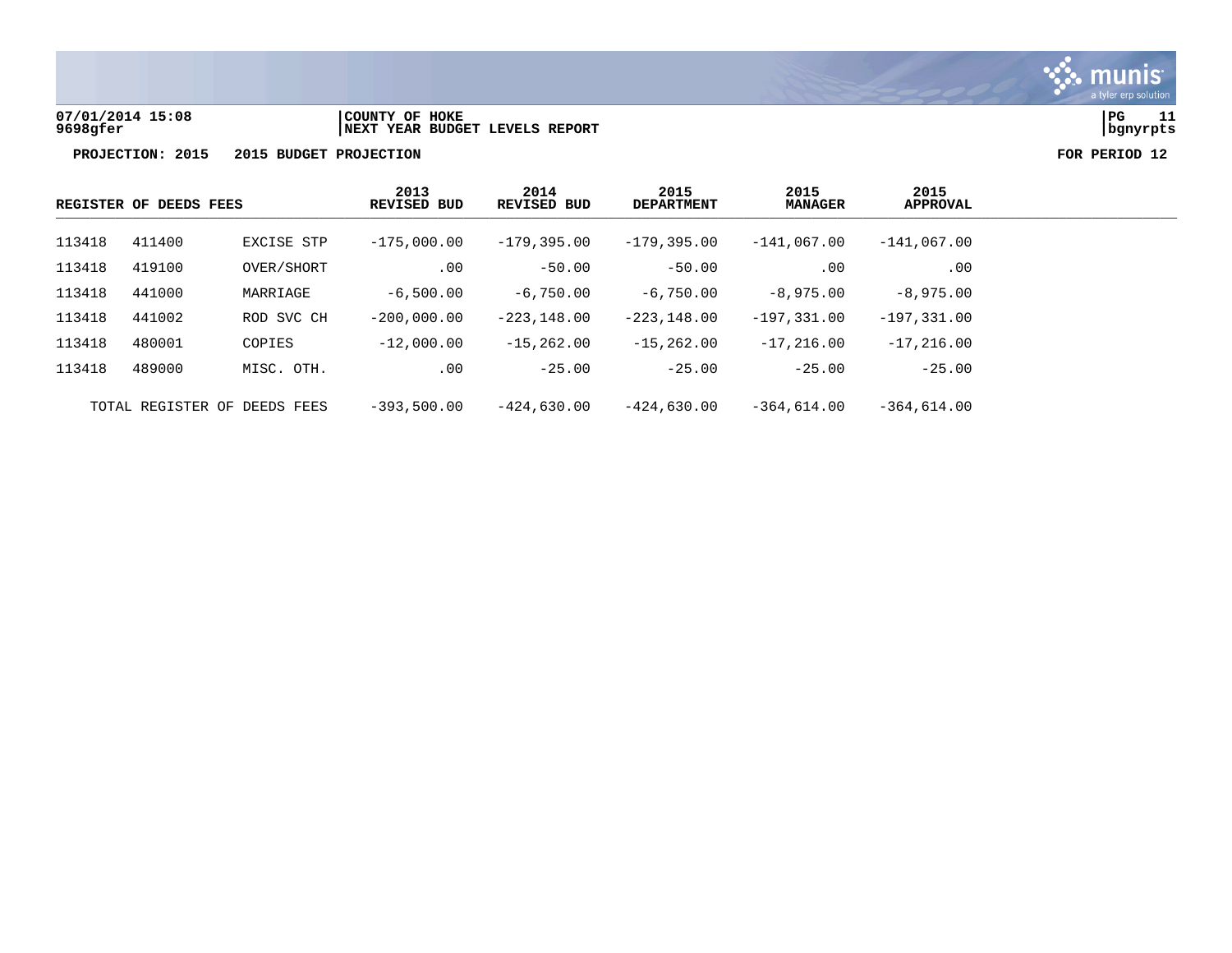

## **07/01/2014 15:08 |COUNTY OF HOKE |PG 12 9698gfer |NEXT YEAR BUDGET LEVELS REPORT |bgnyrpts**

| CENTRAL GARAGE REVENUES |        |                              | 2013<br><b>REVISED BUD</b> | 2014<br>REVISED BUD | 2015<br><b>DEPARTMENT</b> | 2015<br><b>MANAGER</b> | 2015<br><b>APPROVAL</b> |  |
|-------------------------|--------|------------------------------|----------------------------|---------------------|---------------------------|------------------------|-------------------------|--|
| 113425                  | 480000 | MISC. INC.                   | .00                        | .00                 | .00                       | .00                    | .00                     |  |
| 113425                  | 485000 | INS. SETT.                   | .00                        | .00                 | .00                       | .00                    | $.00 \,$                |  |
| 113425                  | 489000 | MISC. OTH.                   | .00                        | .00                 | .00                       | .00                    | $.00 \,$                |  |
|                         |        | TOTAL CENTRAL GARAGE REVENUE | .00                        | .00                 | .00                       | .00                    | .00                     |  |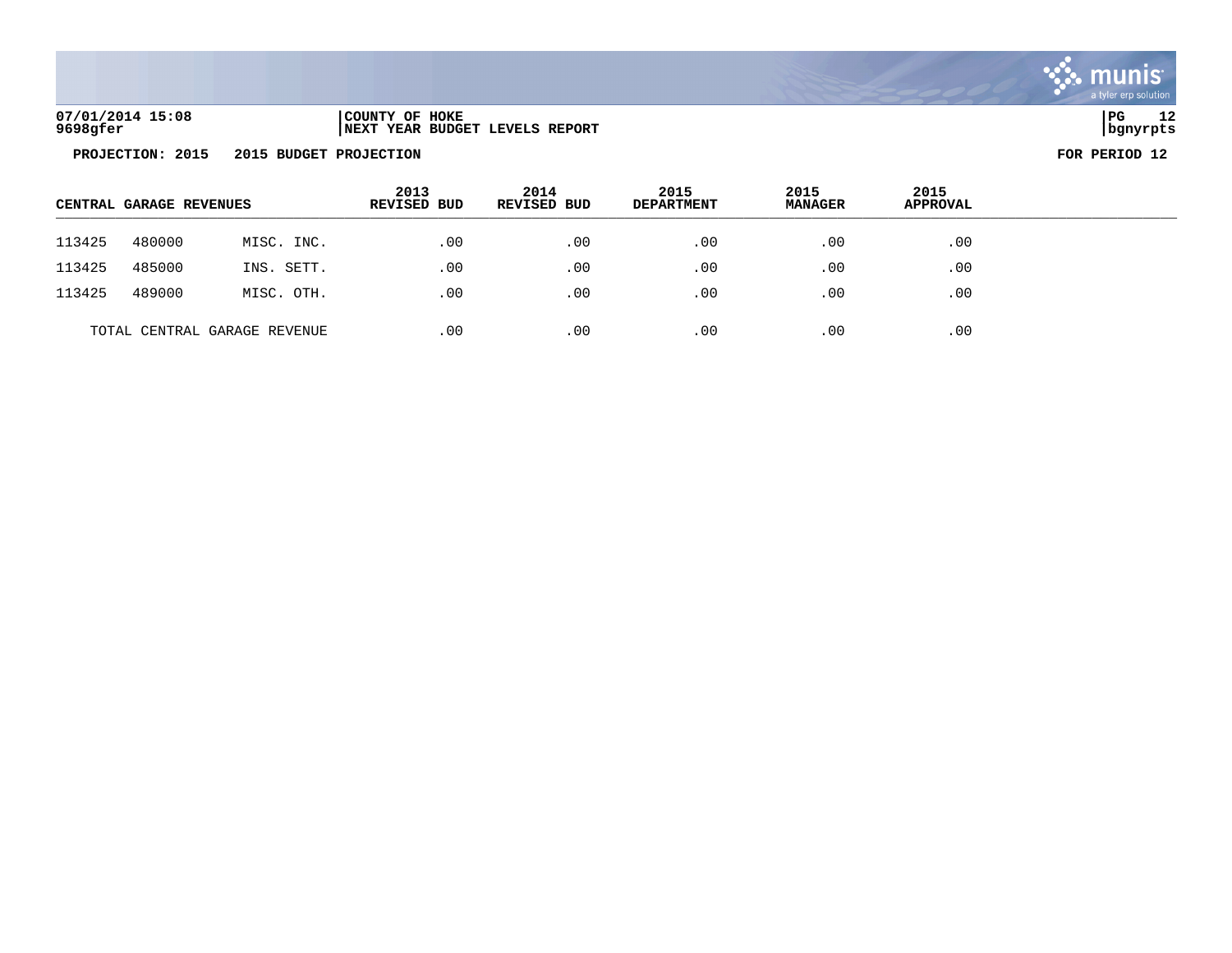

### **07/01/2014 15:08 |COUNTY OF HOKE |PG 13 9698gfer |NEXT YEAR BUDGET LEVELS REPORT |bgnyrpts**

|        | SHERIFF REVENUE       |                   | 2013<br>REVISED BUD | 2014<br>REVISED BUD | 2015<br><b>DEPARTMENT</b> | 2015<br><b>MANAGER</b> | 2015<br><b>APPROVAL</b> |
|--------|-----------------------|-------------------|---------------------|---------------------|---------------------------|------------------------|-------------------------|
| 113431 | 419100                | OVER/SHORT        | .00                 | .00                 | .00                       | .00                    | .00                     |
| 113431 | 419200                | COMMISSION        | $-5,000.00$         | $-5,000.00$         | $-5,000.00$               | $-5,000.00$            | $-5,000.00$             |
| 113431 | 420001                | FED OOJG          | .00                 | .00                 | .00                       | .00                    | .00                     |
| 113431 | 430000                | $I/G$ GCC         | .00                 | .00                 | .00                       | .00                    | .00                     |
| 113431 | 433000                | $I/G$ S/REST      | .00                 | .00                 | .00                       | .00                    | .00                     |
| 113431 | 433251                | <b>DVG</b>        | .00                 | .00                 | .00                       | .00                    | .00                     |
| 113431 | 438200                | SRO GRANT         | $-175,000.00$       | $-175,000.00$       | $-210,000.00$             | $-210,000.00$          | $-210,000.00$           |
| 113431 | 438204                | S/W ENF FE        | $-34,500.00$        | $-34,500.00$        | $-34,500.00$              | $-34,500.00$           | $-34,500.00$            |
| 113431 | 440002                | SHERIFF FE        | $-51,856.00$        | $-51,856.00$        | $-51,856.00$              | $-51,856.00$           | $-51,856.00$            |
| 113431 | 440003                | CON. PERMT        | $-3,000.00$         | $-15,000.00$        | $-15,000.00$              | $-15,000.00$           | $-15,000.00$            |
| 113431 | 440004                | <b>GUN PERMIT</b> | $-4,500.00$         | $-4,500.00$         | $-5,000.00$               | $-5,000.00$            | $-5,000.00$             |
| 113431 | 440005                | FINGERPRIN        | $-3,000.00$         | $-3,000.00$         | $-4,000.00$               | $-4,000.00$            | $-4,000.00$             |
| 113431 | 441003                | IV-D OFF          | $-14,000.00$        | $-14,000.00$        | $-14,000.00$              | $-14,000.00$           | $-14,000.00$            |
| 113431 | 442001                | COURT FEES        | $-5,000.00$         | $-15,000.00$        | $-15,000.00$              | $-25,000.00$           | $-25,000.00$            |
| 113431 | 480000                | CANTEEN           | .00                 | .00                 | .00                       | .00                    | .00                     |
| 113431 | 480004                | ABC LAW           | $-5,000.00$         | $-5,000.00$         | $-5,000.00$               | $-5,000.00$            | $-5,000.00$             |
| 113431 | 484001                | FUND RAISE        | .00                 | .00                 | .00                       | .00                    | .00                     |
| 113431 | 485000                | INS. SETT.        | $-21,833.00$        | $-50,717.00$        | .00                       | .00                    | .00                     |
| 113431 | 489000                | MISC. OTH.        | $-3,500.00$         | $-3,500.00$         | $-3,500.00$               | $-3,500.00$            | $-3,500.00$             |
| 113431 | 489004                | GREAT SUMM        | .00                 | .00                 | .00                       | .00                    | .00                     |
| 113431 | 489005                | COMMUNITY         | .00                 | .00                 | .00                       | .00                    | .00                     |
|        | TOTAL SHERIFF REVENUE |                   | $-326, 189.00$      | $-377,073.00$       | $-362,856.00$             | $-372,856.00$          | $-372.856.00$           |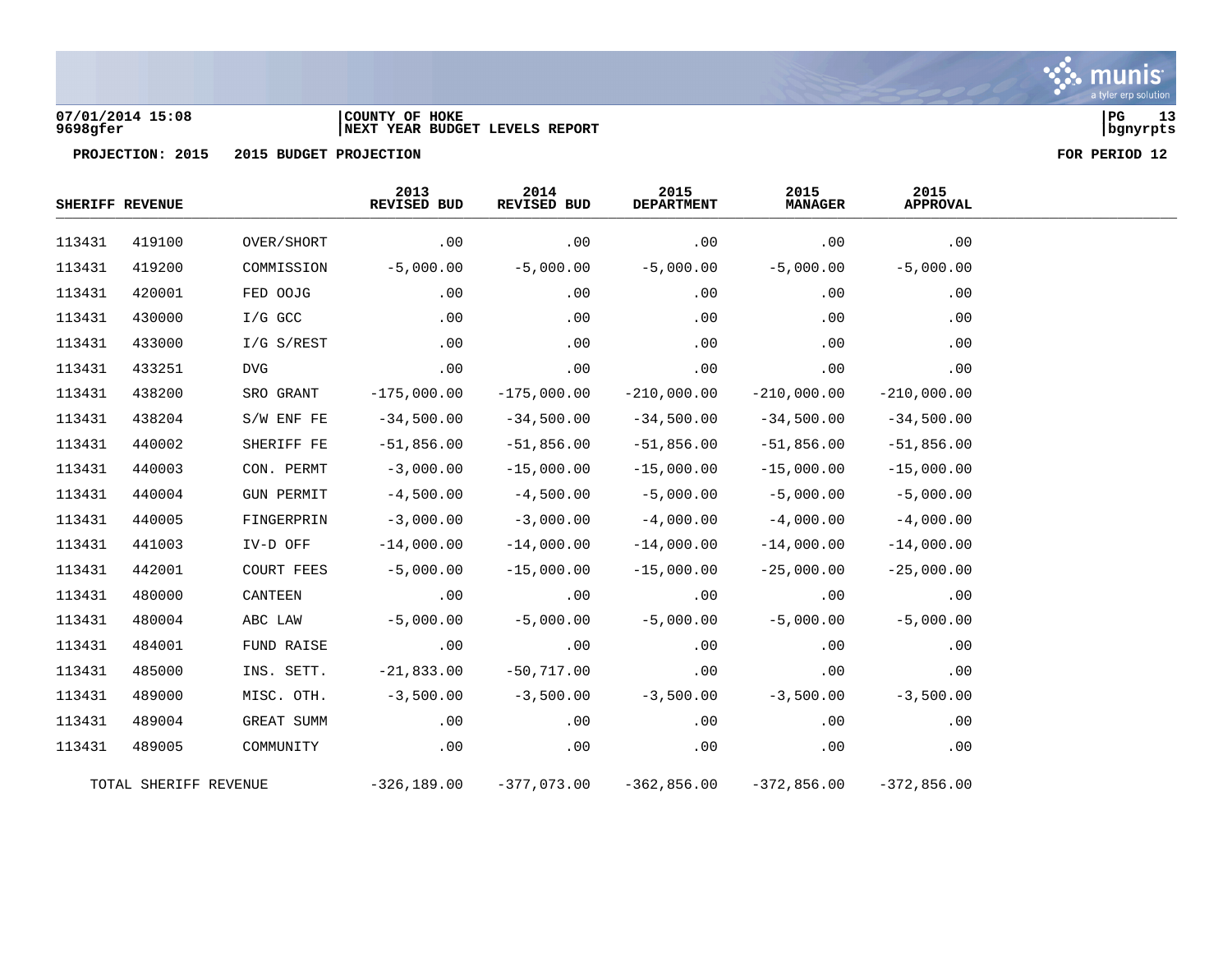

**07/01/2014 15:08 |COUNTY OF HOKE |PG 14 9698gfer |NEXT YEAR BUDGET LEVELS REPORT |bgnyrpts**

| <b>JAIL REVENUE</b> |                    |            | 2013<br><b>REVISED BUD</b> | 2014<br>REVISED BUD | 2015<br><b>DEPARTMENT</b> | 2015<br><b>MANAGER</b> | 2015<br>APPROVAL |
|---------------------|--------------------|------------|----------------------------|---------------------|---------------------------|------------------------|------------------|
| 113432              | 419100             | OVER/SHORT | .00                        | .00                 | .00                       | .00                    | .00              |
| 113432              | 419203             | COMM. JAIL | $-15,000.00$               | $-15,000.00$        | .00                       | $-28,000.00$           | $-28,000.00$     |
| 113432              | 440005             | JAIL FEES  | $-15,000.00$               | $-17,500.00$        | $-15,000.00$              | $-15,000.00$           | $-15,000.00$     |
| 113432              | 440019             | JAIL HS FE | $-360,000.00$              | $-360,000.00$       | $-180,675.00$             | $-285,000.00$          | $-285,000.00$    |
| 113432              | 440020             | SSA FEES   | $-2,000.00$                | $-2,000.00$         | $-2,400.00$               | $-2,400.00$            | $-2,400.00$      |
| 113432              | 440021             | INMATETRAN | $-4,000.00$                | $-15,000.00$        | $-23,000.00$              | $-23,000.00$           | $-23,000.00$     |
| 113432              | 440022             | SMCP       | .00                        | .00                 | .00                       | .00                    | .00              |
| 113432              | 448000             | COMMISSARY | .00                        | .00                 | .00                       | .00                    | .00              |
| 113432              | 448000 CANT        | CANTEEN    | $-25,000.00$               | $-26,000.00$        | .00                       | .00                    | .00              |
| 113432              | 448100             | INMAT REIM | .00                        | .00                 | .00                       | .00                    | .00              |
| 113432              | 480000             | MISC. INC. | .00                        | .00                 | .00                       | .00                    | .00              |
| 113432              | 489000             | MISC. OTH. | .00                        | .00                 | .00                       | .00                    | .00              |
|                     | TOTAL JAIL REVENUE |            | $-421,000.00$              | $-435,500.00$       | $-221,075.00$             | $-353,400.00$          | $-353, 400.00$   |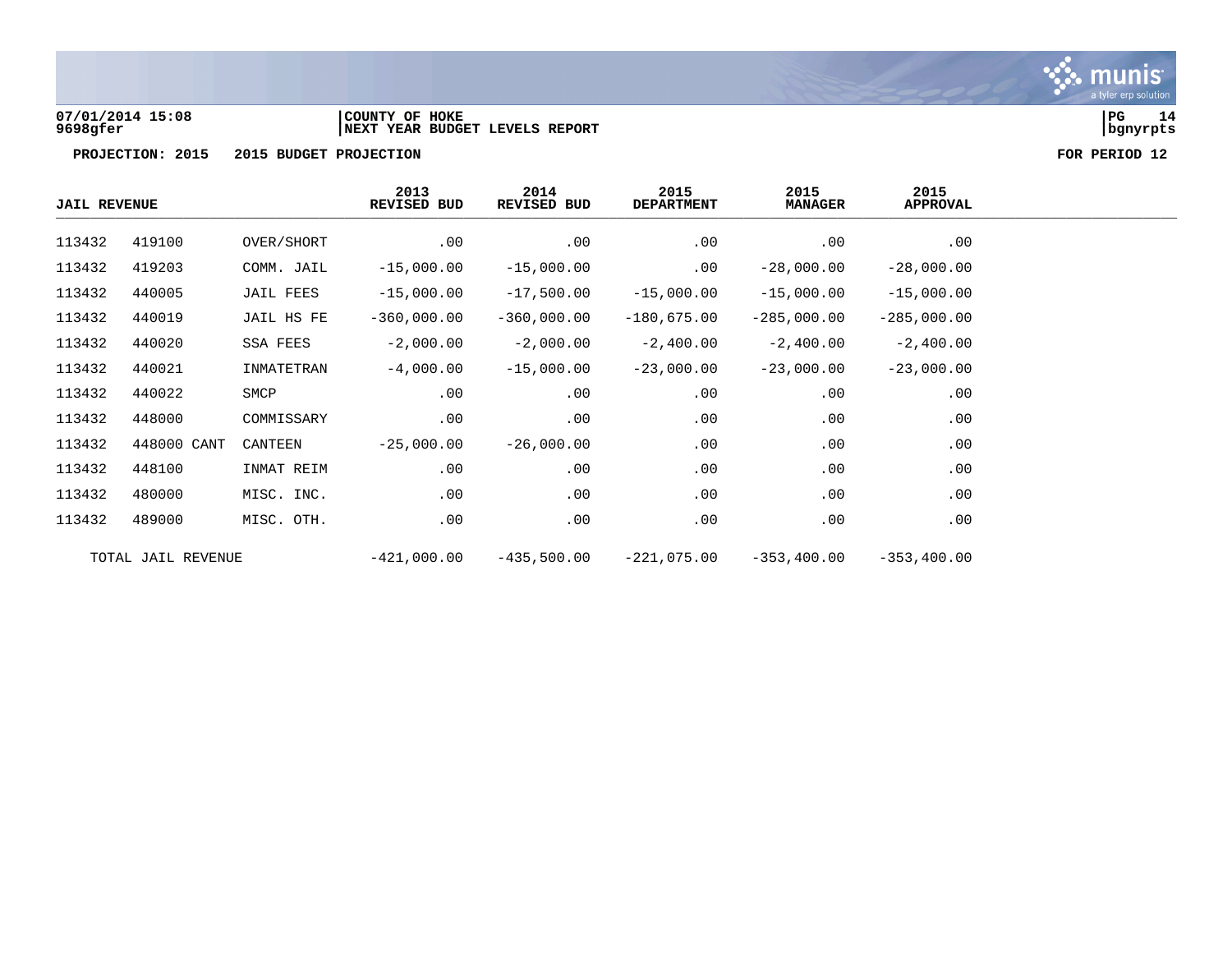|                              |                        |                                |      |      |      | munis<br>a tyler erp solution |
|------------------------------|------------------------|--------------------------------|------|------|------|-------------------------------|
| 07/01/2014 15:08<br>9698gfer | COUNTY OF HOKE         | NEXT YEAR BUDGET LEVELS REPORT |      |      |      | 15<br>  PG<br>  bgnyrpts      |
| PROJECTION: 2015             | 2015 BUDGET PROJECTION |                                |      |      |      | FOR PERIOD 12                 |
|                              | 2013                   | 2014                           | 2015 | 2015 | 2015 |                               |

the company of the company of the com-

| EMERGENCY MANAGEMENT REVENUE |        |                              | ∠ ∪ ⊥<br>REVISED BUD | -4017<br><b>REVISED BUD</b> | - 2019<br><b>DEPARTMENT</b> | ∠ ∪ ⊥<br><b>MANAGER</b> | ∠∪⊥<br><b>APPROVAL</b> |  |
|------------------------------|--------|------------------------------|----------------------|-----------------------------|-----------------------------|-------------------------|------------------------|--|
| 113433                       | 436001 | EM GRANT                     | .00                  | $-4,590.00$                 | . 00                        | $.00 \,$                | .00                    |  |
|                              |        | TOTAL EMERGENCY MANAGEMENT R | .00                  | $-4,590.00$                 | .00                         | .00                     | .00                    |  |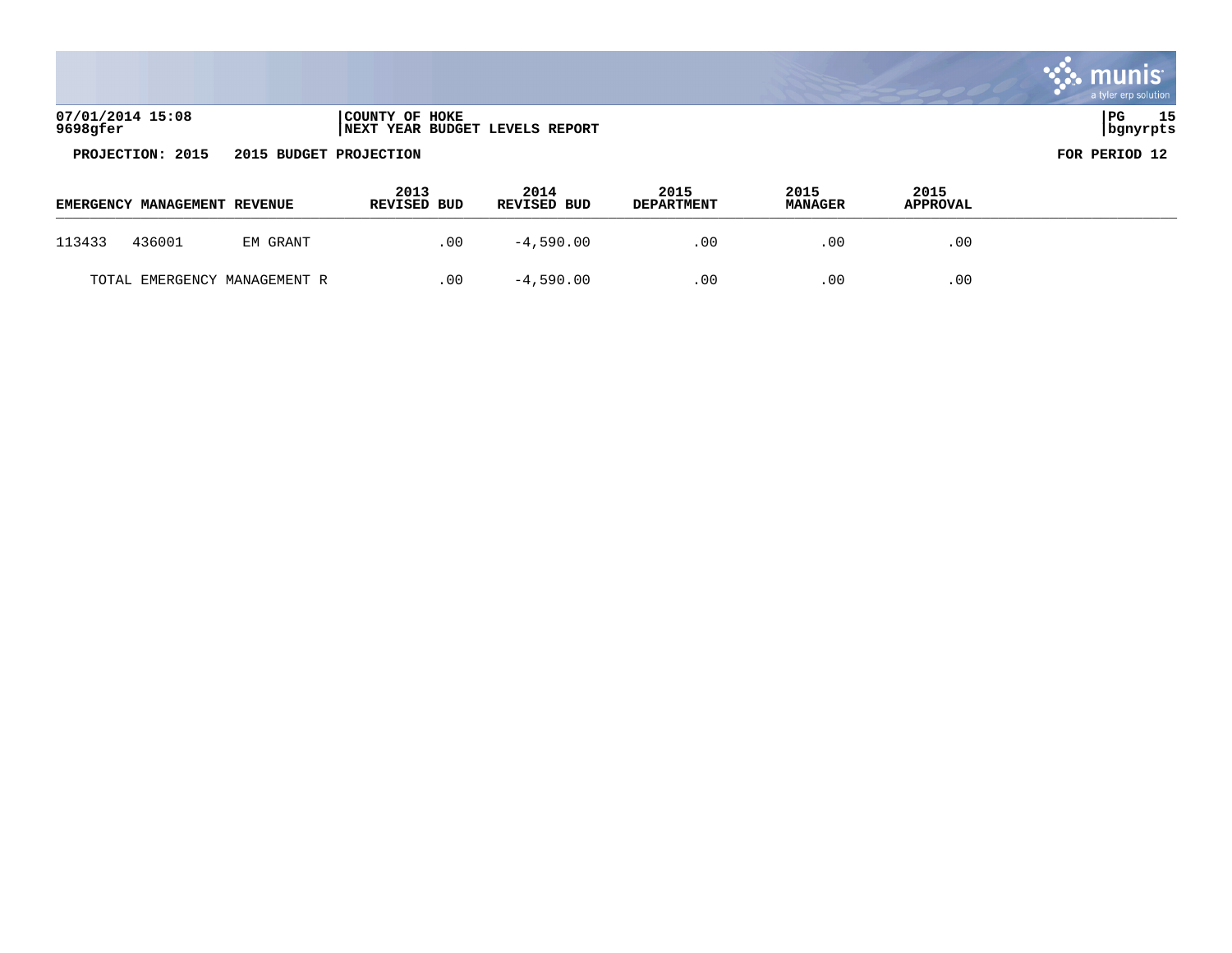

**07/01/2014 15:08 |COUNTY OF HOKE |PG 16 9698gfer |NEXT YEAR BUDGET LEVELS REPORT |bgnyrpts**

|        | <b>INSPECTIONS FEES</b> |                        | 2013<br>REVISED BUD                                                            | 2014<br>REVISED BUD                                          | 2015<br><b>DEPARTMENT</b> | 2015<br><b>MANAGER</b>                              | 2015<br><b>APPROVAL</b> |  |
|--------|-------------------------|------------------------|--------------------------------------------------------------------------------|--------------------------------------------------------------|---------------------------|-----------------------------------------------------|-------------------------|--|
| 113435 | 438202                  |                        | PER GRANT .00                                                                  | .00                                                          | .00                       | .00                                                 | .00                     |  |
| 113435 | 440006                  | SUBDIV. FE             |                                                                                | $00$ . $00$ . $00$                                           |                           | .00                                                 | .00                     |  |
| 113435 | 441003                  | OTHER PERM             | $-125.00$ $-1,000.00$                                                          |                                                              |                           |                                                     | $-1,000.00$ $-1,000.00$ |  |
| 113435 |                         |                        | 441003 CITY IV-D OFF 000 00 00 00 00 00                                        |                                                              |                           | .00                                                 | .00                     |  |
| 113435 | 441004                  |                        | FIRE INSP. $-20,000.00$ $-14,700.00$ $-10,000.00$                              |                                                              |                           | $-10,000.00$                                        | $-10,000.00$            |  |
| 113435 |                         |                        | 441004 CITY FIRE INSP. 00 00 00                                                |                                                              | $\sim$ 00                 | .00                                                 | .00                     |  |
| 113435 | 441005                  | BUILD INSP             | $-465,000.00$ $-424,060.00$                                                    |                                                              | $-460,000.00$             | $-460,000.00$                                       | $-460.000.00$           |  |
| 113435 |                         |                        | 441005 CITY BUILD INSP 00 00 00 00 00                                          |                                                              |                           | $.00$ . $.00$                                       |                         |  |
| 113435 | 441006                  | ELEC. INSP             | $-120,000.00$ $-94,750.00$ $-95,000.00$                                        |                                                              |                           | $-95,000.00$                                        | $-95,000.00$            |  |
| 113435 |                         |                        |                                                                                |                                                              |                           |                                                     |                         |  |
| 113435 | 441007                  | PLUMB INSP             | $-90,000.00$ $-70,670.00$ $-70,000.00$                                         |                                                              |                           | $-70,000.00$                                        | $-70,000.00$            |  |
| 113435 |                         | 441007 CITY PLUMB INSP | $\sim$ 00 $\sim$ 00 $\sim$ 00 $\sim$ 00                                        |                                                              |                           |                                                     | $.00$ . $.00$           |  |
| 113435 | 441008                  | ZONING PRM             | $.00$ . $.00$                                                                  |                                                              | .00                       | .00                                                 | .00                     |  |
| 113435 | 441009                  | MHP LICENS             | $-1,200.00$ $-1,000.00$                                                        |                                                              | $\sim$ 00                 | .00                                                 | .00                     |  |
| 113435 | 441009 CITY             | MHP LICENS             | $\sim 00$ . $00$                                                               |                                                              | .00                       | $\overline{00}$ . $\overline{00}$ . $\overline{00}$ |                         |  |
| 113435 | 441010                  | MHP SETUP              |                                                                                | $-13,000.00$ $-9,500.00$ $-9,500.00$ $-9,500.00$ $-9,500.00$ |                           |                                                     |                         |  |
| 113435 |                         |                        |                                                                                |                                                              |                           |                                                     |                         |  |
| 113435 | 441011                  | MECH PERMT             | $-90,000.00$                                                                   |                                                              | $-79,500.00$ $-75,000.00$ | $-75,000.00$                                        | $-75,000.00$            |  |
| 113435 |                         | 441011 CITY MECH PERMT | .00                                                                            |                                                              | $\overline{00}$ . $00$    | .00                                                 | .00                     |  |
| 113435 | 441012                  |                        | $INSUL. PMT$ -36,000.00 -36,000.00 -36,000.00 -36,000.00 -36,000.00 -36,000.00 |                                                              |                           |                                                     |                         |  |
| 113435 |                         |                        | 441012 CITY INSUL. PMT 00 00 00 00 00 00 00 00                                 |                                                              |                           |                                                     | .00                     |  |
| 113435 |                         |                        | 441013 PROCESSING -60,000.00 -55,000.00 -55,000.00 -55,000.00                  |                                                              |                           |                                                     | $-55,000.00$            |  |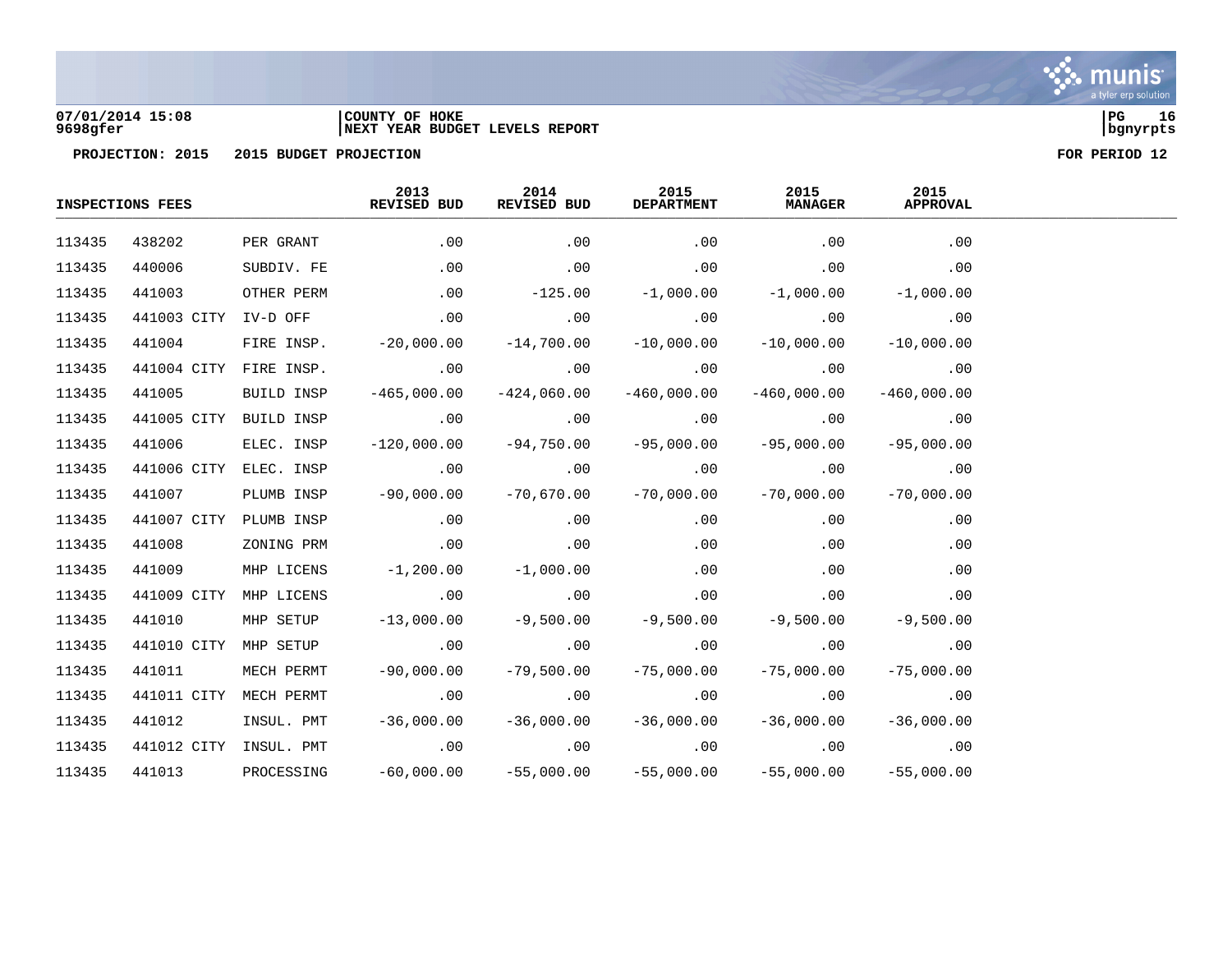|                              |                                                  | ete, munis<br>a tyler erp solution |
|------------------------------|--------------------------------------------------|------------------------------------|
| 07/01/2014 15:08<br>9698gfer | COUNTY OF HOKE<br>NEXT YEAR BUDGET LEVELS REPORT | 17<br>l PG<br>  bgnyrpts           |
| PROJECTION: 2015             | 2015 BUDGET PROJECTION                           | FOR PERIOD 12                      |

<u>and the state of the state of the state of the state of the state of the state of the state of the state of the state of the state of the state of the state of the state of the state of the state of the state of the state</u>

**Contract** 

| <b>INSPECTIONS FEES</b> |                        |            | 2013<br>REVISED BUD | 2014<br><b>REVISED BUD</b> | 2015<br><b>DEPARTMENT</b> | 2015<br><b>MANAGER</b> | 2015<br><b>APPROVAL</b> |  |
|-------------------------|------------------------|------------|---------------------|----------------------------|---------------------------|------------------------|-------------------------|--|
| 113435                  | 489000                 | MISC. OTH. | $-300.00$           | . 00                       | .00                       | .00                    | .00.                    |  |
|                         | TOTAL INSPECTIONS FEES |            | $-895,500.00$       | -785,305.00                | $-811,500.00$             | $-811,500.00$          | $-811.500.00$           |  |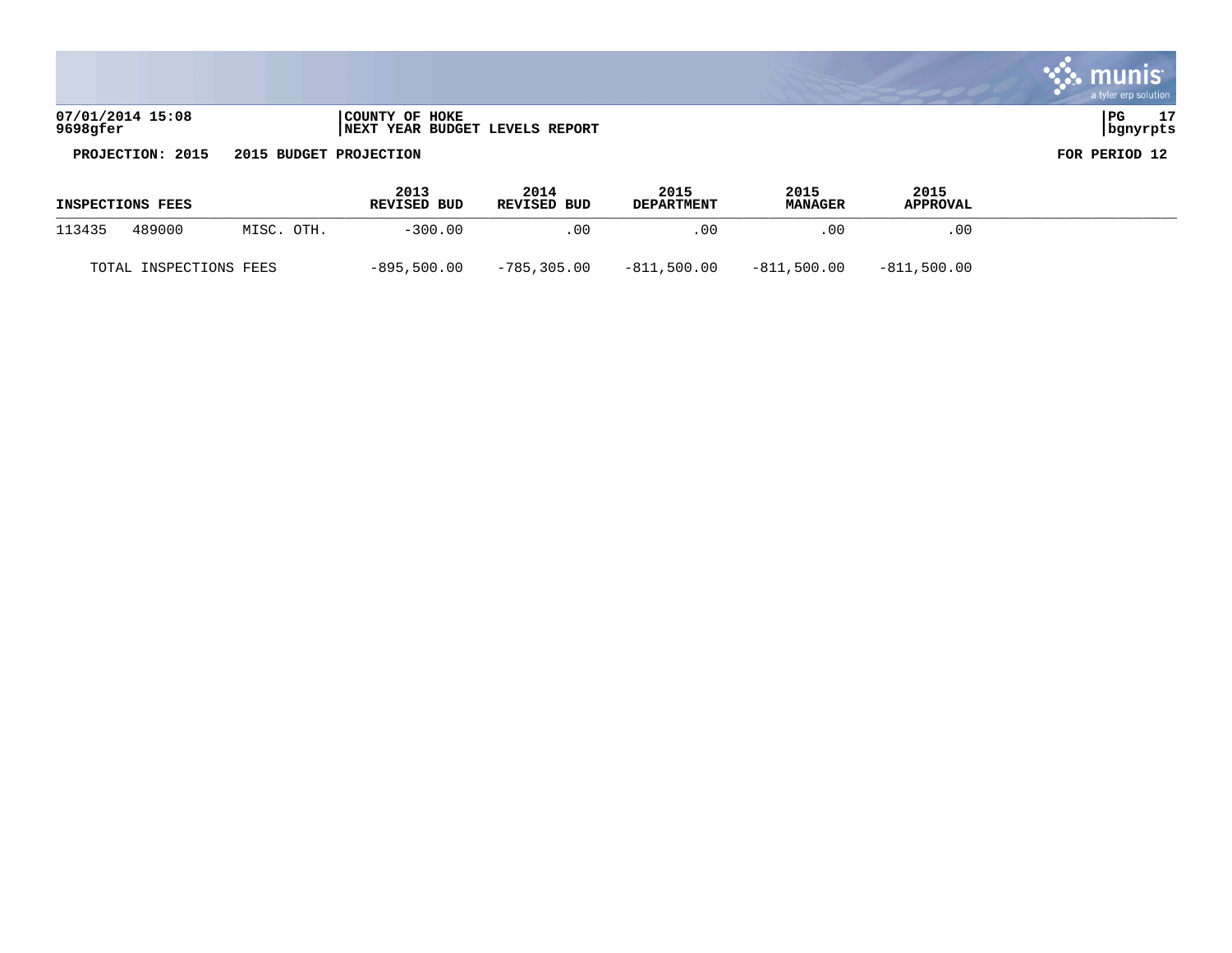

### **07/01/2014 15:08 |COUNTY OF HOKE |PG 18 9698gfer |NEXT YEAR BUDGET LEVELS REPORT |bgnyrpts**

| ANIMAL CONTROL FEES       |        | 2013<br><b>REVISED BUD</b> | 2014<br><b>REVISED BUD</b> | 2015<br><b>DEPARTMENT</b> | 2015<br><b>MANAGER</b> | 2015<br><b>APPROVAL</b> |              |
|---------------------------|--------|----------------------------|----------------------------|---------------------------|------------------------|-------------------------|--------------|
| 113438                    | 419100 | OVER/SHORT                 | .00                        | .00                       | .00                    | .00                     | .00          |
| 113438                    | 441020 | ADOPTIONS                  | $-11,000.00$               | $-15,000.00$              | $-15,000.00$           | $-15,000.00$            | $-15,000.00$ |
| 113438                    | 441021 | PU/OUARAN                  | $-4,000,00$                | $-5,000.00$               | $-5,000.00$            | $-5,000.00$             | $-5,000.00$  |
| 113438                    | 441022 | MICRO CHIP                 | $-6,000,00$                | $-6,000.00$               | $-4,000.00$            | $-4,000.00$             | $-4,000.00$  |
| 113438                    | 441023 | Violation                  | $-1,500.00$                | $-2,500.00$               | $-2.500.00$            | $-2,500.00$             | $-2.500.00$  |
| 113438                    | 489000 | MISC. OTH.                 | $-6,000,00$                | .00                       | $-2.000.00$            | $-2,000.00$             | $-2,000.00$  |
| TOTAL ANIMAL CONTROL FEES |        | $-28,500.00$               | $-28,500.00$               | $-28,500.00$              | $-28,500.00$           | $-28,500.00$            |              |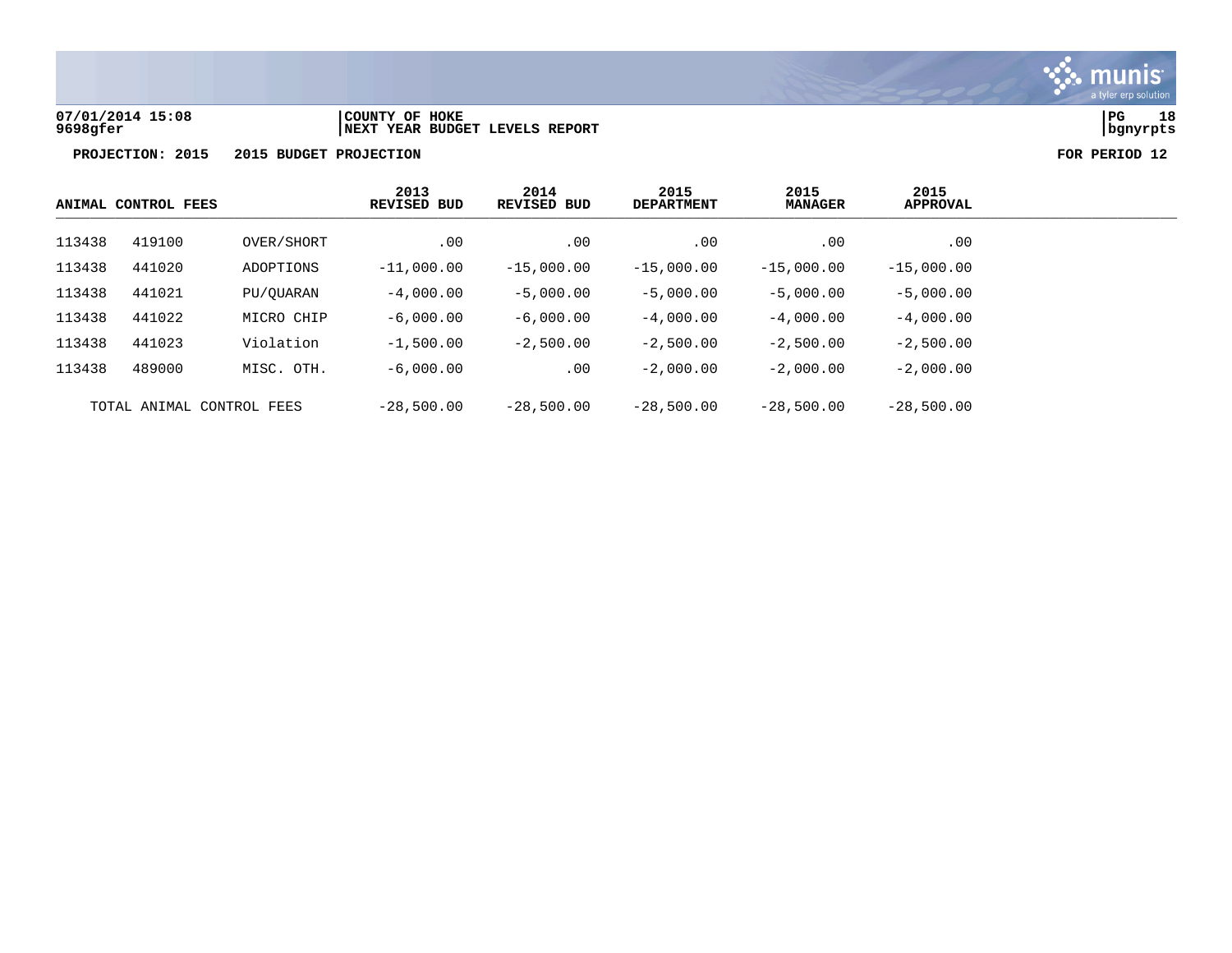

# **07/01/2014 15:08 |COUNTY OF HOKE |PG 19 9698gfer |NEXT YEAR BUDGET LEVELS REPORT |bgnyrpts**

| <b>JUVENILE JUSTICE REVENUE</b> |        |                              | 2013<br><b>REVISED BUD</b> | 2014<br><b>REVISED BUD</b> | 2015<br><b>DEPARTMENT</b> | 2015<br><b>MANAGER</b> | 2015<br><b>APPROVAL</b> |
|---------------------------------|--------|------------------------------|----------------------------|----------------------------|---------------------------|------------------------|-------------------------|
| 113439                          | 433001 | JCPC                         | $-7,356.00$                | $-3,925.00$                | $-2,900.00$               | $-2,900.00$            | $-2,900.00$             |
| 113439                          | 433002 | ABLE                         | $-74, 115.00$              | .00                        | .00                       | .00                    | .00                     |
| 113439                          | 433003 | Y&F SERV.                    | .00                        | .00                        | .00                       | .00                    | .00                     |
| 113439                          | 433004 | COUNSELING                   | $-50,391.00$               | $-77,938.00$               | $-76,938.00$              | $-76,938.00$           | $-76,938.00$            |
| 113439                          | 433008 | PROJSUCC                     | .00                        | $-42,191.00$               | -40,691.00                | $-40.691.00$           | $-40,691.00$            |
| 113439                          | 489000 | MISC. OTH.                   | .00                        | .00                        | .00                       | .00                    | .00                     |
| 113439                          | 560119 | GANG VIOLE                   | .00                        | .00                        | .00                       | .00                    | .00                     |
|                                 |        | TOTAL JUVENILE JUSTICE REVEN | $-131,862.00$              | $-124,054.00$              | $-120,529.00$             | $-120.529.00$          | $-120.529.00$           |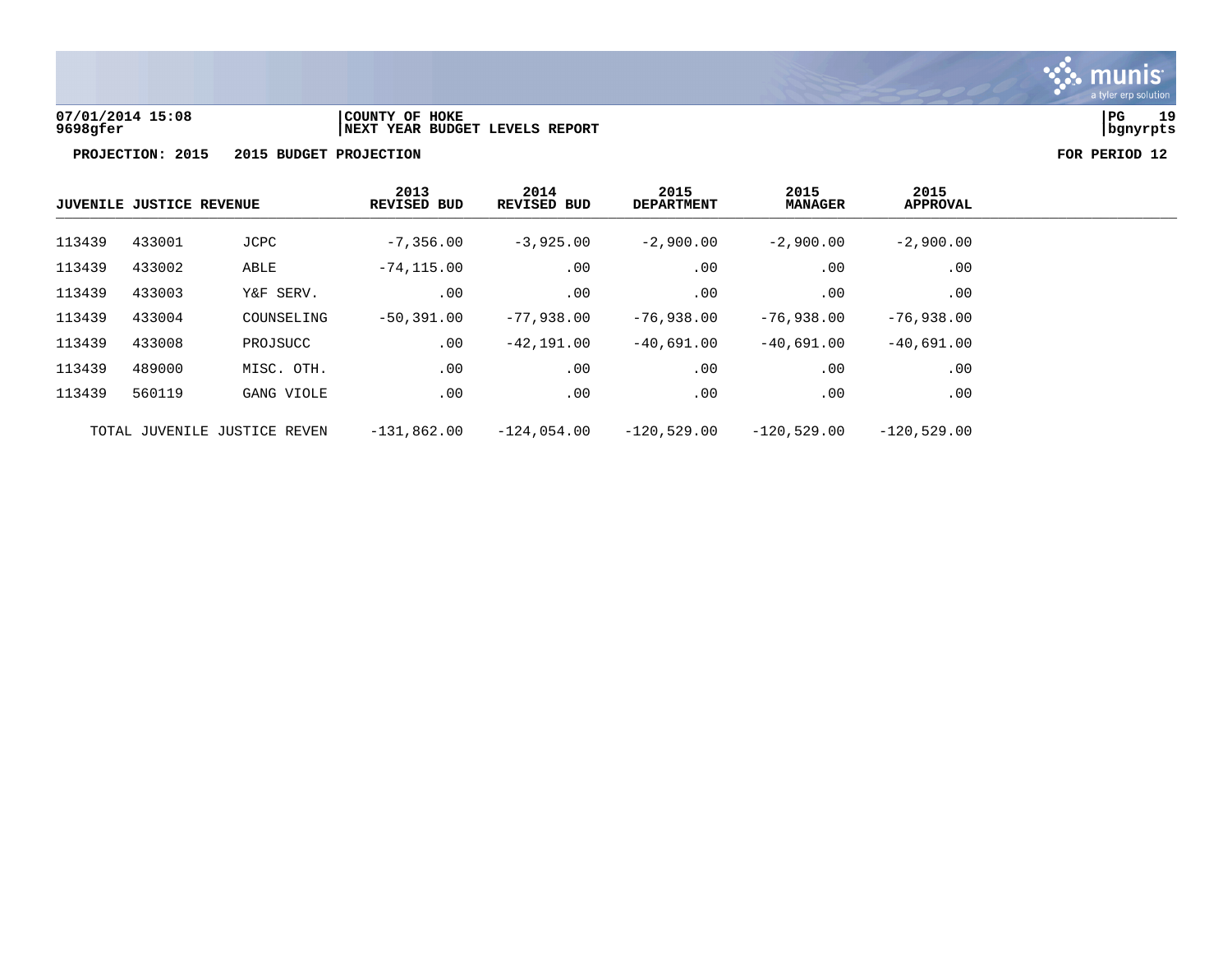

# **07/01/2014 15:08 |COUNTY OF HOKE |PG 20 9698gfer |NEXT YEAR BUDGET LEVELS REPORT |bgnyrpts**

|        | PLANNING & ZONING REVENUE |                              | 2013<br><b>REVISED BUD</b> | 2014<br>REVISED BUD | 2015<br><b>DEPARTMENT</b> | 2015<br><b>MANAGER</b> | 2015<br><b>APPROVAL</b> |
|--------|---------------------------|------------------------------|----------------------------|---------------------|---------------------------|------------------------|-------------------------|
| 113491 | 440006                    | SUBDIV. FE                   | $-75,000.00$               | $-75,000.00$        | $-90,000.00$              | $-90,000.00$           | $-90,000.00$            |
| 113491 | 440007                    | ORD BK FEE                   | $-65,000.00$               | .00                 | $-200.00$                 | $-200.00$              | $-200.00$               |
| 113491 | 441008                    | ZONING PRM                   | $-12,660.00$               | $-49,850.00$        | $-31,000.00$              | $-31,000.00$           | $-31,000.00$            |
| 113491 | 441009                    | MHP LICENS                   | .00                        | $-12,660.00$        | $-12,660.00$              | $-12,660.00$           | $-12,660.00$            |
| 113491 | 441010                    | MHP INSPEC                   | .00                        | .00                 | $.00 \ \,$                | .00                    | .00                     |
| 113491 | 480000                    | ADVER.                       | .00                        | $-1,000.00$         | $-3,000.00$               | $-3,000.00$            | $-3,000.00$             |
| 113491 | 489000                    | MISC. OTH.                   | .00                        | .00                 | $.00 \ \,$                | .00                    | .00                     |
|        |                           | TOTAL PLANNING & ZONING REVE | $-152.660.00$              | $-138,510.00$       | $-136.860.00$             | $-136.860.00$          | $-136,860.00$           |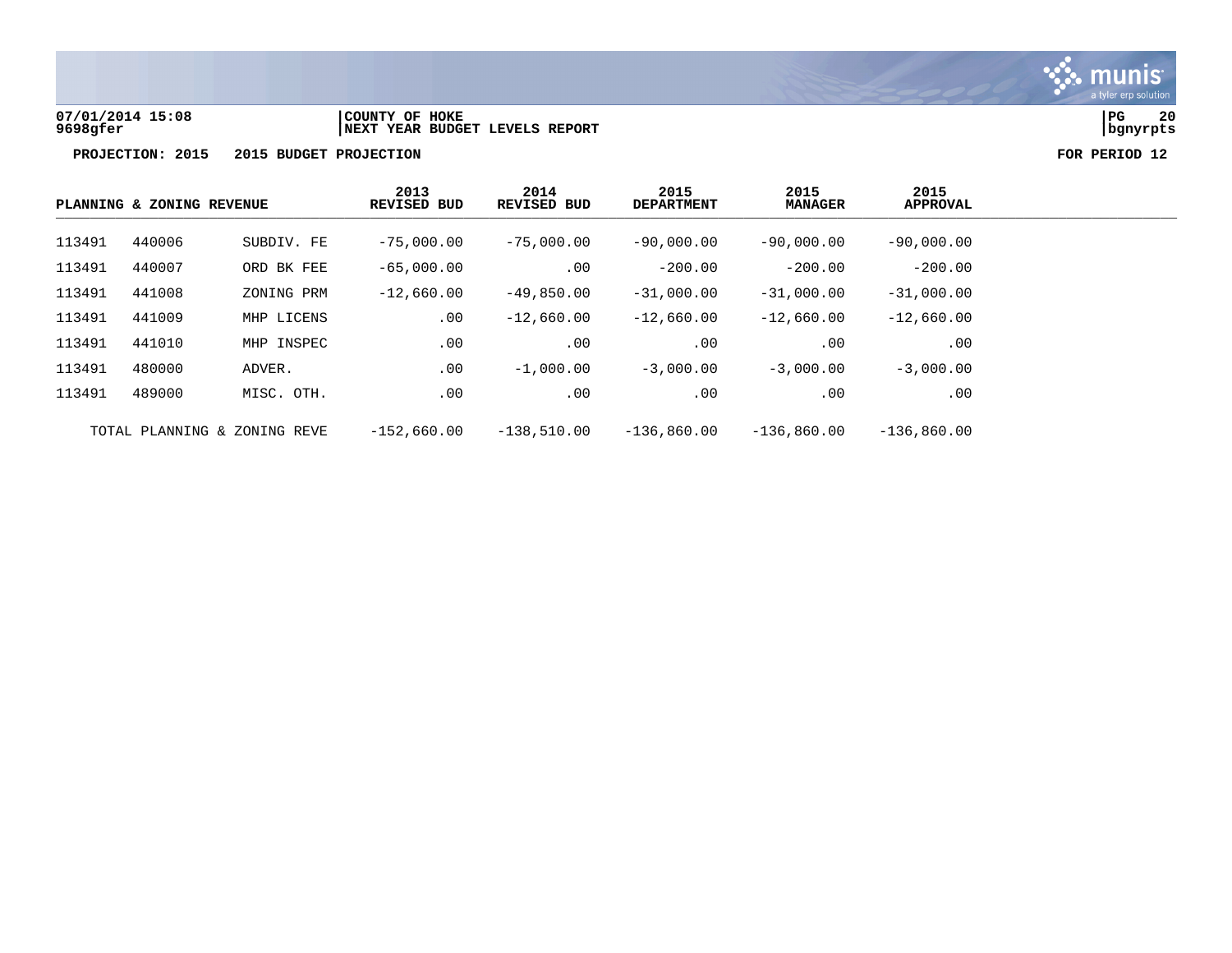

**07/01/2014 15:08 |COUNTY OF HOKE |PG 21**

**PROJECTION: 2015 2015 BUDGET PROJECTION FOR PERIOD 12**

|                              | ECONOMIC DEVELOPMENT REVENUE |                   | 2013<br>REVISED BUD | 2014<br>REVISED BUD | 2015<br><b>DEPARTMENT</b> | 2015<br><b>MANAGER</b> | 2015<br><b>APPROVAL</b> |
|------------------------------|------------------------------|-------------------|---------------------|---------------------|---------------------------|------------------------|-------------------------|
| 113492                       | 438101                       | ECON. DEV.        | $-20,000.00$        | $-16,000.00$        | $-16,000.00$              | $-16,000.00$           | $-16,000.00$            |
| 113492                       | 438102                       | <b>GOLDEN LEA</b> | .00                 | .00                 | .00                       | .00                    | .00                     |
| 113492                       | 438103                       | PROG ENG          | .00                 | .00                 | .00                       | .00                    | .00                     |
| 113492                       | 438104                       | A/R RAILRD        | .00                 | .00                 | .00                       | .00                    | $.00 \,$                |
| 113492                       | 438105                       | NC/S EAST         | .00                 | .00                 | .00                       | .00                    | .00                     |
| 113492                       | 438200                       | $I/G$ $L/REST$    | .00                 | .00                 | .00                       | .00                    | .00                     |
| 113492                       | 489000                       | MISC. OTH.        | .00                 | .00                 | .00                       | .00                    | .00                     |
| TOTAL ECONOMIC DEVELOPMENT R |                              | $-20.000.00$      | $-16,000.00$        | $-16,000.00$        | $-16,000,00$              | $-16,000.00$           |                         |

**9698gfer |NEXT YEAR BUDGET LEVELS REPORT |bgnyrpts**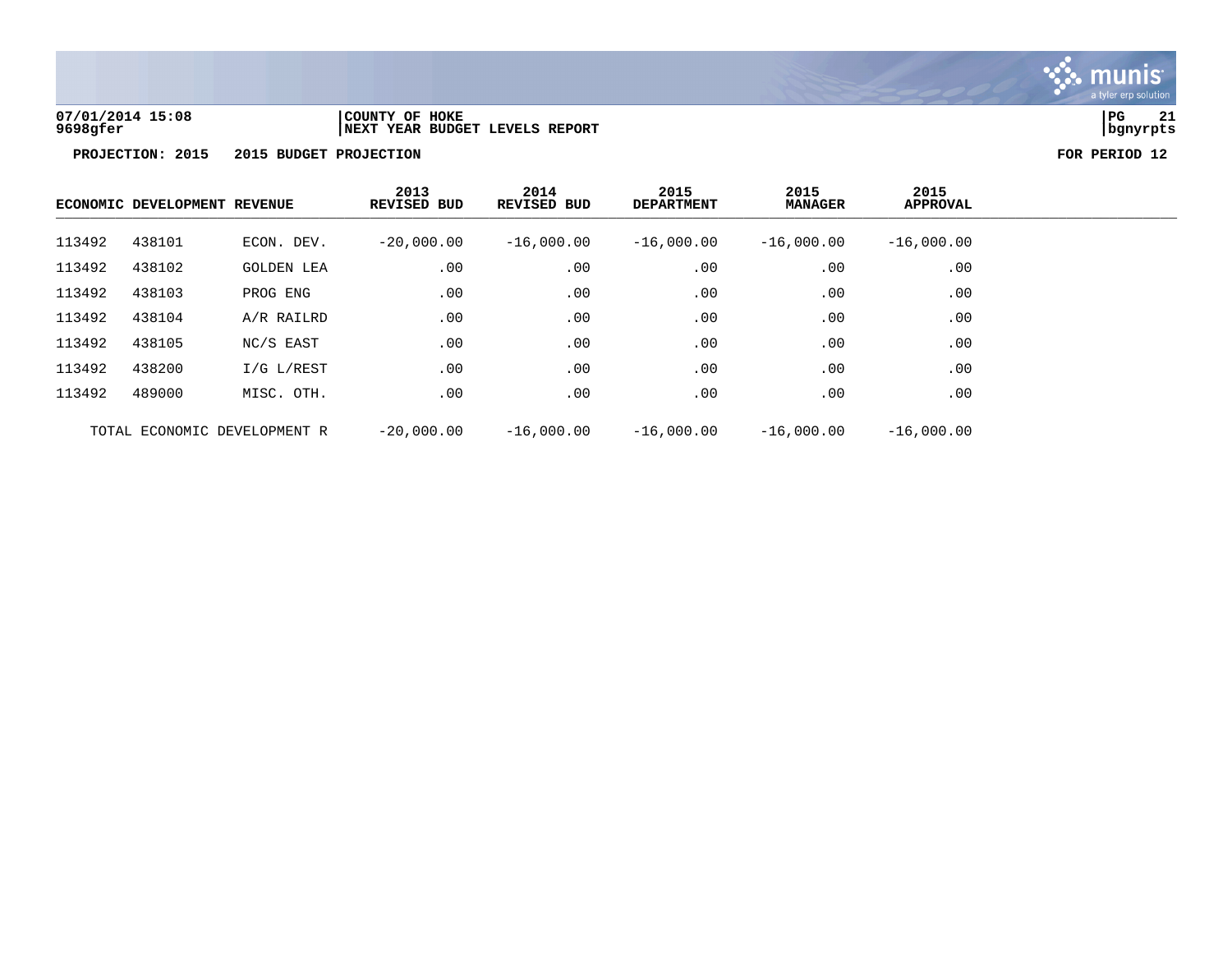| 07/01/2014 15:08 | COUNTY OF HOKE                 | l PG     | ົ<br>44 |
|------------------|--------------------------------|----------|---------|
| 9698gfer         | NEXT YEAR BUDGET LEVELS REPORT | bgnyrpts |         |

|        | <b>COOPERATIVE EXTENSION REVENUE</b> |            | 2013<br><b>REVISED BUD</b> | 2014<br><b>REVISED BUD</b> | 2015<br><b>DEPARTMENT</b> | 2015<br><b>MANAGER</b> | 2015<br>APPROVAL |  |
|--------|--------------------------------------|------------|----------------------------|----------------------------|---------------------------|------------------------|------------------|--|
| 113495 | 438201                               | PAT SM. ST | .00                        | .00                        | .00                       | .00                    | .00              |  |
| 113495 | 489000                               | MISC. OTH. | .00                        | .00                        | .00                       | .00                    | .00              |  |
|        | TOTAL COOPERATIVE EXTENSION          |            | .00                        | .00                        | .00                       | .00                    | .00              |  |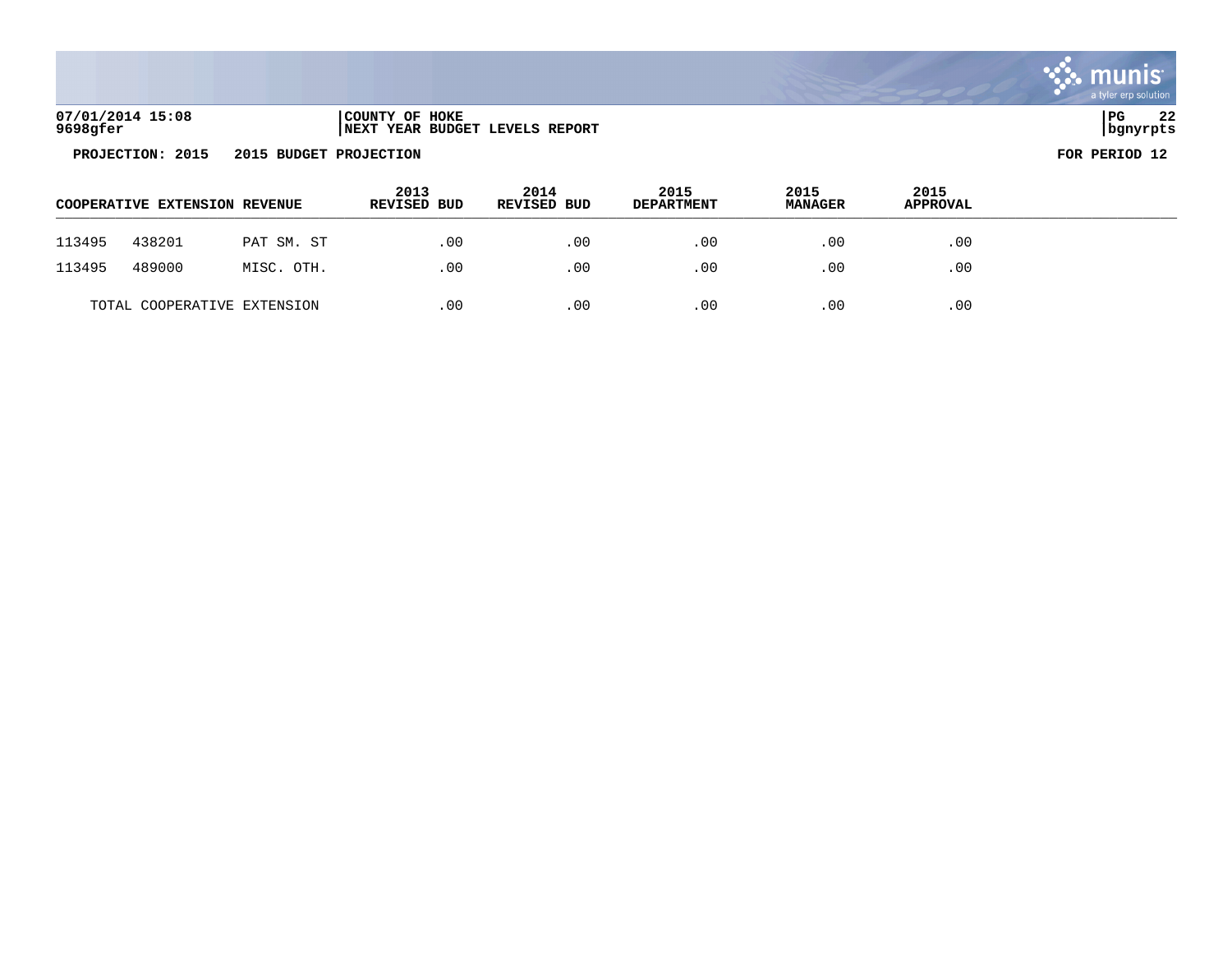|                              |                                                  | -mu<br>a tyler erp solution |
|------------------------------|--------------------------------------------------|-----------------------------|
| 07/01/2014 15:08<br>9698gfer | COUNTY OF HOKE<br>NEXT YEAR BUDGET LEVELS REPORT | 23<br>PG<br>  bgnyrpts      |
| PROJECTION: 2015             | 2015 BUDGET PROJECTION                           | FOR PERIOD 12               |

| SOIL CONSERVATION REVENUE    |            | 2013<br><b>REVISED BUD</b> | 2014<br><b>REVISED BUD</b> | 2015<br><b>DEPARTMENT</b> | 2015<br><b>MANAGER</b> | 2015<br><b>APPROVAL</b> |  |
|------------------------------|------------|----------------------------|----------------------------|---------------------------|------------------------|-------------------------|--|
| 438200<br>113496             | I/G L/REST | .00                        | .00                        | .00                       | . 00                   | .00                     |  |
| TOTAL SOIL CONSERVATION REVE |            | .00                        | .00                        | .00                       | 00                     | .00                     |  |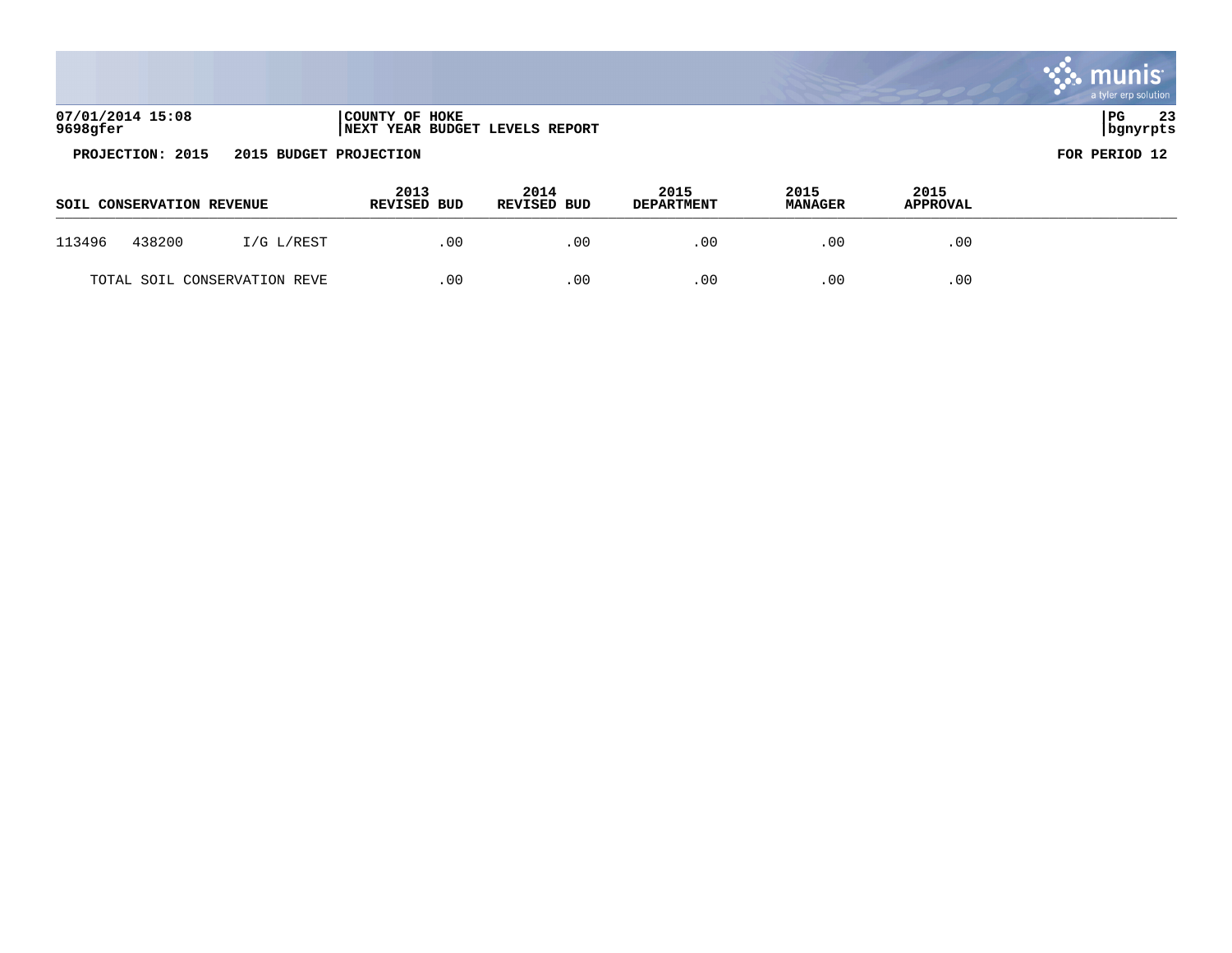

### **07/01/2014 15:08 |COUNTY OF HOKE |PG 24 9698gfer |NEXT YEAR BUDGET LEVELS REPORT |bgnyrpts**

| <b>HEALTH</b> |        |              | 2013<br>REVISED BUD | 2014<br>REVISED BUD | 2015<br><b>DEPARTMENT</b> | 2015<br><b>MANAGER</b> | 2015<br><b>APPROVAL</b> |  |
|---------------|--------|--------------|---------------------|---------------------|---------------------------|------------------------|-------------------------|--|
| 113510        | 419100 | OVER/SHORT   | .00                 | .00                 | .00                       | .00                    | .00                     |  |
| 113510        | 433100 | HEALTH CK.   | .00                 | .00                 | .00                       | .00                    | .00                     |  |
| 113510        | 433101 | SMART STAR   | $-2,000.00$         | $-2,000.00$         | $-2,000.00$               | $-2,000.00$            | $-2,000.00$             |  |
| 113510        | 433102 | <b>BCCCP</b> | $-9,903.00$         | $-11, 156.00$       | $-11,475.00$              | $-11,475.00$           | $-11,475.00$            |  |
| 113510        | 433103 | WIC BF       | $-17,519.00$        | $-33,988.00$        | $-32, 223.00$             | $-32, 223.00$          | $-32, 223.00$           |  |
| 113510        | 433104 | HEALTH ADM   | $-99,340.00$        | $-99,340.00$        | $-99,340.00$              | $-99,340.00$           | $-99,340.00$            |  |
| 113510        | 433105 | XIX GEN.     | .00                 | .00                 | .00                       | .00                    | .00                     |  |
| 113510        | 433106 | FLU SHOTS    | $-500.00$           | $-500.00$           | .00                       | .00                    | .00                     |  |
| 113510        | 433107 | PREG. TEST   | $-4,500.00$         | $-3,600.00$         | .00                       | .00                    | .00                     |  |
| 113510        | 433108 | PRIM. CARE   | $-38,000.00$        | $-102, 361.00$      | $-105,000.00$             | $-105,000.00$          | $-105,000.00$           |  |
| 113510        | 433109 | CAR. ACCES   | $-24,000.00$        | $-24,000.00$        | $-24,000.00$              | $-24,000.00$           | $-24,000.00$            |  |
| 113510        | 433110 | TB           | $-1,282.00$         | $-13, 282.00$       | $-13,282.00$              | $-13,282.00$           | $-13,282.00$            |  |
| 113510        | 433111 | COMM. DIS.   | $-15,652.00$        | $-4,000.00$         | $-7, 124.00$              | $-7, 124.00$           | $-7, 124.00$            |  |
| 113510        | 433112 | COMMDIS      | $-4,000.00$         | $-2,000.00$         | $-2,500.00$               | $-2,500.00$            | $-2,500.00$             |  |
| 113510        | 433113 | HEALTH CAR   | .00                 | .00                 | .00                       | .00                    | .00                     |  |
| 113510        | 433114 | RENAL DIS.   | .00                 | .00                 | .00                       | .00                    | .00                     |  |
| 113510        | 433115 | FPMED        | $-15,000.00$        | $-59,236.00$        | $-50,000.00$              | $-50,000.00$           | $-50,000.00$            |  |
| 113510        | 433116 | FP FEES      | $-7,000.00$         | $-7,000.00$         | $-10,000.00$              | $-10,000.00$           | $-10,000.00$            |  |
| 113510        | 433117 | FAM PLAN     | $-82,691.00$        | $-79,383.00$        | $-77,187.00$              | $-77,187.00$           | $-77,187.00$            |  |
| 113510        | 433118 | MAT. CARE    | $-53,344.00$        | $-53,344.00$        | $-49,917.00$              | $-49,917.00$           | $-49,917.00$            |  |
| 113510        | 433119 | MCMED        | $-75,000.00$        | $-41,600.00$        | $-60,000.00$              | $-60,000.00$           | $-60,000.00$            |  |
| 113510        | 433120 | MAT. FEES    | $-7,500.00$         | $-24, 300.00$       | $-30,000.00$              | $-30,000.00$           | $-30,000.00$            |  |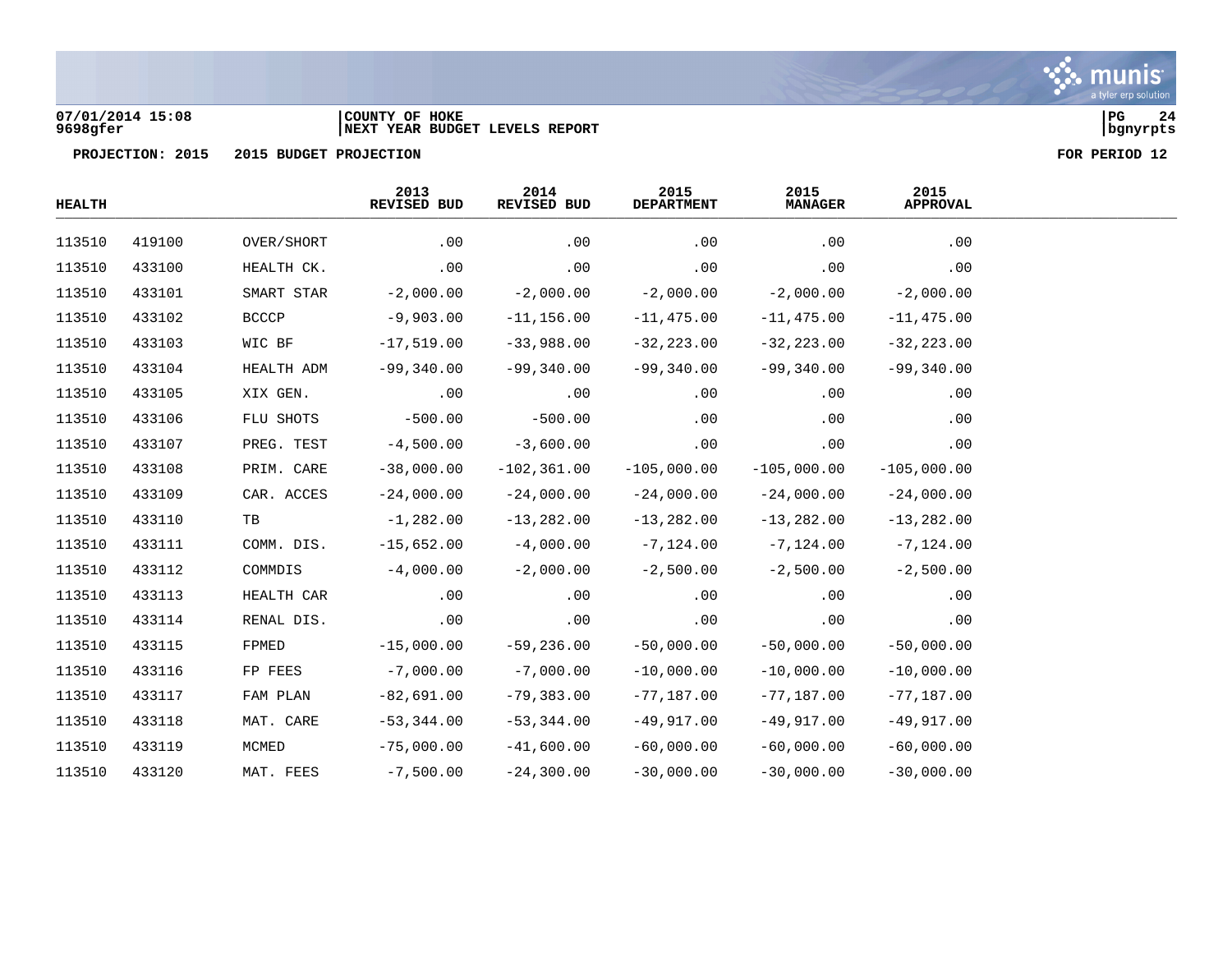

### **07/01/2014 15:08 |COUNTY OF HOKE |PG 25 9698gfer |NEXT YEAR BUDGET LEVELS REPORT |bgnyrpts**

| <b>HEALTH</b> |        |            | 2013<br>REVISED BUD | 2014<br>REVISED BUD | 2015<br><b>DEPARTMENT</b> | 2015<br><b>MANAGER</b> | 2015<br><b>APPROVAL</b> |
|---------------|--------|------------|---------------------|---------------------|---------------------------|------------------------|-------------------------|
| 113510        | 433121 | SAN. FEES  | $-72,000.00$        | $-56, 200.00$       | $-56,400.00$              | $-56,400.00$           | $-56,400.00$            |
| 113510        | 433122 | ENVIRON.   | $-6,000.00$         | $-4,000.00$         | $-4,000.00$               | $-4,000.00$            | $-4,000.00$             |
| 113510        | 433123 | FOOD LODGE | $-2,655.00$         | $-1,200.00$         | .00                       | .00                    | .00                     |
| 113510        | 433124 | WICCS      | $-226, 356.00$      | $-220,977.00$       | $-208, 317.00$            | $-208, 317.00$         | $-208, 317.00$          |
| 113510        | 433125 | CHILD HEAL | $-32,405.00$        | $-37,416.00$        | $-37,416.00$              | $-37,416.00$           | $-37,416.00$            |
| 113510        | 433126 | CHILD HEAL | $-5,000.00$         | $-5,000.00$         | $-5,000.00$               | $-5,000.00$            | $-5,000.00$             |
| 113510        | 433127 | CHMED      | $-150,000.00$       | $-350,000.00$       | $-250,000.00$             | $-250,000.00$          | $-250,000.00$           |
| 113510        | 433128 | INN ACTION | $-14,410.00$        | $-14,410.00$        | $-14,410.00$              | $-14,410.00$           | $-14,410.00$            |
| 113510        | 433129 | CC4C       | -9,423.00           | -9,423.00           | $-9,423.00$               | $-9,423.00$            | $-9,423.00$             |
| 113510        | 433130 | CC4CMED    | $-115,406.00$       | .00                 | $-117,389.00$             | $-117,389.00$          | $-117,389.00$           |
| 113510        | 433131 | HEALTH PRO | $-6, 205.00$        | $-6,286.00$         | .00                       | $.00 \,$               | .00                     |
| 113510        | 433132 | CHOLESTROL | .00                 | .00                 | .00                       | .00                    | .00                     |
| 113510        | 433133 | ADULT XIX  | .00                 | .00                 | .00                       | .00                    | .00                     |
| 113510        | 433134 | ADULT FEES | .00                 | .00                 | .00                       | .00                    | .00                     |
| 113510        | 433135 | WIC NUT.   | $-62,532.00$        | $-64,800.00$        | $-65,800.00$              | $-65,800.00$           | $-65,800.00$            |
| 113510        | 433136 | WIC ADMIN. | $-6,253.00$         | $-6,480.00$         | $-5,960.00$               | $-5,960.00$            | $-5,960.00$             |
| 113510        | 433137 | BIOTERROR  | $-40,302.00$        | $-26,685.00$        | $-26,685.00$              | $-26,685.00$           | $-26,685.00$            |
| 113510        | 433138 | CHILD GRAN | .00                 | .00                 | .00                       | .00                    | .00                     |
| 113510        | 433139 | BCCCP OUT. | .00                 | $-108,000.00$       | .00                       | .00                    | .00                     |
| 113510        | 433140 | SchlSiteIm | .00                 | .00                 | .00                       | .00                    | .00                     |
| 113510        | 433141 | NURSE INI. | $-150,000.00$       | $-150,000.00$       | $-150,000.00$             | $-150$ ,000.00         | $-150,000.00$           |
| 113510        | 433142 | PHADV      | .00                 | .00                 | $-4,892.00$               | $-4,892.00$            | $-4,892.00$             |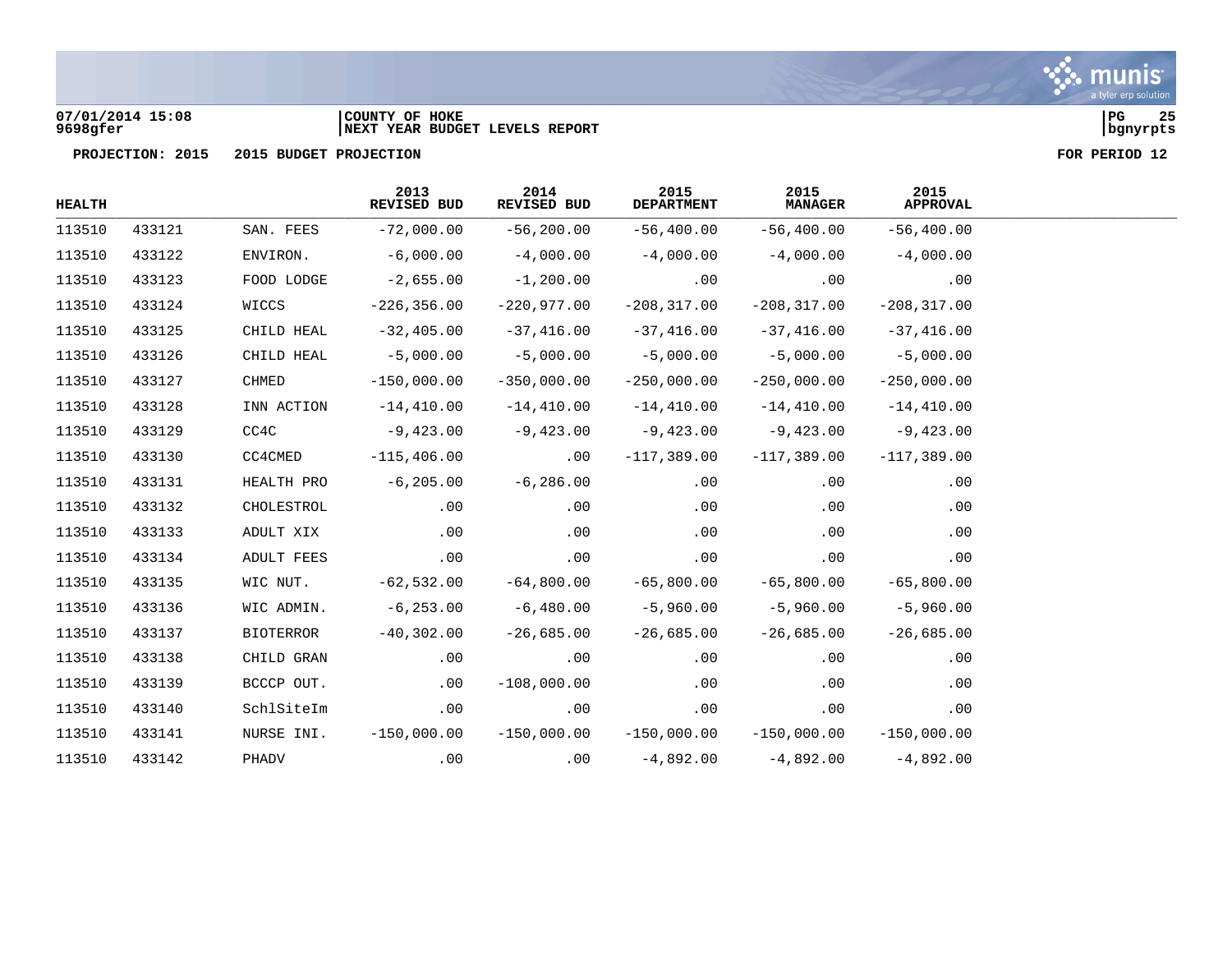

### **07/01/2014 15:08 |COUNTY OF HOKE |PG 26 9698gfer |NEXT YEAR BUDGET LEVELS REPORT |bgnyrpts**

| <b>HEALTH</b> |              |                   | 2013<br>REVISED BUD | 2014<br>REVISED BUD | 2015<br><b>DEPARTMENT</b> | 2015<br><b>MANAGER</b>                                                          | 2015<br><b>APPROVAL</b> |
|---------------|--------------|-------------------|---------------------|---------------------|---------------------------|---------------------------------------------------------------------------------|-------------------------|
| 113510        | 433144       | PROJ DIREC        | .00                 | .00                 | .00                       | .00                                                                             | .00                     |
| 113510        | 433145       | M.O.D.            | .00                 | .00                 | .00                       | .00                                                                             | .00                     |
| 113510        | 433147       | PCMED             | $-10,000.00$        | $-20,000.00$        | $-20,000.00$              | $-20,000.00$                                                                    | $-20,000.00$            |
| 113510        | 433148       | FIRST AID         | $-250.00$           | $-250.00$           | $-500.00$                 | $-500.00$                                                                       | $-500.00$               |
| 113510        | 433149       | PREGCARE          | $-104,028.00$       | $-96,000.00$        | $-107,741.00$             | $-107,741.00$                                                                   | $-107,741.00$           |
| 113510        | 433150       | WIC BFPEER        | .00                 | .00                 | .00                       | .00                                                                             | .00                     |
| 113510        | 433151       | CHLDBRTHED        | .00                 | .00                 | .00                       | .00                                                                             | .00                     |
| 113510        | 433152       | CHLD FATAL        | .00                 | $-639.00$           | $-611.00$                 | $-611.00$                                                                       | $-611.00$               |
| 113510        | 433154       | WOMHEASVC         | .00                 | .00                 | .00                       | .00                                                                             | .00                     |
| 113510        | 433164       | QUALIMP           | .00                 | $-1,750.00$         | .00                       | .00                                                                             | .00                     |
| 113510        | 433165       | HEALTHCOMM        | $-18,685.00$        | .00                 | $-13,075.00$              | $-13,075.00$                                                                    | $-13,075.00$            |
| 113510        | 433166       | DIABETES          | $-2,500.00$         | .00                 | .00                       | .00                                                                             | .00                     |
| 113510        | 433247       | HLT HOKE T        | .00                 | .00                 | .00                       | .00                                                                             | .00                     |
| 113510        | 480001       | COPIES            | $-200.00$           | $-200.00$           | $-500.00$                 | $-500.00$                                                                       | $-500.00$               |
| 113510        | 480010       | MNT               | $-500.00$           | $-500.00$           | $-10,000.00$              | $-10,000.00$                                                                    | $-10,000,00$            |
| 113510        | 480011       | HEPB              | $-1,500.00$         | $-850.00$           | .00                       | .00                                                                             | .00                     |
| 113510        | 480012       | MR-BICYCLE        | .00                 | .00                 | .00                       | .00                                                                             | .00                     |
| 113510        | 480014       | <b>ACTIVE ROU</b> | .00                 | $-79,014.00$        | $-134,014.00$             | $-134,014.00$                                                                   | $-134,014.00$           |
| 113510        | 489000       | MISC. OTH.        | .00                 | $-100.00$           | $-130,000.00$             | .00                                                                             | .00                     |
|               | TOTAL HEALTH |                   |                     |                     |                           | $-1,493,841.00$ $-1,821,270.00$ $-1,946,181.00$ $-1,816,181.00$ $-1,816,181.00$ |                         |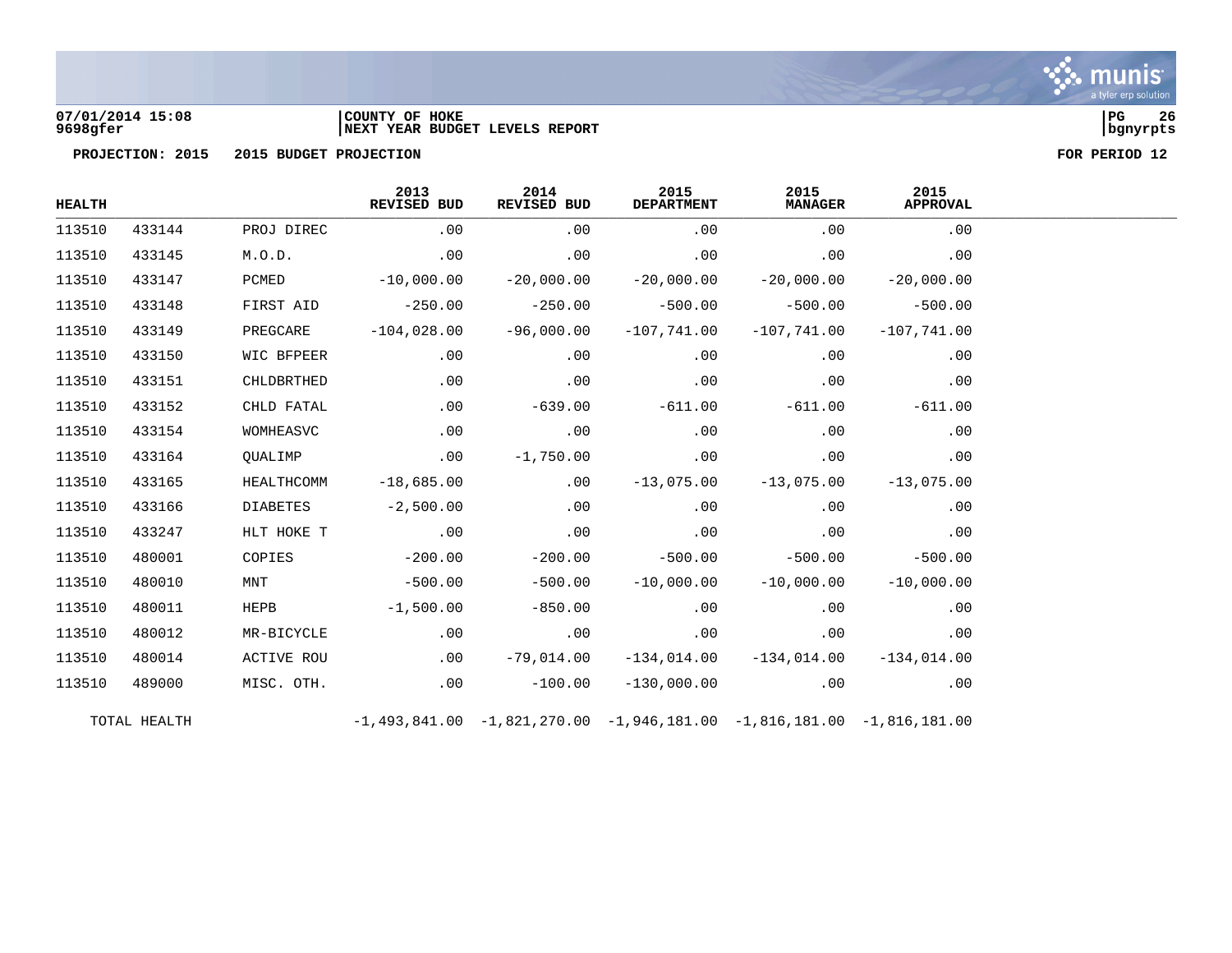

### **07/01/2014 15:08 |COUNTY OF HOKE |PG 27 9698gfer |NEXT YEAR BUDGET LEVELS REPORT |bgnyrpts**

|        | SOCIAL SERVICES |                          | 2013<br>REVISED BUD | 2014<br>REVISED BUD | 2015<br><b>DEPARTMENT</b>                                                       | 2015<br><b>MANAGER</b> | 2015<br><b>APPROVAL</b> |
|--------|-----------------|--------------------------|---------------------|---------------------|---------------------------------------------------------------------------------|------------------------|-------------------------|
| 113530 | 419100          | OVER/SHORT               | .00                 | .00                 | .00                                                                             | .00                    | .00                     |
| 113530 | 423004          | ARRA-FNS                 | .00                 | .00                 | .00                                                                             | .00                    | .00                     |
| 113530 | 423005          | ARRA-FC                  | .00                 | .00                 | .00                                                                             | .00                    | .00                     |
| 113530 | 423006          | ARRA-AA                  | .00                 | .00                 | .00                                                                             | .00                    | .00                     |
| 113530 | 423007          | ARRA-CSE                 | .00                 | .00                 | .00                                                                             | .00                    | .00                     |
| 113530 | 423008          | ARRA-MEDTR               | .00                 | .00                 | .00                                                                             | .00                    | .00                     |
| 113530 | 423123          | FNSCONTING               | .00                 | .00                 | .00                                                                             | .00                    | .00                     |
| 113530 | 433155          | FAM REUNIF               | .00                 | $-6,960.63$         | $-5,811.00$                                                                     | $-5,811.00$            | $-5,811.00$             |
| 113530 | 433200          | DSS ADM                  | .00                 | .00                 | .00                                                                             | .00                    | .00                     |
| 113530 | 433201          | FSA DAY CR               |                     |                     | $-2,202,628.00$ $-2,158,589.00$ $-2,497,807.00$ $-2,497,807.00$ $-2,497,807.00$ |                        |                         |
| 113530 | 433202          | $IV/E-FC$                | $-43,802.00$        | $-49,136.00$        | $-119,763.00$                                                                   | $-119,763.00$          | $-119,763.00$           |
| 113530 | 433203          | $\operatorname{SFHF-FC}$ | $-95,070.00$        | $-60,000.00$        | $-41,838.00$                                                                    | $-41,838.00$           | $-41,838.00$            |
| 113530 | 433204          | CIP-LIEAP                | $-190, 159.00$      | $-208, 186.00$      | $-187,650.00$                                                                   | $-187,650.00$          | $-187,650.00$           |
| 113530 | 433205          | IV-D COLL.               | $-6,000.00$         | $-6,000.00$         | $-6,000.00$                                                                     | $-6,000.00$            | $-6,000.00$             |
| 113530 | 433206          | TANF F/C A               | $-19,840.00$        | $-45,634.00$        | $-18,504.00$                                                                    | $-18,504.00$           | $-18,504.00$            |
| 113530 | 433207          | SSBG-REG                 | $-165, 463.00$      | $-96, 175.00$       | $-104, 317.00$                                                                  | $-104, 317.00$         | $-104, 317.00$          |
| 113530 | 433208          | TNF ELIG.                | $-1,000.00$         | .00                 | .00                                                                             | .00                    | .00                     |
| 113530 | 433209          | STATE-IN                 | $-17,121.00$        | $-17,121.00$        | $-15,841.00$                                                                    | $-15,841.00$           | $-15,841.00$            |
| 113530 | 433210          | STATE CPS                | $-28,958.00$        | $-28,958.00$        | $-28,958.00$                                                                    | $-28,958.00$           | $-28,958.00$            |
| 113530 | 433211          | XIX TRANS.               | $-216,500.00$       | $-216,500.00$       | $-216,500.00$                                                                   | $-216,500.00$          | $-216,500.00$           |
| 113530 | 433212          | DFS DAY CR               | $-80,000.00$        | $-89,941.00$        | $-104,075.00$                                                                   | $-104,075.00$          | $-104,075.00$           |
| 113530 | 433213          | LINKS                    | $-11,470.00$        | $-11,470.00$        | $-11,925.00$                                                                    | $-11,925.00$           | $-11,925.00$            |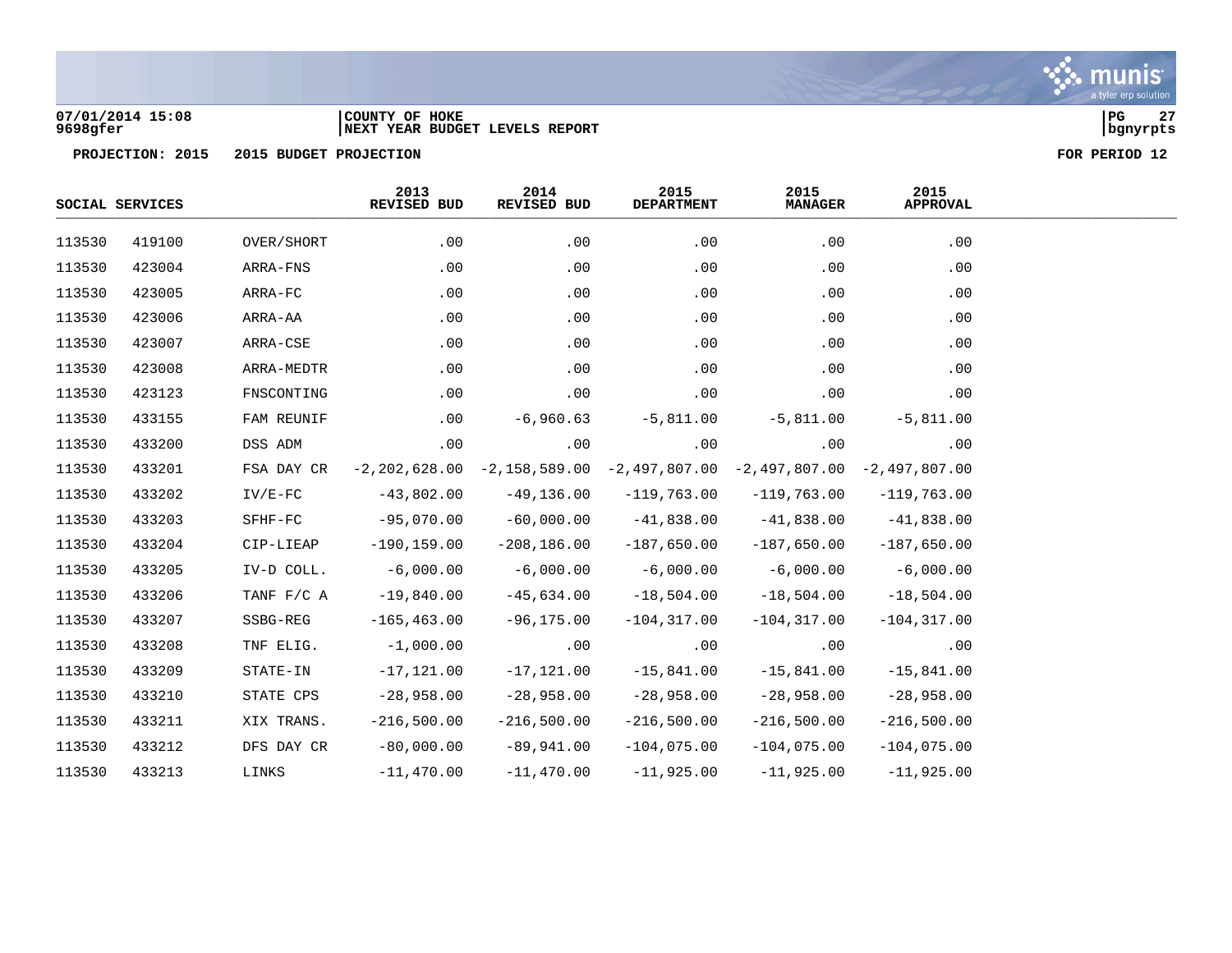

### **07/01/2014 15:08 |COUNTY OF HOKE |PG 28 9698gfer |NEXT YEAR BUDGET LEVELS REPORT |bgnyrpts**

|        | SOCIAL SERVICES |            | 2013<br>REVISED BUD | 2014<br>REVISED BUD | 2015<br><b>DEPARTMENT</b> | 2015<br><b>MANAGER</b> | 2015<br><b>APPROVAL</b> |
|--------|-----------------|------------|---------------------|---------------------|---------------------------|------------------------|-------------------------|
| 113530 | 433214          | ADULT CARE | $-37,432.00$        | .00                 | .00                       | .00                    | .00                     |
| 113530 | 433215          | TITLE IV-E | $-151,750.00$       | $-160,610.00$       | $-128, 336.00$            | $-128, 336.00$         | $-119,519.00$           |
| 113530 | 433216          | TITLE XIX  | $-566,670.00$       | $-735, 211.00$      | $-779,462.00$             | $-779, 462.00$         | $-702, 400.00$          |
| 113530 | 433217          | CIP-LIEAP  | $-19,595.00$        | $-39,176.00$        | $-38,079.00$              | $-38,079.00$           | $-38,079.00$            |
| 113530 | 433218          | FOOD STAMP | $-431,770.00$       | $-473,818.00$       | $-501, 472.00$            | $-501, 472.00$         | $-453, 373.00$          |
| 113530 | 433219          | TITLE IV-D | $-439,713.00$       | $-478,700.00$       | $-502,645.00$             | $-502,645.00$          | $-460, 547.00$          |
| 113530 | 433220          | NC HEALTH  | $-37,623.00$        | $-30,110.00$        | $-37,496.00$              | $-37,496.00$           | $-34,584.00$            |
| 113530 | 433221          | ENERGYNEI  | $-6,554.00$         | -4,784.00           | $-4,784.00$               | $-4,784.00$            | $-4,784.00$             |
| 113530 | 433222          | UNITED WAY | $-5,000.00$         | $-5,000.00$         | .00                       | .00                    | .00                     |
| 113530 | 433223          | STATE AID  | .00                 | .00                 | .00                       | .00                    | .00                     |
| 113530 | 433224          | IV-D INCEN | $-93, 242.00$       | $-40,664.00$        | $-40,602.00$              | $-40,602.00$           | $-40,602.00$            |
| 113530 | 433225          | IV-B VEN.  | $-15,000.00$        | $-7,500.00$         | $-7,500.00$               | $-7,500.00$            | $-7,500.00$             |
| 113530 | 433226          | FOOD ST CL | .00                 | .00                 | .00                       | .00                    | .00                     |
| 113530 | 433227          | SAHARE THE | .00                 | .00                 | .00                       | .00                    | .00                     |
| 113530 | 433228          | ADOP. HOME | $-3,000.00$         | $-3,000.00$         | $-3,000.00$               | $-3,000.00$            | $-3,000.00$             |
| 113530 | 433229          | FS EMP/TRN | $.00 \,$            | .00                 | .00                       | .00                    | .00                     |
| 113530 | 433230          | FOOD ST IN | $-9,936.00$         | $-10,712.00$        | $-11,426.00$              | $-11, 426.00$          | $-11,426.00$            |
| 113530 | 433231          | MED. CASE  | .00                 | .00                 | $-29,356.00$              | $-29,356.00$           | $-27, 264.00$           |
| 113530 | 433232          | TANF SSBG  | .00                 | $-18,726.00$        | $-18,726.00$              | $-18,726.00$           | $-18,726.00$            |
| 113530 | 433233          | PERM PLAN  | $-12,495.00$        | $-12, 495.00$       | $-13, 256.00$             | $-13, 256.00$          | $-13, 256.00$           |
| 113530 | 433234          | SSBG 100%  | $-13,544.00$        | $-13,544.00$        | $-13,544.00$              | $-13,544.00$           | $-13,544.00$            |
| 113530 | 433235          | WRKFST BG  | $-56,392.00$        | $-62,589.00$        | $-66,004.00$              | $-66,004.00$           | $-66,004.00$            |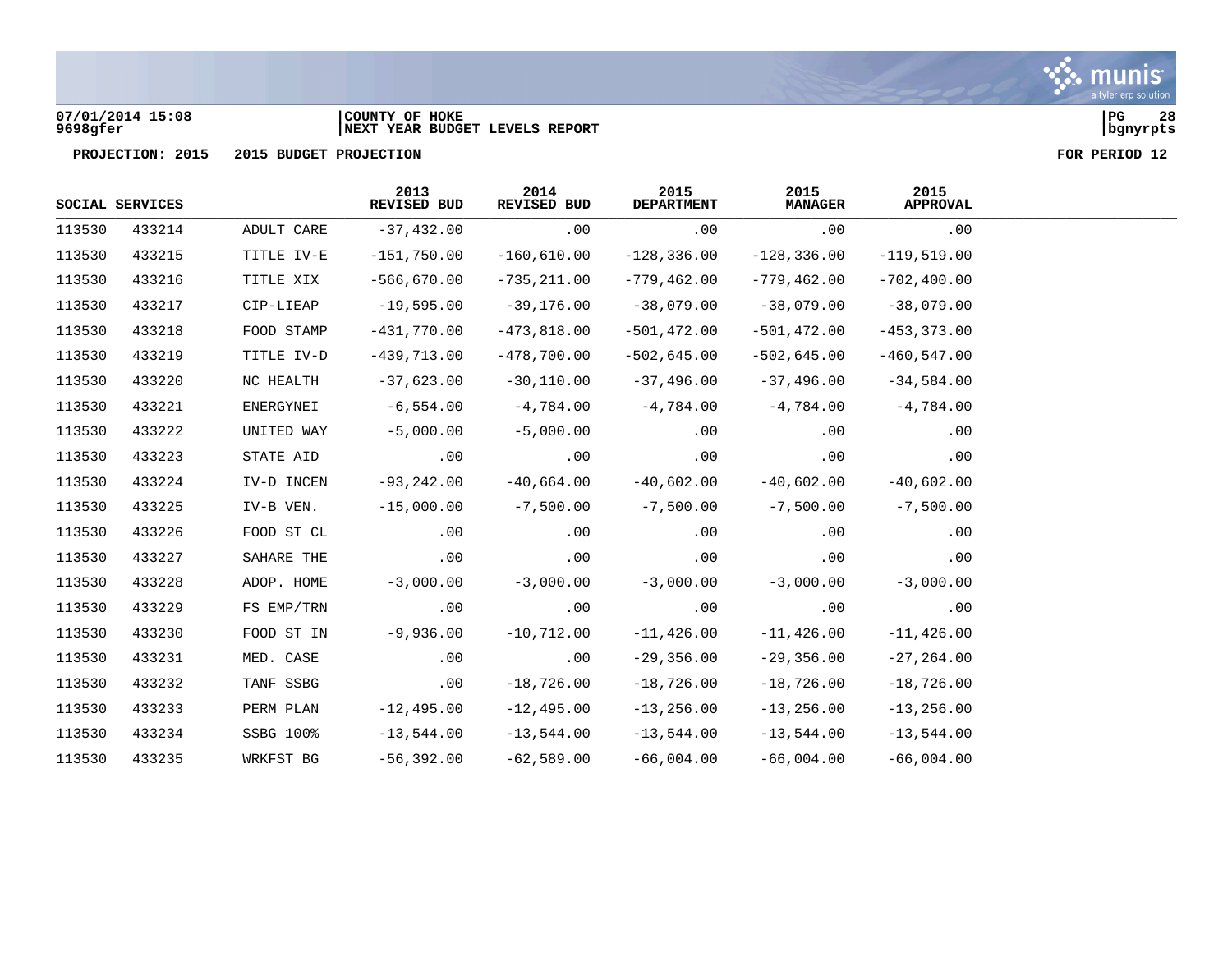

### **07/01/2014 15:08 |COUNTY OF HOKE |PG 29 9698gfer |NEXT YEAR BUDGET LEVELS REPORT |bgnyrpts**

|        | SOCIAL SERVICES |                   | 2013<br>REVISED BUD | 2014<br>REVISED BUD | 2015<br><b>DEPARTMENT</b> | 2015<br><b>MANAGER</b> | 2015<br><b>APPROVAL</b> |
|--------|-----------------|-------------------|---------------------|---------------------|---------------------------|------------------------|-------------------------|
| 113530 | 433236          | ADULT HOME        | $-2, 234.00$        | $-2,374.00$         | $-2,502.00$               | $-2,502.00$            | $-2,379.00$             |
| 113530 | 433237          | TANF DOM.         | .00                 | .00                 | .00                       | .00                    | .00                     |
| 113530 | 433238          | SMART STAR        | $-213,863.00$       | $-213,863.00$       | $-214,000.00$             | $-214,000.00$          | $-214,000.00$           |
| 113530 | 433239          | CHILD PROT        | $-12, 238.00$       | $-12,238.00$        | $-12,238.00$              | $-12,238.00$           | $-12, 238.00$           |
| 113530 | 433240          | MEDIC PREV        | .00                 | .00                 | .00                       | .00                    | .00                     |
| 113530 | 433241          | FRAUD PLAN        | .00                 | .00                 | .00                       | .00                    | .00                     |
| 113530 | 433242          | TITLE XIX         | $-44,840.00$        | .00                 | -51,609.00                | $-51,609.00$           | $-47,509.00$            |
| 113530 | 433244          | SHARE WAE         | .00                 | .00                 | .00                       | .00                    | .00                     |
| 113530 | 433245          | MRD PRE TA        | .00                 | .00                 | .00                       | .00                    | .00                     |
| 113530 | 433246          | TITLE XIX         | .00                 | .00                 | .00                       | .00                    | .00                     |
| 113530 | 433248          | AFDC/TNF R        | .00                 | .00                 | .00                       | .00                    | .00                     |
| 113530 | 433249          | MED RECOUP        | .00                 | .00                 | .00                       | .00                    | .00                     |
| 113530 | 433250          | $C/S$ BLOOD       | .00                 | .00                 | .00                       | .00                    | .00                     |
| 113530 | 433252          | CIP ST            | .00                 | .00                 | .00                       | .00                    | .00                     |
| 113530 | 433253          | WFDEMOREV         | .00                 | .00                 | .00                       | .00                    | .00                     |
| 113530 | 433254          | CHILDWEL          | .00                 | $.00 \,$            | $-34,513.00$              | $-34,513.00$           | $-34,513.00$            |
| 113530 | 433260          | ADOPTION          | .00                 | .00                 | .00                       | .00                    | .00                     |
| 113530 | 433262          | WF FA REV         | .00                 | .00                 | .00                       | .00                    | .00                     |
| 113530 | 433263          | SPEC ADMIN        | .00                 | $.00 \,$            | $-13,970.00$              | $-13,970.00$           | $-12, 271.00$           |
| 113530 | 433264          | FCMOCSW           | .00                 | .00                 | .00                       | .00                    | .00                     |
| 113530 | 433265          | LIEAP REV         | $-83,996.00$        | $-309, 469.00$      | $-281,942.00$             | $-281,942.00$          | $-281,942.00$           |
| 113530 | 433266          | <b>DUKE GRANT</b> | .00                 | $-19,853.00$        | .00                       | .00                    | .00                     |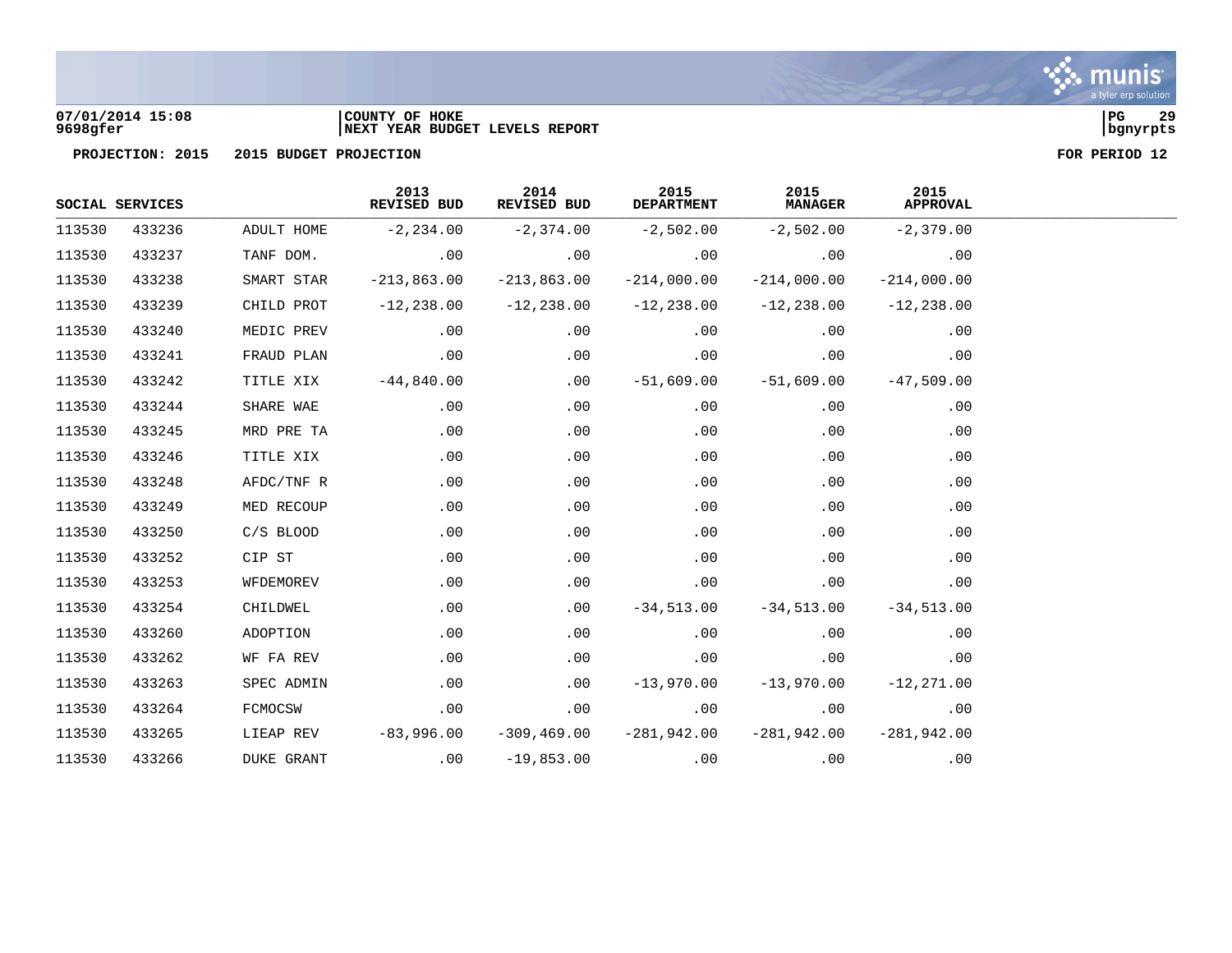

**07/01/2014 15:08 |COUNTY OF HOKE |PG 30 9698gfer |NEXT YEAR BUDGET LEVELS REPORT |bgnyrpts**

|        | SOCIAL SERVICES       |            | 2013<br><b>REVISED BUD</b> | 2014<br><b>REVISED BUD</b> | 2015<br><b>DEPARTMENT</b>                                                       | 2015<br><b>MANAGER</b> | 2015<br><b>APPROVAL</b> |  |
|--------|-----------------------|------------|----------------------------|----------------------------|---------------------------------------------------------------------------------|------------------------|-------------------------|--|
| 113530 | 433309                | CHLD WELF  | $-39,072.00$               | $-39,072.00$               | $-39,072.00$                                                                    | $-39.072.00$           | $-39.072.00$            |  |
| 113530 | 433310                | LREMC FUND | $.00 \,$                   | .00                        | .00                                                                             | .00                    | $.00 \,$                |  |
| 113530 | 433311                | CFT FUNDS  | .00                        | .00                        | .00                                                                             | .00                    | .00                     |  |
| 113530 | 480000                | MISC. INC. | $.00 \,$                   | $-44,821.00$               | .00                                                                             | .00                    | $.00 \ \rm$             |  |
| 113530 | 489000                | MISC. OTH. | .00                        | .00                        | .00                                                                             | .00                    | .00                     |  |
|        | TOTAL SOCIAL SERVICES |            |                            |                            | $-5,373,970.00$ $-5,732,999.63$ $-6,204,523.00$ $-6,204,523.00$ $-6,017,521.00$ |                        |                         |  |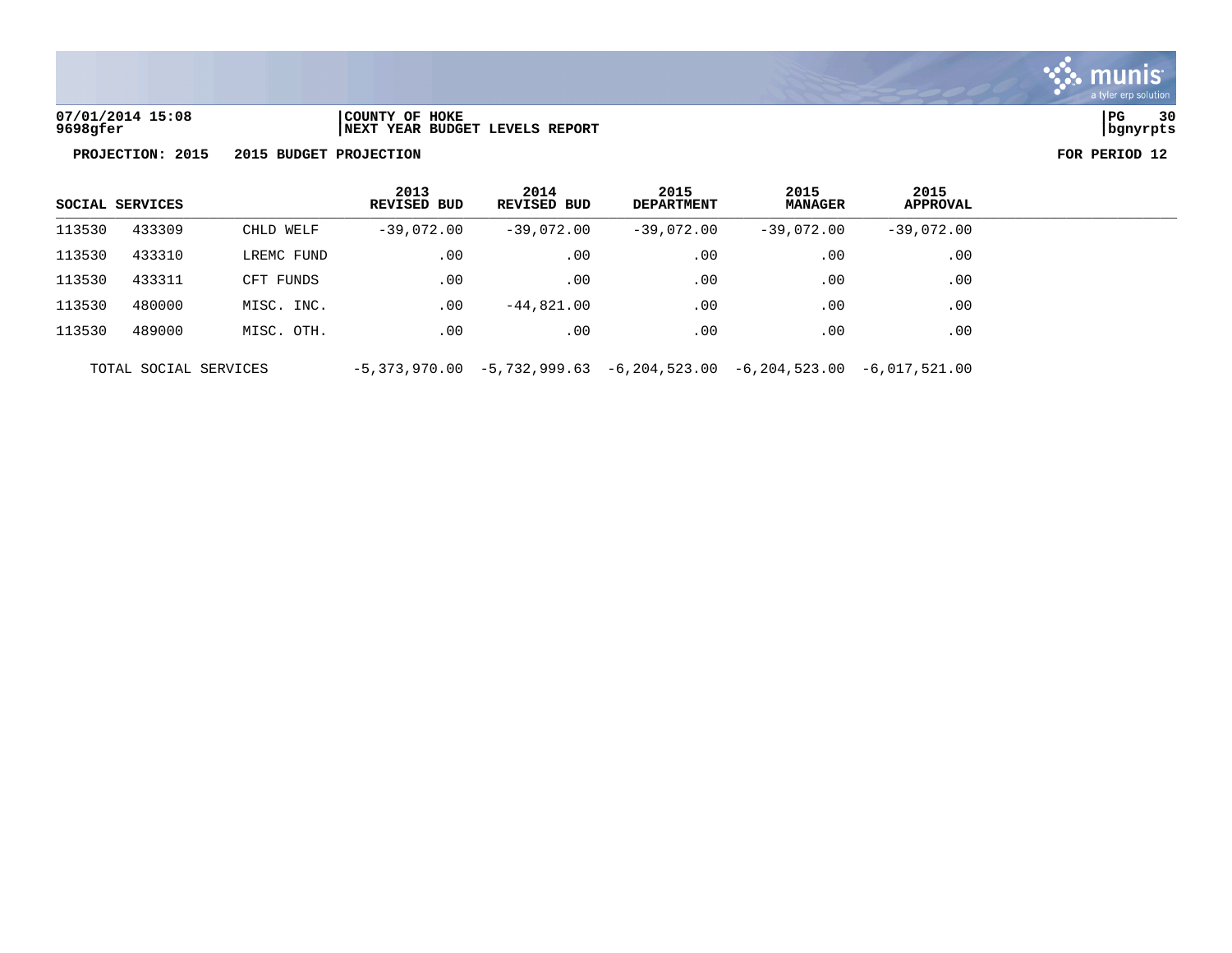

| 07/01/2014 15:08 | COUNTY OF HOKE                  | PG       | $\sim$ |
|------------------|---------------------------------|----------|--------|
| 9698gfer         | INEXT YEAR BUDGET LEVELS REPORT | bqnyrpts |        |

| <b>VETERAN SERVICE REVENUE</b> |        |            | 2013<br>REVISED BUD | 2014<br>REVISED BUD | 2015<br><b>DEPARTMENT</b> | 2015<br><b>MANAGER</b> | 2015<br>APPROVAL |
|--------------------------------|--------|------------|---------------------|---------------------|---------------------------|------------------------|------------------|
| 113582                         | 436000 | I/G S/GRNT | $-1,400.00$         | $-1,400.00$         | $-1,400.00$               | $-1,400.00$            | $-1,400.00$      |
| 113582                         | 484000 | MOVNG WALL | .00                 | .00                 | .00                       | .00                    | .00              |
| 113582                         | 489000 | MISC. OTH. | .00                 | .00                 | .00                       | .00                    | .00              |
| TOTAL VETERAN SERVICE REVENU   |        |            | $-1,400.00$         | $-1,400.00$         | $-1,400.00$               | $-1,400.00$            | $-1,400.00$      |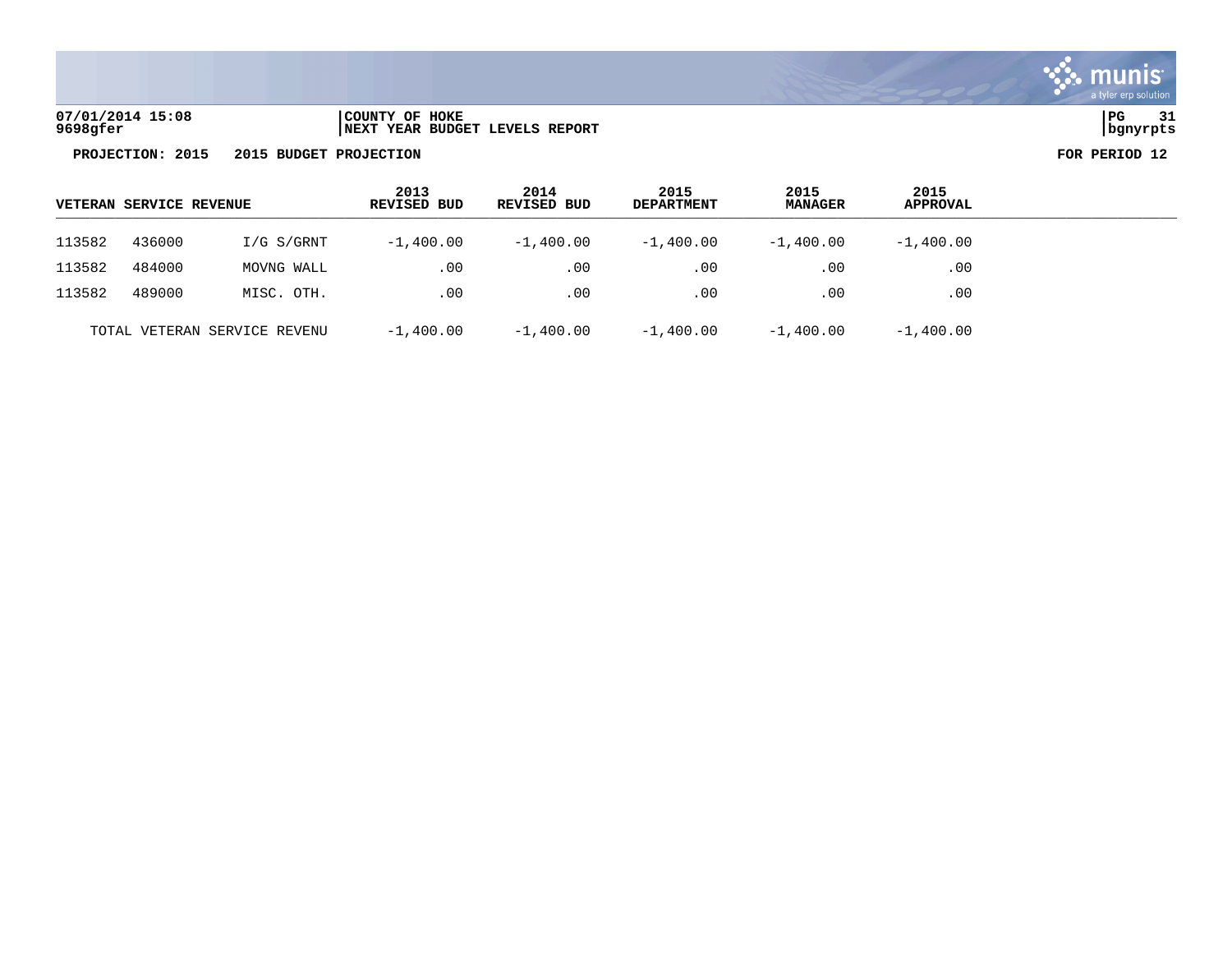

### **07/01/2014 15:08 |COUNTY OF HOKE |PG 32 9698gfer |NEXT YEAR BUDGET LEVELS REPORT |bgnyrpts**

| SENIOR SERVICE REVENUE |        | 2013<br>REVISED BUD | 2014<br>REVISED BUD | 2015<br><b>DEPARTMENT</b> | 2015<br><b>MANAGER</b> | 2015<br><b>APPROVAL</b> |               |  |
|------------------------|--------|---------------------|---------------------|---------------------------|------------------------|-------------------------|---------------|--|
| 113586                 | 419100 | OVER/SHORT          | .00                 | .00                       | .00                    | .00                     | .00           |  |
| 113586                 | 423003 | ARRA REV            | .00                 | .00                       | .00                    | .00                     | .00           |  |
| 113586                 | 433000 | EDTAP               | .00                 | .00                       | .00                    | .00                     | .00           |  |
| 113586                 | 433100 | NC H&W TRS          | .00                 | $-15,000.00$              | $-28,408.00$           | $-28,408.00$            | $-28,408.00$  |  |
| 113586                 | 433300 | $I/G$ S/SEN.        | .00                 | .00                       | .00                    | .00                     | .00           |  |
| 113586                 | 433301 | <b>HCCBG</b>        | $-257,582.00$       | $-258,816.00$             | $-263,809.00$          | $-263,809.00$           | $-263,809.00$ |  |
| 113586                 | 433302 | USDA                | $-22,776.00$        | $-19,500.00$              | $-20,000.00$           | $-20,000.00$            | $-20,000.00$  |  |
| 113586                 | 433303 | CLIENT COS          | $-1,500.00$         | $-1,300.00$               | $-25,000.00$           | $-25,000.00$            | $-25,000.00$  |  |
| 113586                 | 433304 | CLIENT SHR          | $.00 \,$            | .00                       | .00                    | .00                     | .00           |  |
| 113586                 | 433305 | LOCAL FUND          | .00                 | .00                       | .00                    | .00                     | .00           |  |
| 113586                 | 433306 | FAMILY CG.          | .00                 | .00                       | .00                    | .00                     | .00           |  |
| 113586                 | 433307 | HEALTH PRO          | .00                 | $-15,000.00$              | $-250.00$              | $-250.00$               | $-250.00$     |  |
| 113586                 | 433308 | UNILEVER            | .00                 | .00                       | .00                    | .00                     | .00           |  |
| 113586                 | 433315 | SHIP GRANT          | $-4,698.00$         | $-4,000.00$               | $-2,691.00$            | $-2,691.00$             | $-2,691.00$   |  |
| 113586                 | 438200 | CAP - DA            | .00                 | .00                       | .00                    | .00                     | .00           |  |
| 113586                 | 438207 | EF&S PROGR          | $-11,860.00$        | .00                       | .00                    | .00                     | .00           |  |
| 113586                 | 440023 | TRANS REV           | .00                 | .00                       | .00                    | .00                     | .00           |  |
| 113586                 | 480000 | ENSURE              | $-48,000.00$        | $-53,000.00$              | $-65,000.00$           | $-65,000.00$            | $-65,000.00$  |  |
| 113586                 | 480001 | OTHER               | .00                 | .00                       | .00                    | .00                     | .00           |  |
| 113586                 | 480005 | SHARE               | .00                 | .00                       | .00                    | .00                     | .00           |  |
| 113586                 | 480009 | HEAT AS DO          | $-240.00$           | .00                       | .00                    | .00                     | .00           |  |
| 113586                 | 480013 | MAP GRANT           | .00                 | .00                       | .00                    | .00                     | .00           |  |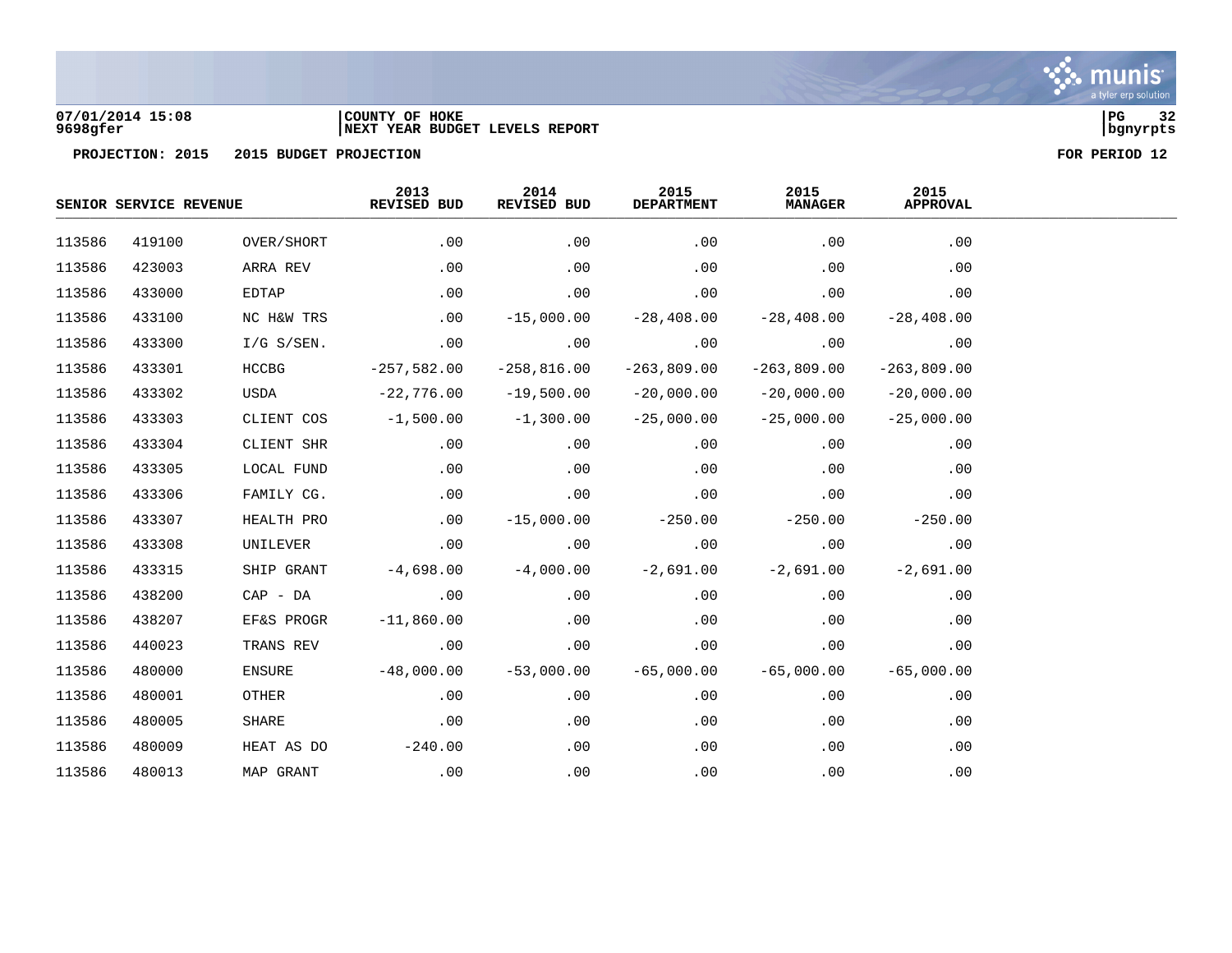| 07/01/2014 15:08 | COUNTY OF HOKE                       | PG       | $\sim$ $\sim$ |
|------------------|--------------------------------------|----------|---------------|
| 9698gfer         | 'YEAR BUDGET LEVELS REPORT<br>  NEXT | banvrpts |               |

| muni<br>a tyler erp solution |
|------------------------------|
|                              |

| <b>SENIOR SERVICE REVENUE</b> |        |                              | 2013<br><b>REVISED BUD</b> | 2014<br><b>REVISED BUD</b> | 2015<br><b>DEPARTMENT</b> | 2015<br><b>MANAGER</b> | 2015<br>APPROVAL |
|-------------------------------|--------|------------------------------|----------------------------|----------------------------|---------------------------|------------------------|------------------|
| 113586                        | 480015 | LOW INC SU                   | $.00 \,$                   | $-1.739.00$                | -1,739.00                 | -1,739.00              | -1,739.00        |
| 113586                        | 489000 | MISC. OTH.                   | .00                        | $-590.00$                  | $-11,000.00$              | $-11.000.00$           | $-11,000.00$     |
|                               |        | TOTAL SENIOR SERVICE REVENUE | $-346,656.00$              | $-368.945.00$              | -417,897.00               | -417.897.00            | -417,897.00      |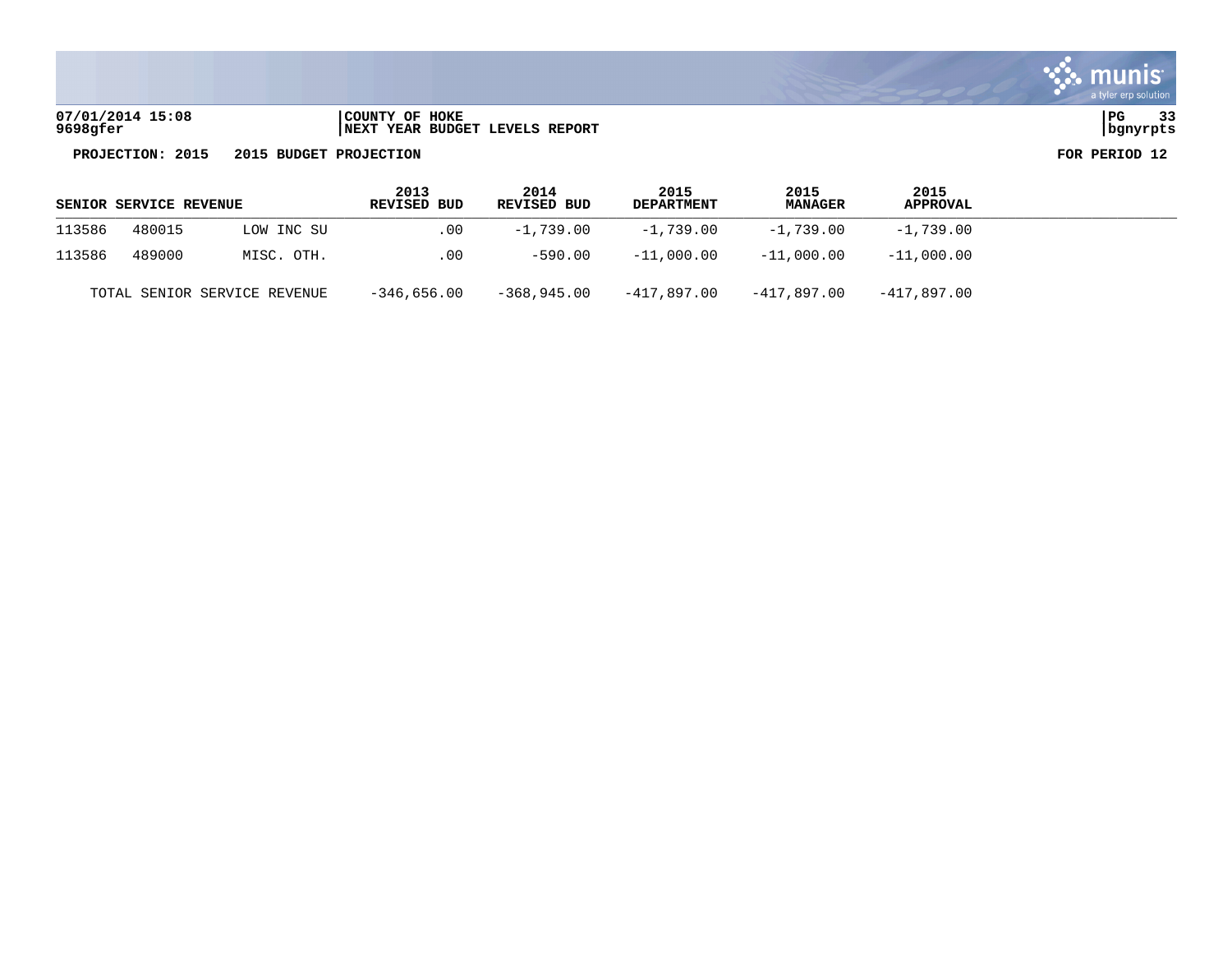

### **07/01/2014 15:08 |COUNTY OF HOKE |PG 34 9698gfer |NEXT YEAR BUDGET LEVELS REPORT |bgnyrpts**

|                       | LIBRARY REVENUE |              | 2013<br><b>REVISED BUD</b> | 2014<br><b>REVISED BUD</b> | 2015<br><b>DEPARTMENT</b> | 2015<br><b>MANAGER</b> | 2015<br><b>APPROVAL</b> |
|-----------------------|-----------------|--------------|----------------------------|----------------------------|---------------------------|------------------------|-------------------------|
| 113611                | 419100          | OVER/SHORT   | .00                        | .00                        | .00                       | .00                    | .00                     |
| 113611                | 436000          | $I/G$ S/GRNT | .00                        | .00                        | .00                       | .00                    | .00                     |
| 113611                | 440000          | SERV CHG.    | $-4,000.00$                | $-4,000.00$                | $-4,000.00$               | $-4,000.00$            | $-4,000.00$             |
| 113611                | 480001          | COPIES       | $-4,000.00$                | $-4,000,00$                | $-4,000.00$               | $-4,000.00$            | $-4,000.00$             |
| 113611                | 484000          | CONT/DONT.   | .00                        | .00                        | .00                       | .00                    | .00                     |
| 113611                | 489000          | MISC. OTH.   | .00                        | .00                        | .00                       | .00                    | .00                     |
| TOTAL LIBRARY REVENUE |                 |              | $-8,000.00$                | $-8,000.00$                | $-8,000.00$               | $-8,000.00$            | $-8,000.00$             |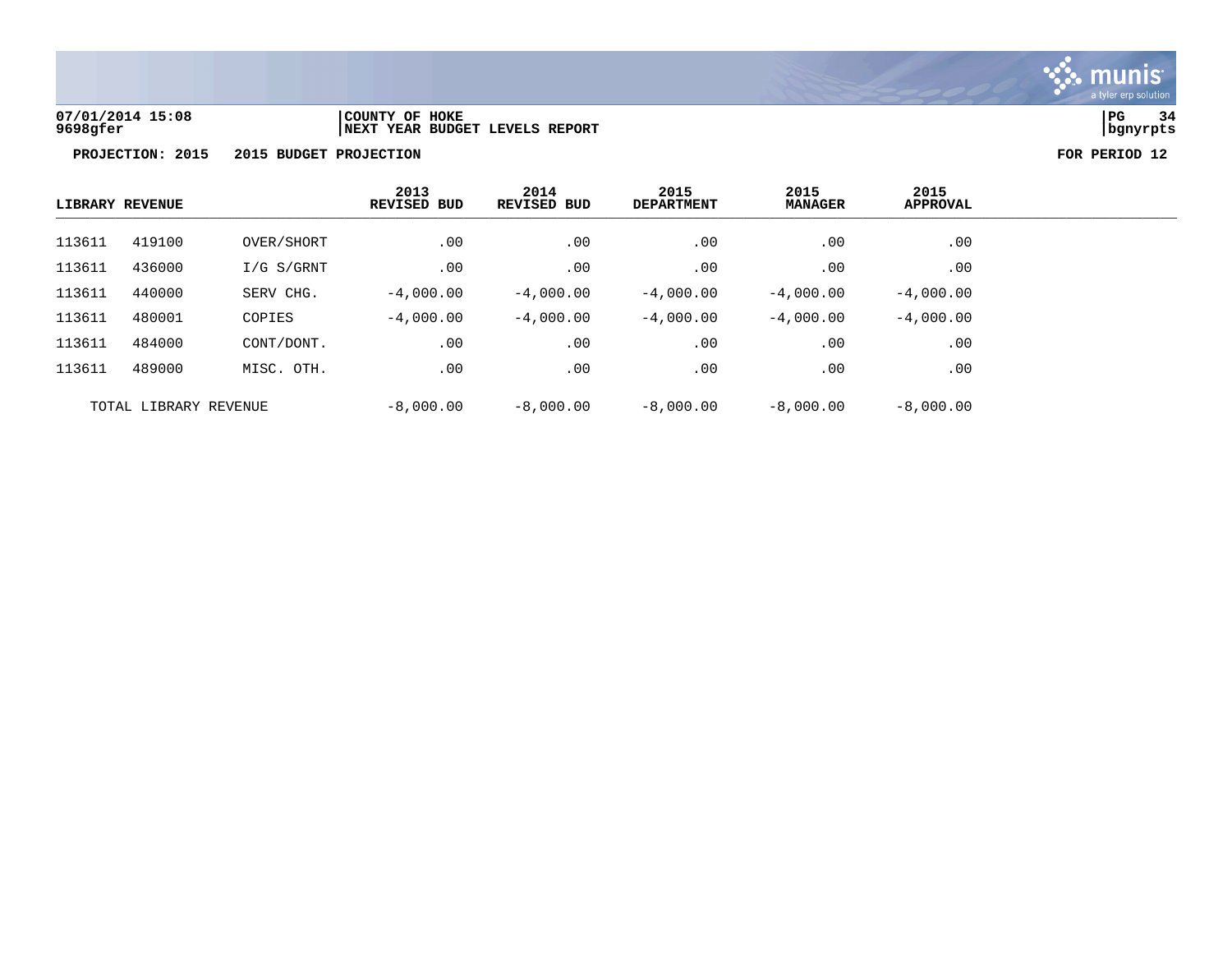

**07/01/2014 15:08 |COUNTY OF HOKE |PG 35 9698gfer |NEXT YEAR BUDGET LEVELS REPORT |bgnyrpts**

|        | RECREATIONAL REVENUES |                             | 2013<br>REVISED BUD | 2014<br>REVISED BUD | 2015<br><b>DEPARTMENT</b> | 2015<br><b>MANAGER</b> | 2015<br><b>APPROVAL</b> |  |  |
|--------|-----------------------|-----------------------------|---------------------|---------------------|---------------------------|------------------------|-------------------------|--|--|
| 113612 | 419100                | OVER/SHORT                  | .00                 | .00                 | .00                       | .00                    | .00                     |  |  |
| 113612 | 433146                | BCBS GRANT                  | .00                 | .00                 | .00                       | .00                    | .00                     |  |  |
| 113612 | 440008                | BASEBALL                    | $-23,535.00$        | $-23,535.00$        | $-20,500.00$              | $-20,500.00$           | $-20,500.00$            |  |  |
| 113612 | 440009                | FOOTBALL                    | $-8,045.00$         | $-8,600.00$         | $-7,500.00$               | $-7,500.00$            | $-7,500.00$             |  |  |
| 113612 | 440010                | CHEERLEAD                   | $-2,305.00$         | $-2,200.00$         | $-1,900.00$               | $-1,900.00$            | $-1,900.00$             |  |  |
| 113612 | 440011                | SOCCER                      | $-15,630.00$        | $-14,500.00$        | $-13,800.00$              | $-13,800.00$           | $-13,800.00$            |  |  |
| 113612 | 440012                | BASKETBALL                  | .00                 | .00                 | .00                       | .00                    | .00                     |  |  |
| 113612 | 440013                | SOFTBALL                    | $-1,900.00$         | $-1,450.00$         | $-2, 175.00$              | $-2,175.00$            | $-2, 175.00$            |  |  |
| 113612 | 440014                | BASKETBALL                  | $-10, 100.00$       | $-11,200.00$        | $-8,400.00$               | $-8,400.00$            | $-8,400.00$             |  |  |
| 113612 | 440015                | REC. INS.                   | $-10,070.00$        | .00                 | .00                       | .00                    | .00                     |  |  |
| 113612 | 440016                | WRESTLING                   | $-100.00$           | $-100.00$           | $-1,100.00$               | $-1,100.00$            | $-1,100.00$             |  |  |
| 113612 | 440017                | PROG REV                    | $-5,700.00$         | $-11,800.00$        | $-14,000.00$              | $-14,000.00$           | $-14,000.00$            |  |  |
| 113612 | 440018                | DIXIE YTH                   | .00                 | .00                 | .00                       | .00                    | .00                     |  |  |
| 113612 | 480000                | CONCESSION                  | $-20,000.00$        | $-24,500.00$        | $-23,500.00$              | $-23,500.00$           | $-23,500.00$            |  |  |
| 113612 | 480001                | BUS TRIPS                   | .00                 | .00                 | .00                       | .00                    | .00                     |  |  |
| 113612 | 484000                | CONT/DONT.                  | $-500.00$           | $-1,000.00$         | $-500.00$                 | $-500.00$              | $-500.00$               |  |  |
| 113612 | 484001                | FUND RAISE                  | .00                 | .00                 | .00                       | .00                    | .00                     |  |  |
| 113612 | 486000                | <b>RENTS</b>                | $-1,000.00$         | .00                 | $-4,500.00$               | $-4,500.00$            | $-4,500.00$             |  |  |
| 113612 | 489000                |                             | MISC. OTH. -100.00  |                     | $-100.00$ $-100.00$       | $-100.00$              | $-100.00$               |  |  |
|        |                       | TOTAL RECREATIONAL REVENUES | $-98,985.00$        |                     | $-98,985.00$ $-97,975.00$ | $-97,975,00$           | $-97,975,00$            |  |  |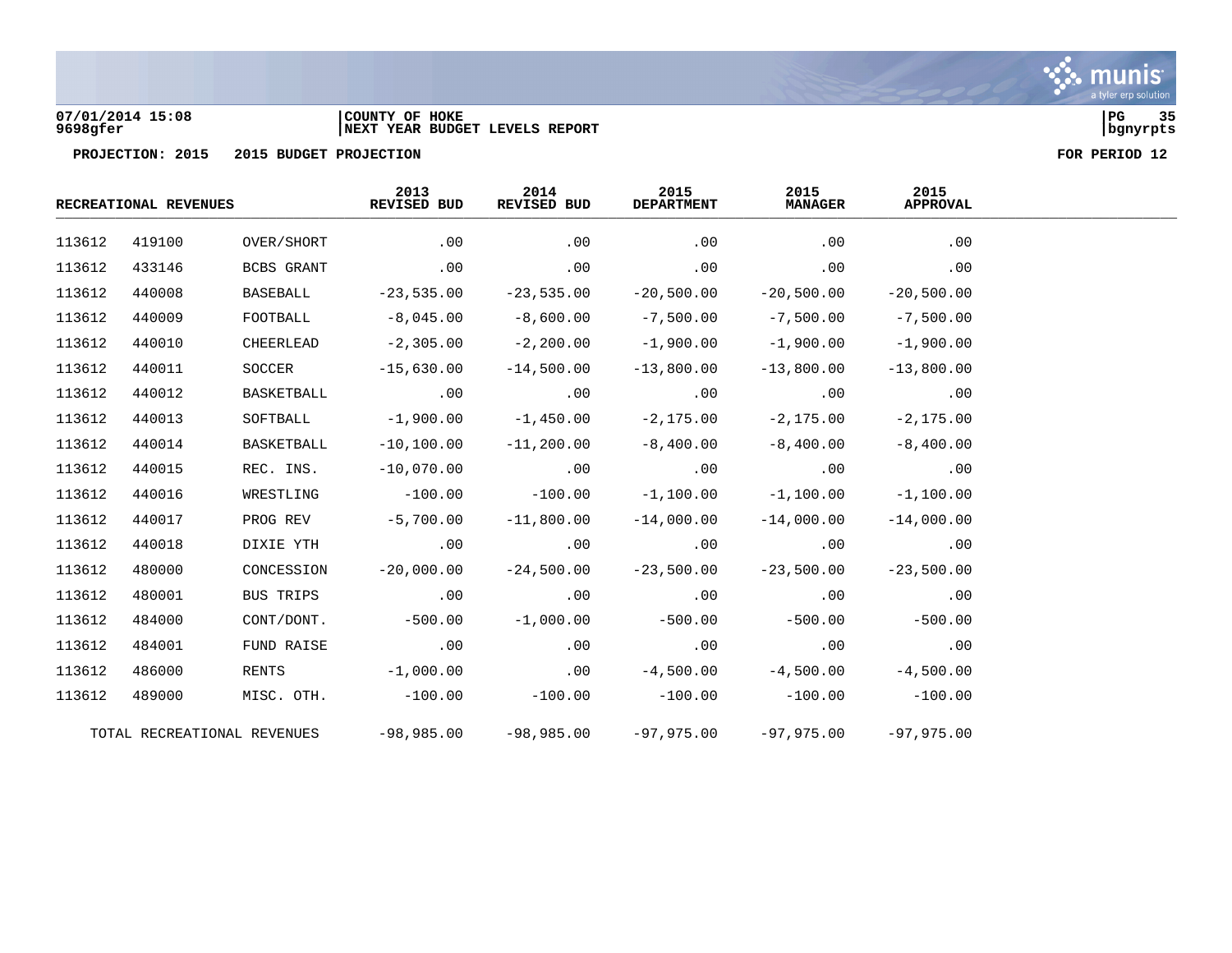

| 07/01/2014 15:08 | COUNTY OF HOKE                  | PG       | 36 |
|------------------|---------------------------------|----------|----|
| 9698gfer         | INEXT YEAR BUDGET LEVELS REPORT | bqnyrpts |    |

| 770172019 13:00  | LUUNII UP AUNA                         | ، ت           |
|------------------|----------------------------------------|---------------|
| <b>598gfer</b>   | <b>INEXT YEAR BUDGET LEVELS REPORT</b> | bgnyrpts      |
| PROJECTION: 2015 | 2015 BUDGET PROJECTION                 | FOR PERIOD 12 |

|        | <b>MISCELLANEOUS REVENUE</b> |                             | 2013<br><b>REVISED BUD</b> | 2014<br>REVISED BUD | 2015<br><b>DEPARTMENT</b> | 2015<br><b>MANAGER</b> | 2015<br><b>APPROVAL</b> |
|--------|------------------------------|-----------------------------|----------------------------|---------------------|---------------------------|------------------------|-------------------------|
| 113830 | 480002                       | ABC DIST.                   | $-72,000.00$               | $-90,000.00$        | $-90,000.00$              | $-90,000.00$           | $-90,000.00$            |
| 113830 | 480003                       | ABC 5 CENT                  | $-4.000.00$                | .00                 | $-4,800.00$               | $-4.800.00$            | $-4,800.00$             |
|        |                              | TOTAL MISCELLANEOUS REVENUE | $-76,000.00$               | $-90,000.00$        | $-94,800.00$              | $-94,800.00$           | $-94,800.00$            |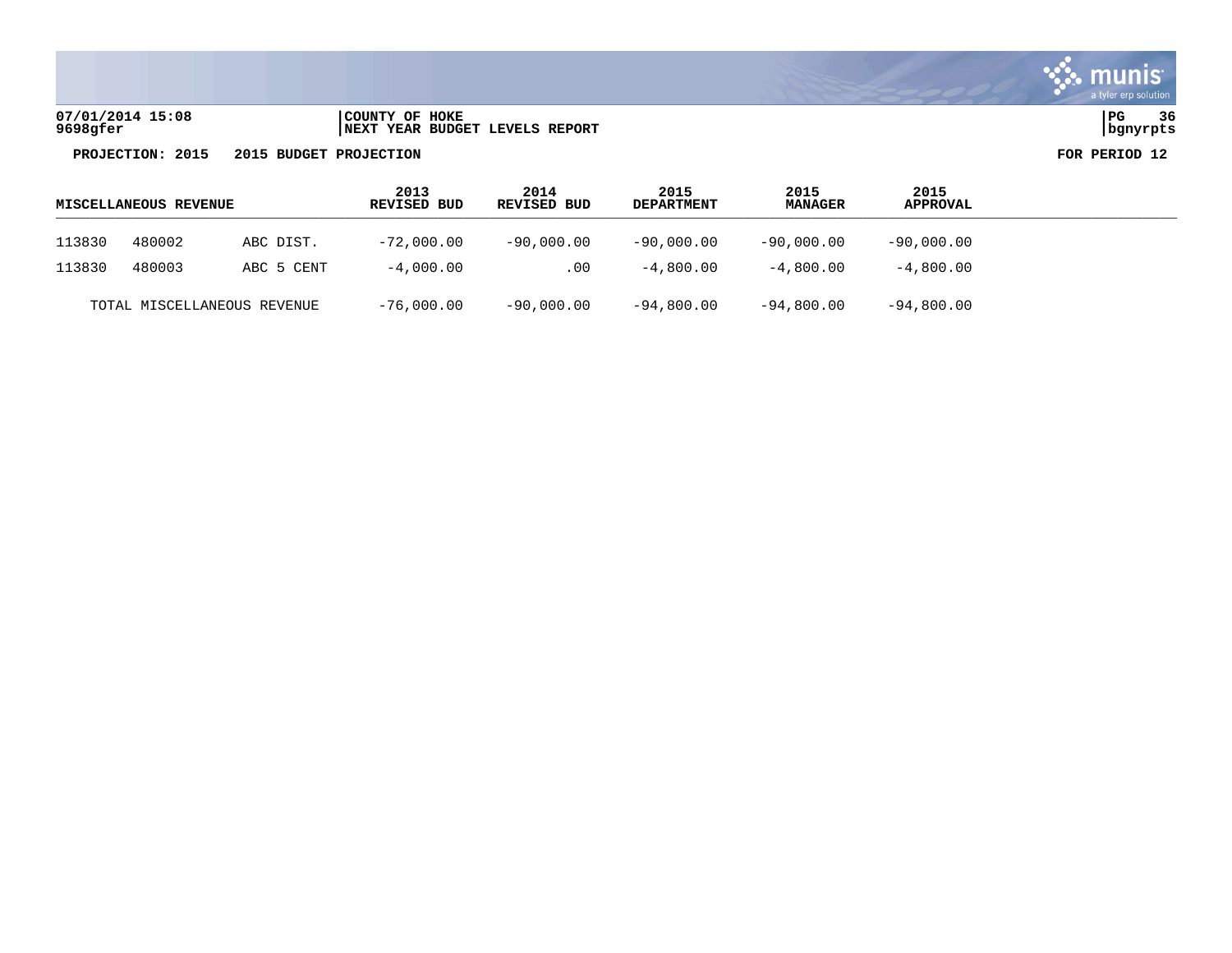

| 07/01/2014 15:08 | COUNTY OF HOKE                 | l PG     | 37 |
|------------------|--------------------------------|----------|----|
| 9698gfer         | NEXT YEAR BUDGET LEVELS REPORT | bgnyrpts |    |

| l PG     | 37 |  |
|----------|----|--|
|          |    |  |
| banvrpts |    |  |

|        |        | SALE OF MATERIALS/FIXED ASSETS | 2013<br>REVISED BUD | 2014<br>REVISED BUD | 2015<br><b>DEPARTMENT</b> | 2015<br><b>MANAGER</b> | 2015<br><b>APPROVAL</b> |  |
|--------|--------|--------------------------------|---------------------|---------------------|---------------------------|------------------------|-------------------------|--|
| 113835 | 481000 | SALE M/S                       | .00                 | .00                 | .00                       | .00                    | .00                     |  |
| 113835 | 482000 | SALE C/A                       | $-5,000.00$         | .00                 | $-5,000.00$               | $-5,000.00$            | $-5,000.00$             |  |
|        |        | TOTAL SALE OF MATERIALS/FIXE   | $-5$ , 000 $.00$    | .00                 | $-5,000.00$               | $-5,000.00$            | $-5,000.00$             |  |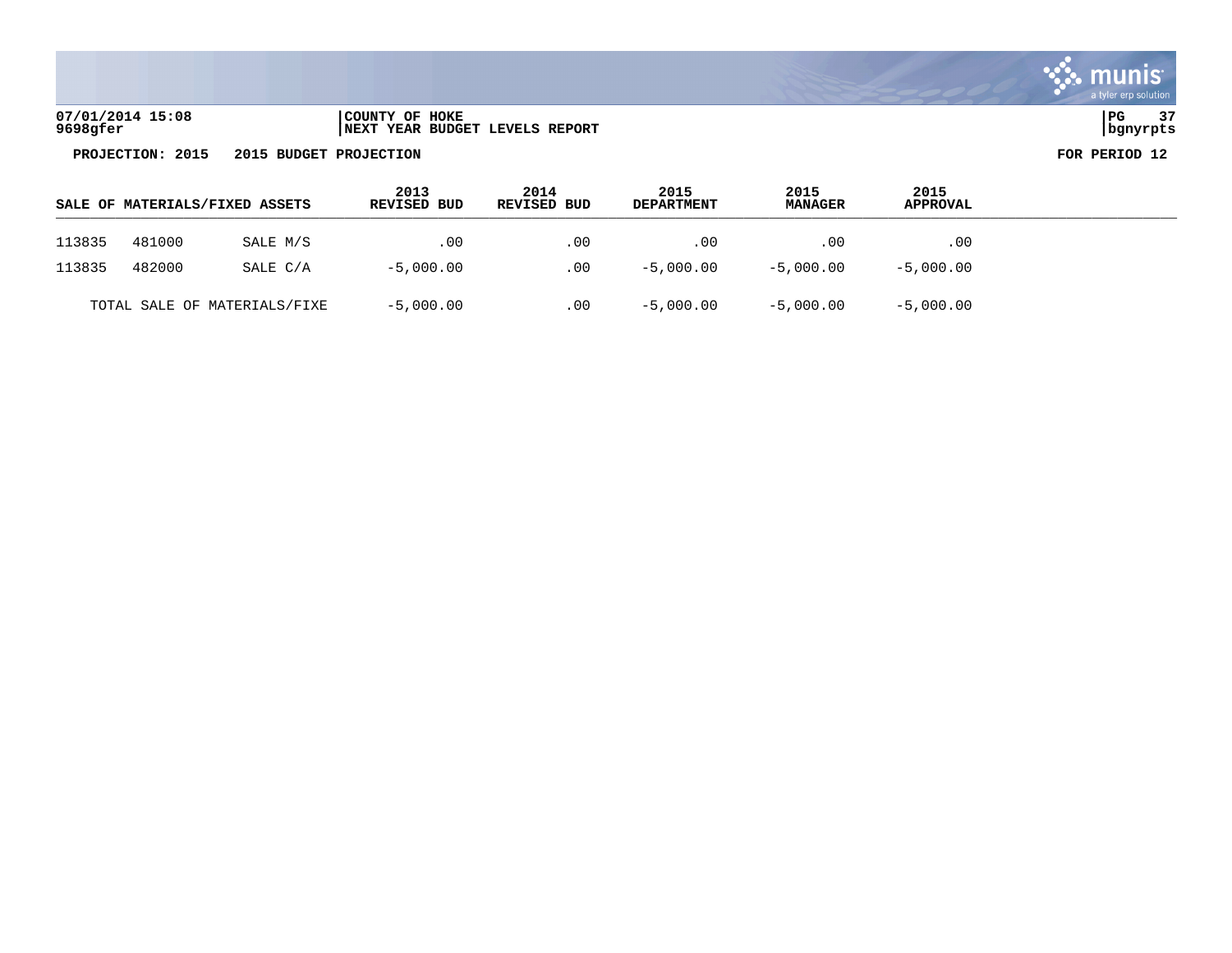

**07/01/2014 15:08 |COUNTY OF HOKE |PG 38 9698gfer |NEXT YEAR BUDGET LEVELS REPORT |bgnyrpts**

|        | MISCELLANEOUS REVENUE       |              | 2013<br>2015<br>2014<br>REVISED BUD<br><b>REVISED BUD</b><br><b>DEPARTMENT</b> | 2015<br><b>MANAGER</b> | 2015<br><b>APPROVAL</b> |                                           |               |
|--------|-----------------------------|--------------|--------------------------------------------------------------------------------|------------------------|-------------------------|-------------------------------------------|---------------|
| 113839 | 433313                      | LOTT FUNDS   | .00                                                                            | .00                    | .00                     | $-731,838.00$                             | $-731,838.00$ |
| 113839 | 435000                      | $I/G$ S/TAX  | $-100,000.00$                                                                  | $-100,000.00$          | $-50,000.00$            | $-50,000.00$                              | $-50,000.00$  |
| 113839 | 435001                      | GAS TAX RF   | $-60,000.00$                                                                   | $-62,000.00$           | $-55,200.00$            | $-55,200.00$                              | $-55, 200.00$ |
| 113839 | 436000                      | $I/G$ S/GRNT | .00                                                                            | .00                    | .00                     | $-760,000.00$                             | $-760,000.00$ |
| 113839 | 443000                      | IND COSTS    | .00                                                                            | .00                    | $-700,000.00$           | $-700,000.00$                             | $-700,000.00$ |
| 113839 | 449000                      | INV. EARN    | $-11,500.00$                                                                   | $-20,500.00$           | $-13,200.00$            | $-13, 200.00$                             | $-13, 200.00$ |
| 113839 | 480000                      | MISC. INC.   | .00                                                                            | $-20,000.00$           | $-1,000.00$             | $-1,000.00$                               | $-1,000.00$   |
| 113839 | 480001                      | COPIES       | .00                                                                            | .00                    | $-50.00$                | $-50.00$                                  | $-50.00$      |
| 113839 | 481100                      | CENT COMM    | .00                                                                            | .00                    | .00                     | .00                                       | .00           |
| 113839 | 485000                      | INS. SETT.   | .00                                                                            | .00                    | .00                     | .00                                       | .00           |
| 113839 | 485002                      | WRK COMP.    | .00                                                                            | .00                    | .00                     | .00                                       | .00           |
| 113839 | 486000                      | RENTS        | $-25, 200.00$                                                                  | $-25, 200.00$          | $-24,600.00$            | $-24,600.00$                              | $-24,600.00$  |
| 113839 | 489000                      | MISC. OTH.   | $-10,000.00$                                                                   | $-10,000.00$           | $-4,000.00$             | $-4,000.00$                               | $-4,000.00$   |
| 113839 | 489000 CITY                 | MISC. OTH.   | .00                                                                            | .00                    | .00                     | .00                                       | .00           |
|        | TOTAL MISCELLANEOUS REVENUE |              | $-206,700.00$                                                                  | $-237,700.00$          |                         | $-848,050.00 -2,339,888.00 -2,339,888.00$ |               |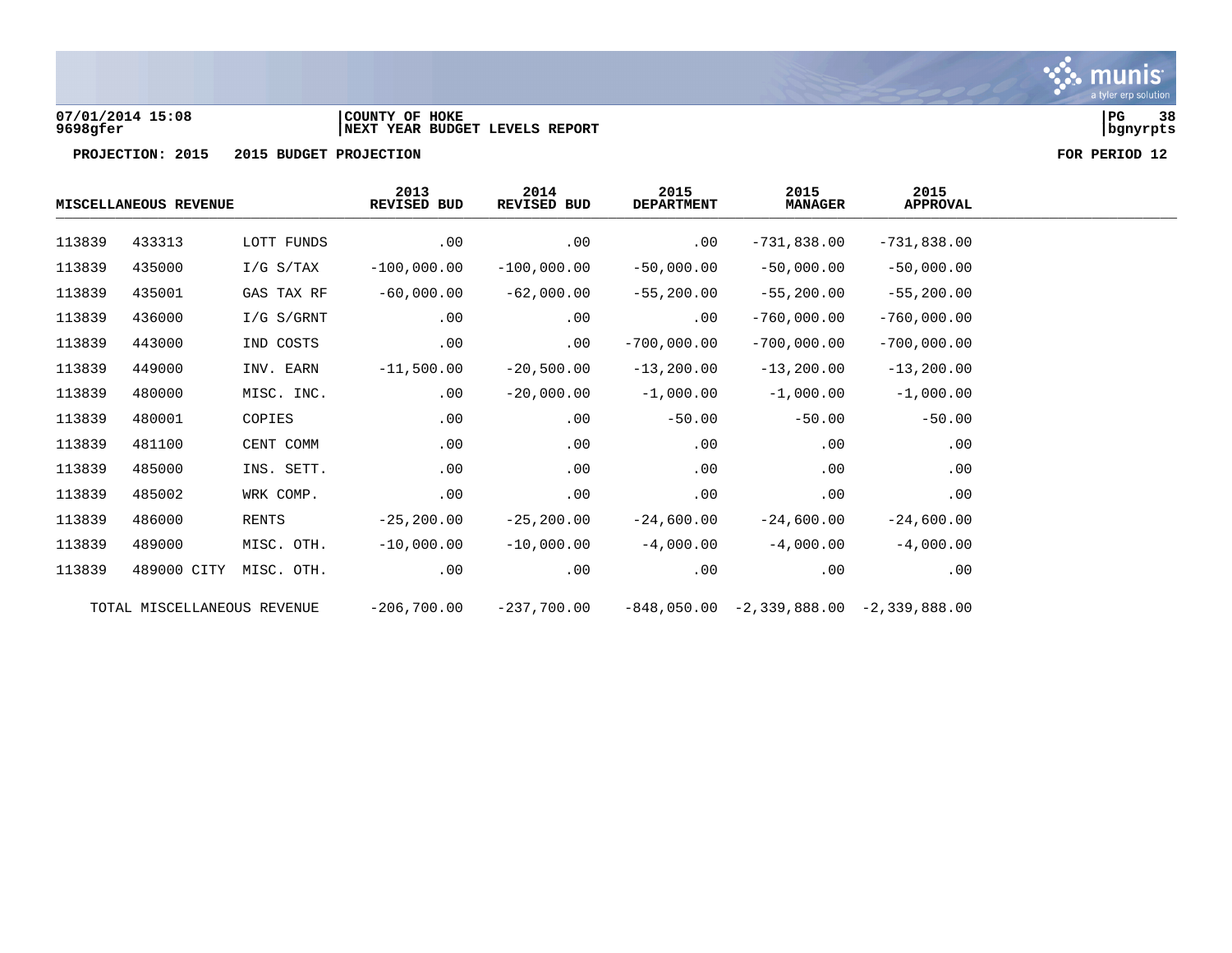

**07/01/2014 15:08 |COUNTY OF HOKE |PG 39 9698gfer |NEXT YEAR BUDGET LEVELS REPORT |bgnyrpts**

|        | PROCEEDS FROM LOANS       |            | 2013<br>REVISED BUD | 2014<br><b>REVISED BUD</b> | 2015<br><b>DEPARTMENT</b> | 2015<br><b>MANAGER</b> | 2015<br><b>APPROVAL</b> |  |
|--------|---------------------------|------------|---------------------|----------------------------|---------------------------|------------------------|-------------------------|--|
| 113910 | 491000                    | DEBT PROC. | .00                 | .00                        | .00                       | .00                    | .00                     |  |
| 113910 | 491000 JAIL               | USDA DEBT  | .00                 | $.00 \,$                   | .00                       | .00                    | .00                     |  |
| 113910 | 491002                    | 911 LOAN   | .00                 | .00                        | .00                       | .00                    | .00                     |  |
|        | TOTAL PROCEEDS FROM LOANS |            | .00                 | .00                        | .00                       | .00                    | .00                     |  |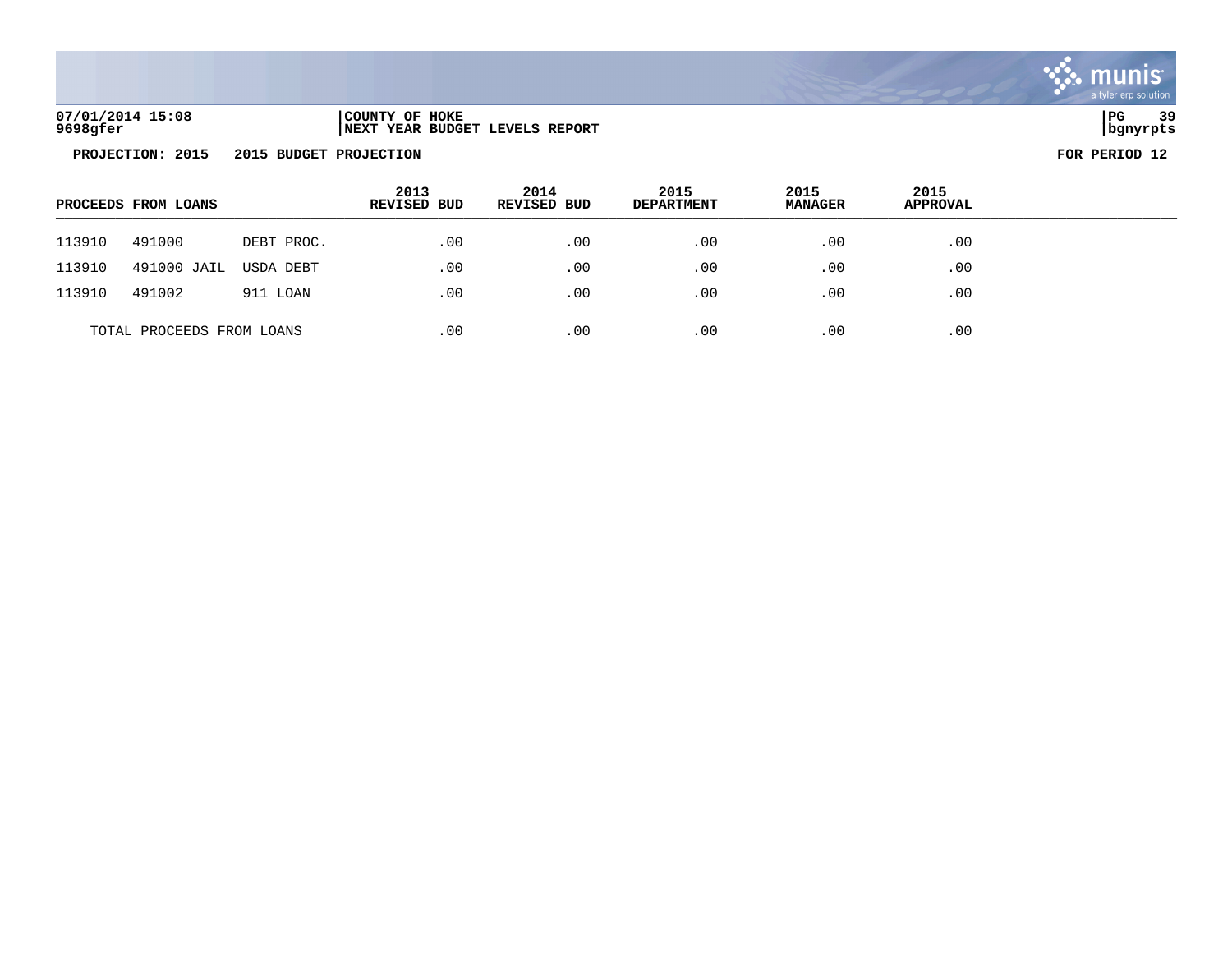|                              |                                                  | munis<br>a tyler erp solution |
|------------------------------|--------------------------------------------------|-------------------------------|
| 07/01/2014 15:08<br>9698gfer | COUNTY OF HOKE<br>NEXT YEAR BUDGET LEVELS REPORT | 40<br>  PG<br>  bgnyrpts      |
| PROJECTION: 2015             | 2015 BUDGET PROJECTION                           | FOR PERIOD 12                 |

and the control of the control of the control of the control of the control of the control of the control of th

|        | SPECIAL APPROPRIATIONS REVENUE |            | 2013<br><b>REVISED BUD</b> | 2014<br>REVISED BUD | 2015<br><b>DEPARTMENT</b> | 2015<br><b>MANAGER</b> | 2015<br><b>APPROVAL</b> |  |
|--------|--------------------------------|------------|----------------------------|---------------------|---------------------------|------------------------|-------------------------|--|
| 113970 | 438206                         | NC ART COU | .00                        | .00                 | .00                       | .00                    | .00                     |  |
|        | TOTAL SPECIAL APPROPRIATIONS   |            | .00                        | .00                 | .00                       | .00                    | .00                     |  |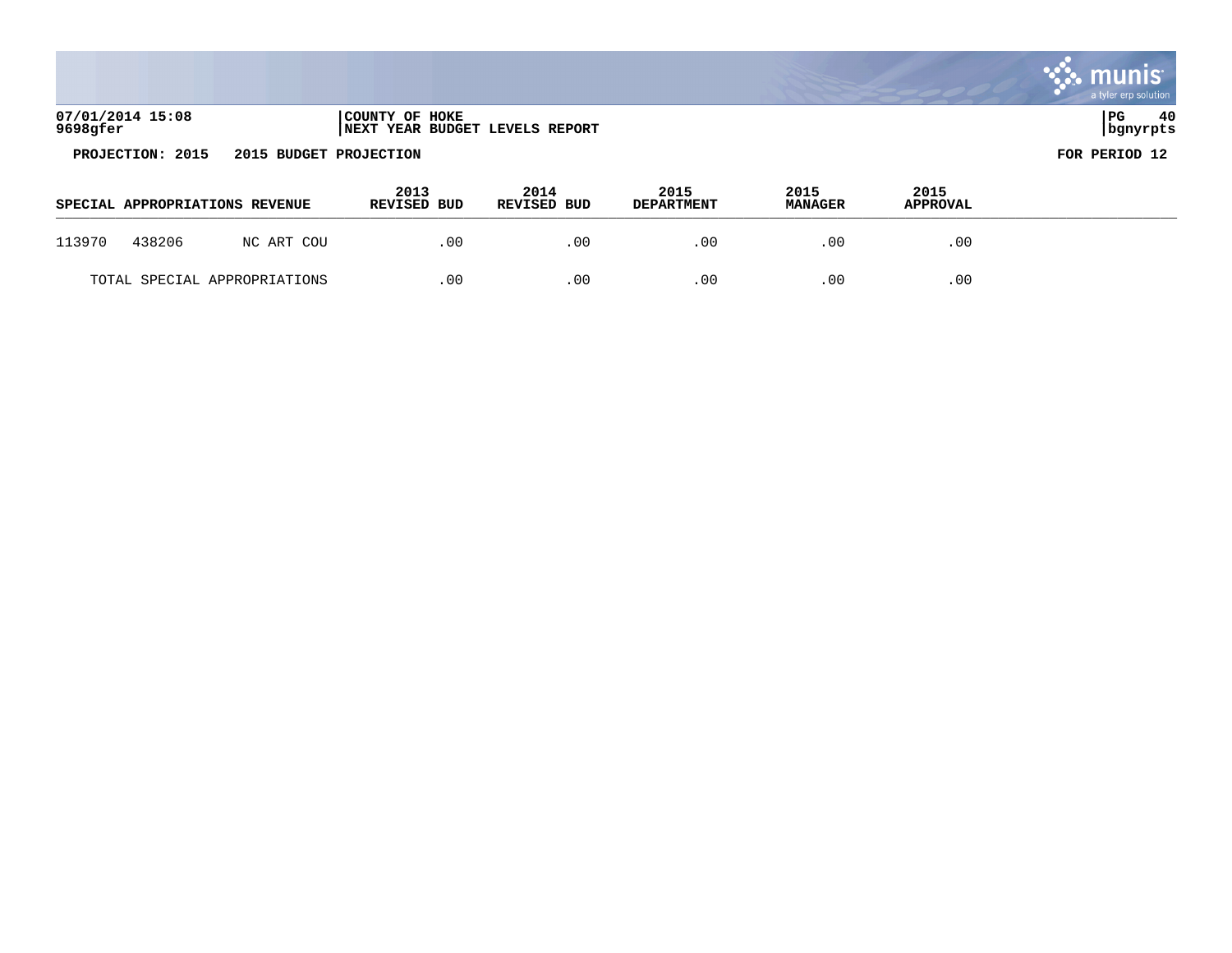

**07/01/2014 15:08 |COUNTY OF HOKE |PG 41 9698gfer |NEXT YEAR BUDGET LEVELS REPORT |bgnyrpts**

| <b>TRANSFERS IN</b> |                    |             | 2013<br>REVISED BUD | 2014<br><b>REVISED BUD</b>                                                      | 2015<br><b>DEPARTMENT</b> | 2015<br><b>MANAGER</b> | 2015<br><b>APPROVAL</b> |  |
|---------------------|--------------------|-------------|---------------------|---------------------------------------------------------------------------------|---------------------------|------------------------|-------------------------|--|
| 113980              | 498019             | CAP RESEVE  | $.00 \,$            | $.00 \,$                                                                        | $.00 \,$                  | $.00 \,$               | $.00 \,$                |  |
| 113980              | 498020             | T/F SCHOOL  |                     | $-1,852,000.00$ $-2,976,380.00$ $-2,200,000.00$ $-1,048,849.00$ $-1,048,849.00$ |                           |                        |                         |  |
| 113980              | 498022             | $T/F E-911$ | .00                 | .00                                                                             | $.00 \,$                  | .00                    | $.00 \ \rm$             |  |
| 113980              | 498025             | TRANS. FRO  | .00                 | .00                                                                             | .00                       | .00                    | $.00 \,$                |  |
| 113980              | 498028             | $T/F$ FIRE  | .00                 | .00                                                                             | .00                       | .00                    | .00                     |  |
| 113980              | 498060             | T/F WATER   | $-350.000.00$       | $-350,000.00$                                                                   | .00                       | .00                    | .00                     |  |
| 113980              | 498062             | T/F SOLID   | $-350.000.00$       | $-350,000,00$                                                                   | .00                       | .00                    | $.00 \ \rm$             |  |
|                     | TOTAL TRANSFERS IN |             |                     | $-2,552,000.00$ $-3,676,380.00$ $-2,200,000.00$ $-1,048,849.00$ $-1,048,849.00$ |                           |                        |                         |  |